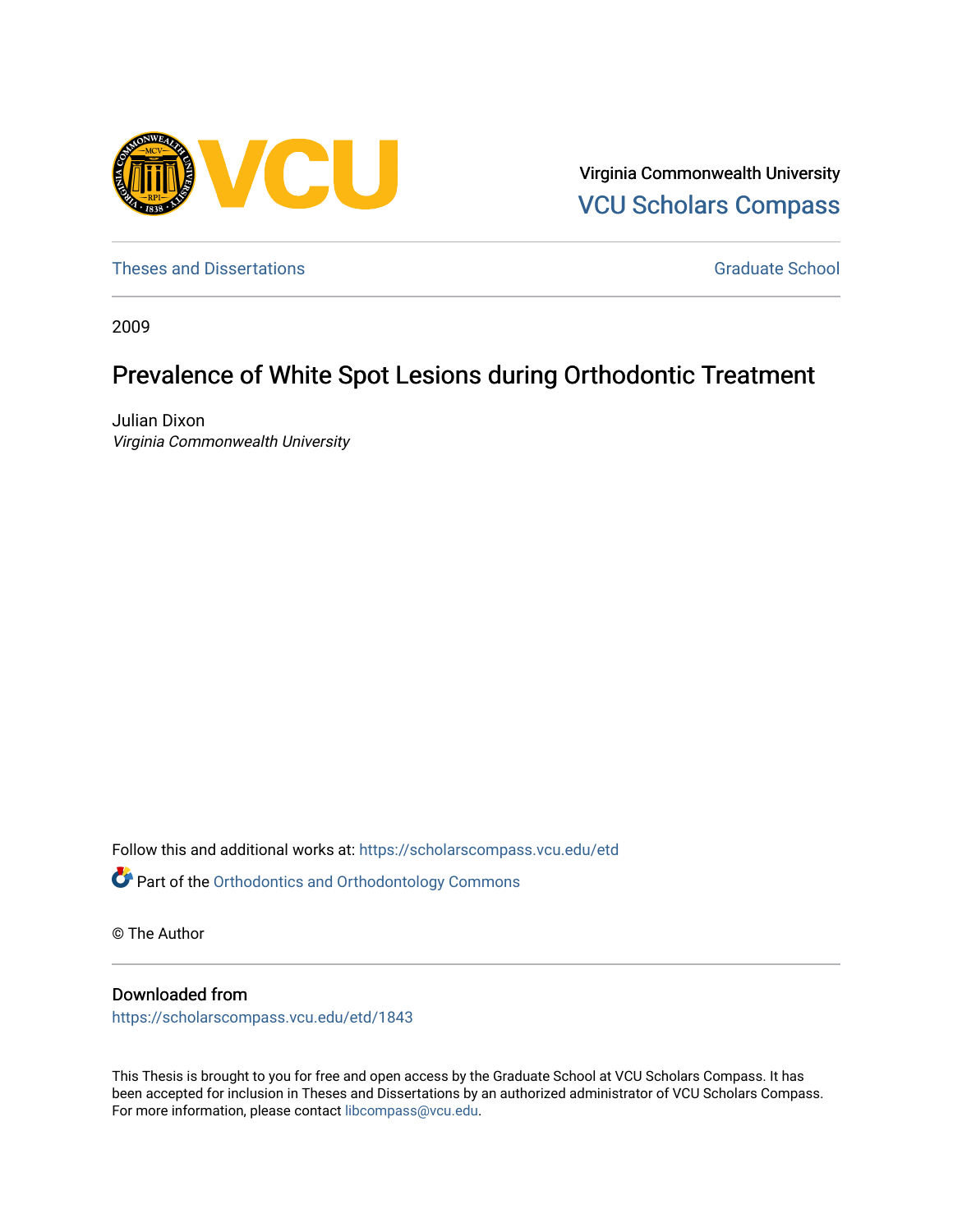# School of Dentistry Virginia Commonwealth University

This is to certify that the thesis prepared by Julian Spencer Dixon IV, D.M.D., entitled Prevalence of White Spot Lesions during Orthodontic Treatment with Fixed Appliances has been approved by his committee as satisfactory completion of the thesis requirement for the degree of Master of Science in Dentistry.

.

Dr. Eser Tüfekçi, Thesis Director, School of Dentistry

 $\_$  , and the contribution of the contribution of  $\mathcal{L}_\mathcal{A}$  , and the contribution of  $\mathcal{L}_\mathcal{A}$ Dr. John C. Gunsolley, Committee Member, School of Dentistry

 $\_$  , and the contribution of the contribution of  $\mathcal{L}_\mathcal{A}$  , and the contribution of  $\mathcal{L}_\mathcal{A}$ Dr. Steven J. Lindauer, Committee Member, School of Dentistry

 $\_$  , and the contribution of the contribution of  $\mathcal{L}_\mathcal{A}$  , and the contribution of  $\mathcal{L}_\mathcal{A}$ Dr. Bhavna Shroff, Program Director, Department of Orthodontics, School of Dentistry

 $\_$  , and the set of the set of the set of the set of the set of the set of the set of the set of the set of the set of the set of the set of the set of the set of the set of the set of the set of the set of the set of th

 $\_$  , and the set of the set of the set of the set of the set of the set of the set of the set of the set of the set of the set of the set of the set of the set of the set of the set of the set of the set of the set of th

Dr. Laurie Carter, Director of Advanced Dental Education, School of Dentistry

Dr. F. Douglas Boudinot, Dean of the School of Graduate Studies

\_\_\_\_\_\_\_\_\_\_\_\_\_\_\_\_\_\_\_\_\_\_\_\_\_\_\_\_\_\_\_\_\_\_\_\_\_\_\_\_\_\_\_\_\_\_\_\_\_\_\_\_\_\_\_\_\_

Date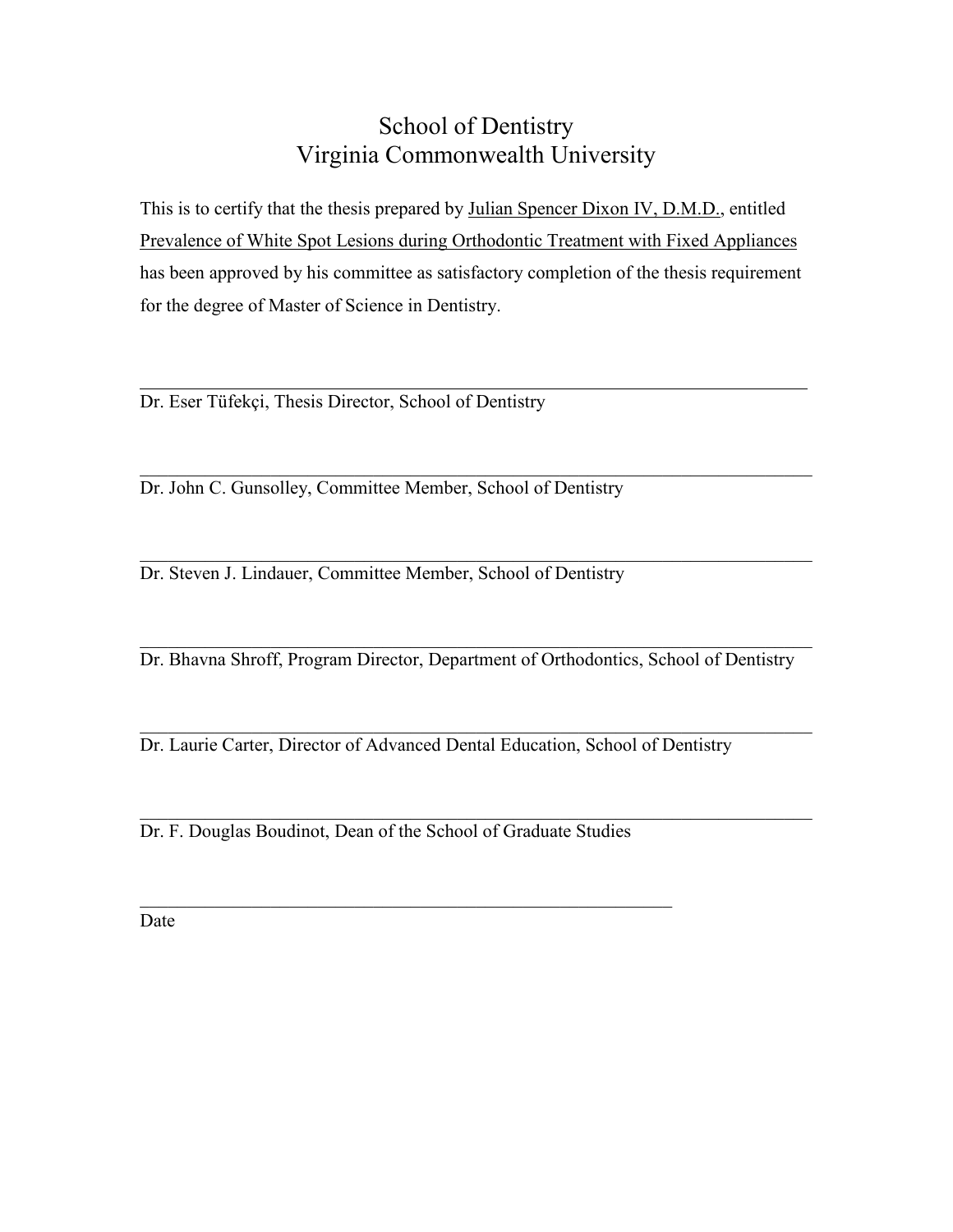## **© J. Spencer Dixon D.M.D. All Rights Reserved**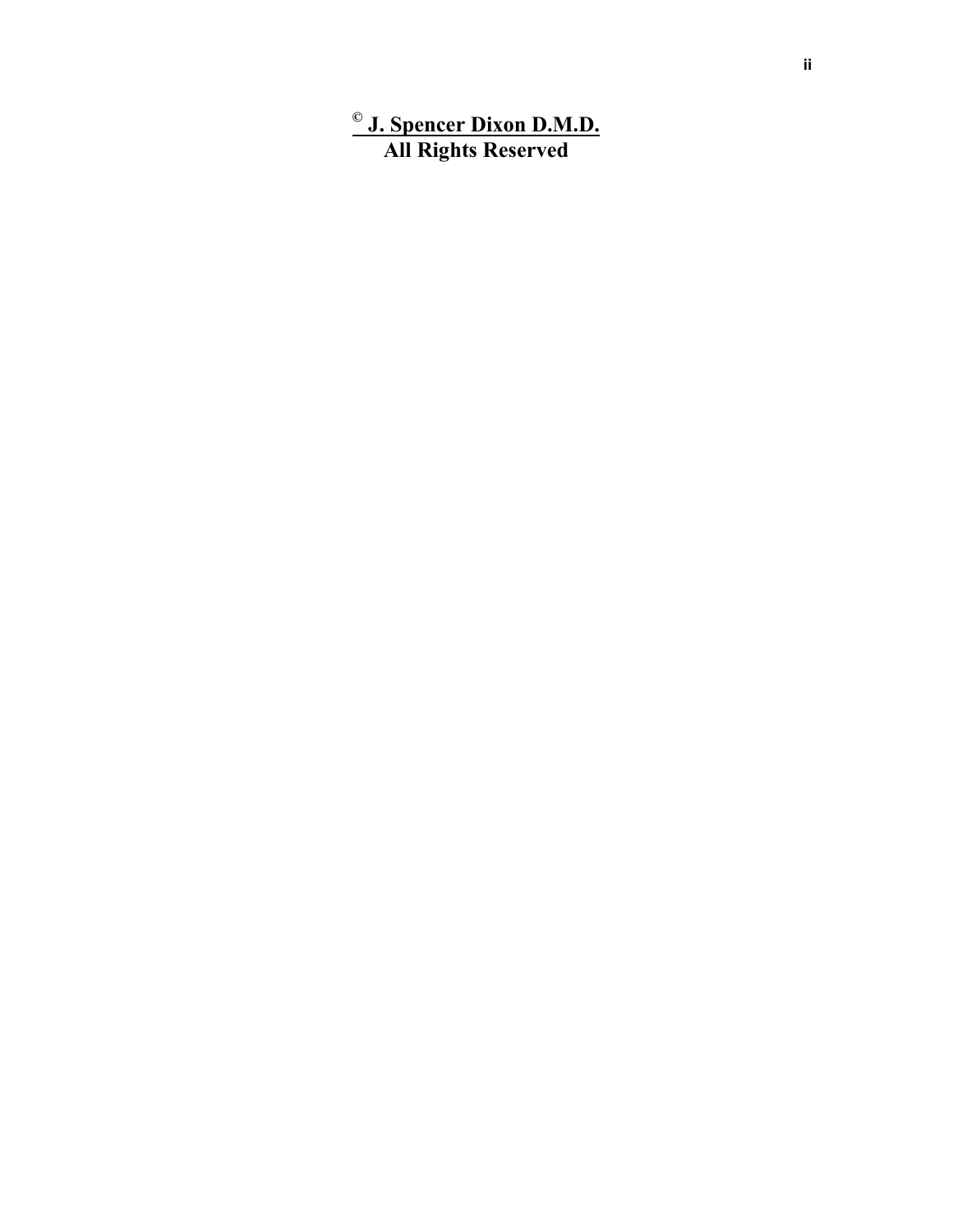# **Prevalence of White Spot Lesions during Orthodontic Treatment with Fixed Appliances**

A thesis submitted in partial fulfillment of the requirements for the degree of Master of Science in Dentistry at Virginia Commonwealth University.

By

### Julian Spencer Dixon IV, D.M.D. B.S., Wofford College, 2002 D.M.D., Medical University of South Carolina, 2007

## Thesis Director: ESER TÜFEKÇİ, D.D.S., MS. Ph.D ASSOCIATE PROFESSOR, DEPARTMENT OF ORTHODONTICS

Virginia Commonwealth University Richmond, Virginia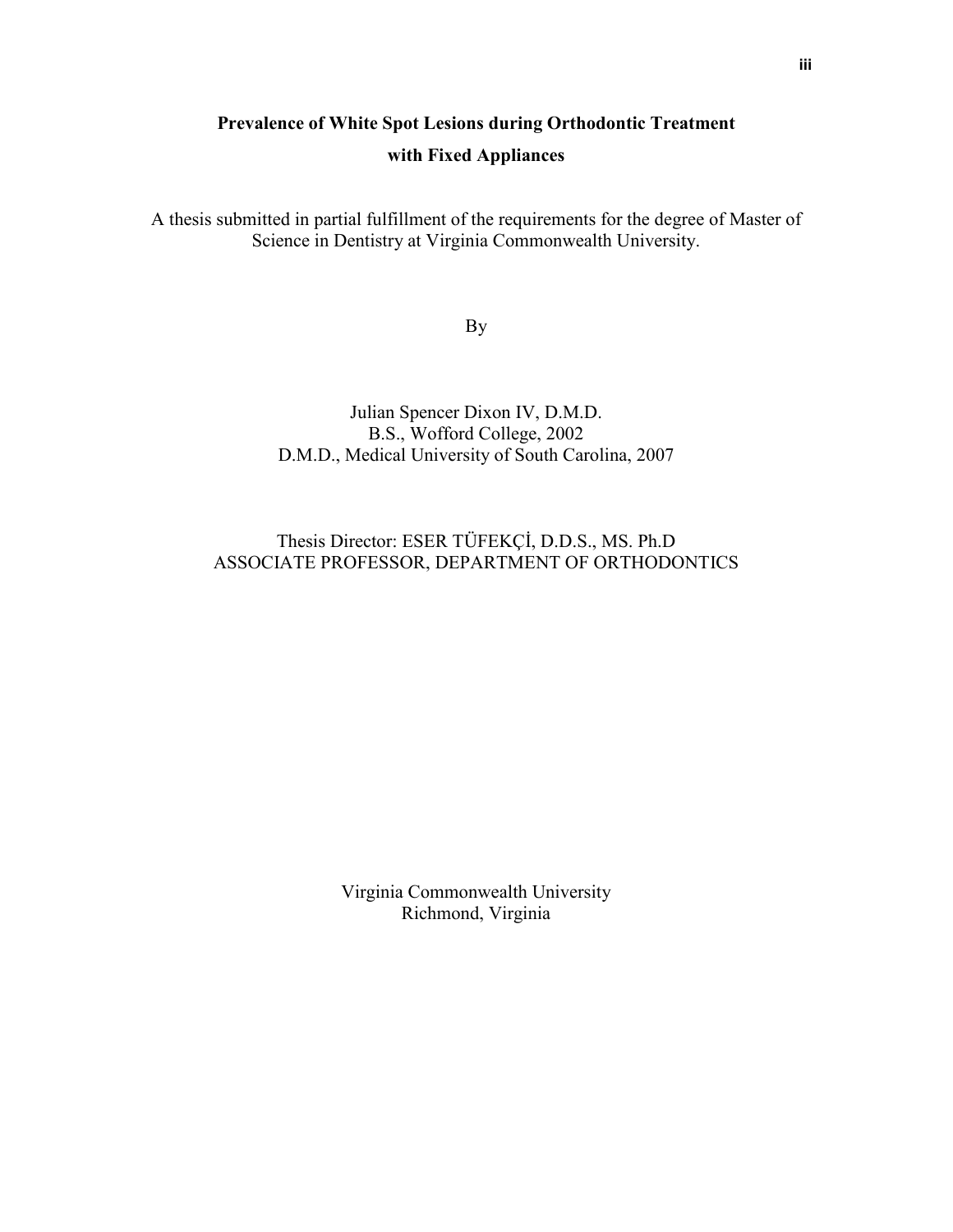#### Acknowledgments

The list of acknowledgments is long and distinguished. First, I would like to thank Dr. Eser Tüfekçi for being the inspiration behind this study, persistent with her encouragement, and gracious with her time. Dr. John C. Gunsolley deserves special recognition for his guidance, statistical expertise, and instruction during this study. I would also like to thank Donna Chang for all of her hard work helping me search through the schedule to find patients eligible for the study. I especially need to thank all of the clinical assistants and fellow residents for their help and patience through this process. Most of all, I would like to thank my wonderful wife for all of her support and love during the last two years. I would not have been able to do it without her.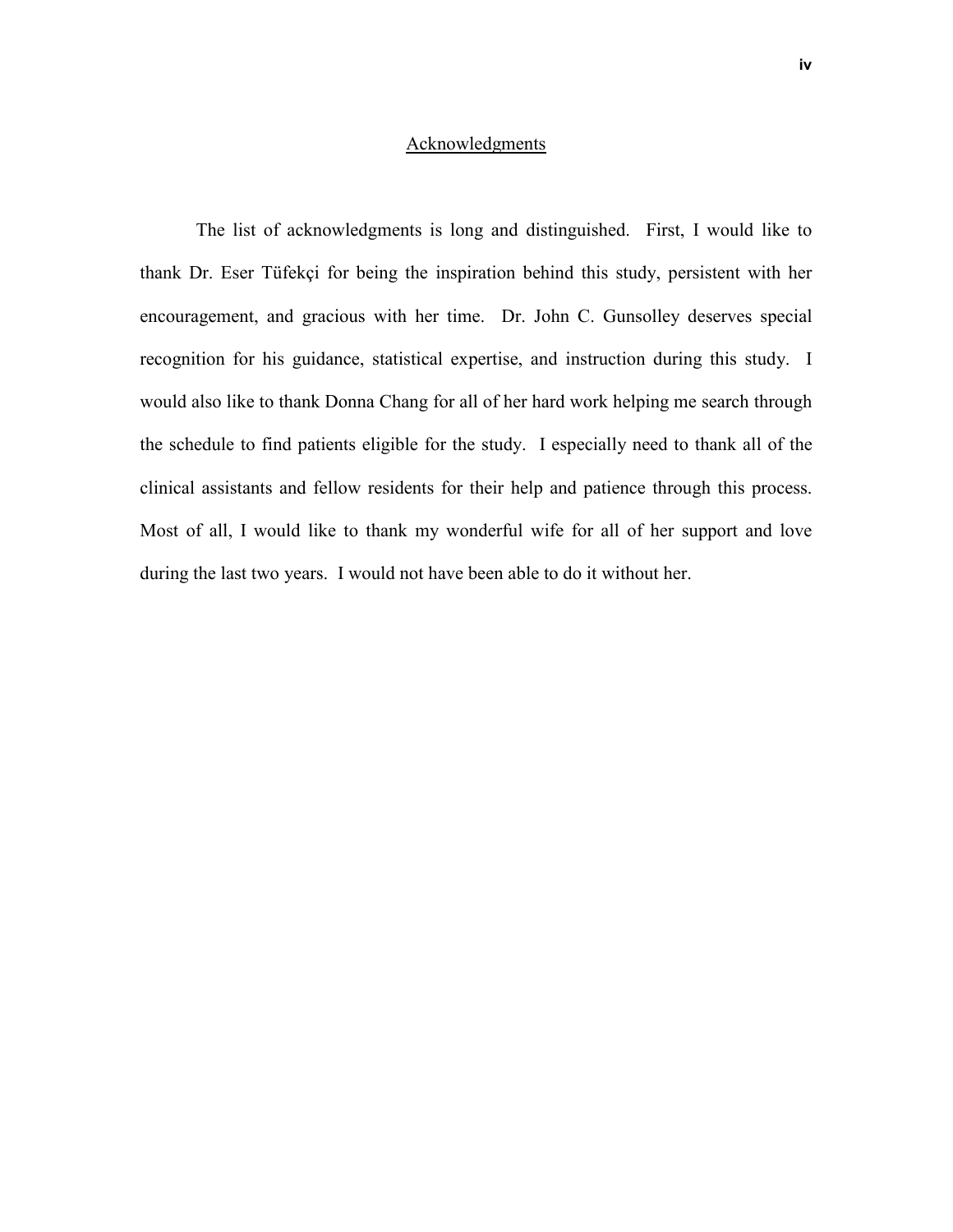## Table of Contents

| Chapter        |  |  |  |  |
|----------------|--|--|--|--|
|                |  |  |  |  |
| $\overline{2}$ |  |  |  |  |
|                |  |  |  |  |
| $\overline{4}$ |  |  |  |  |
| $\mathcal{F}$  |  |  |  |  |
| 6              |  |  |  |  |
| 7              |  |  |  |  |
| 8              |  |  |  |  |
|                |  |  |  |  |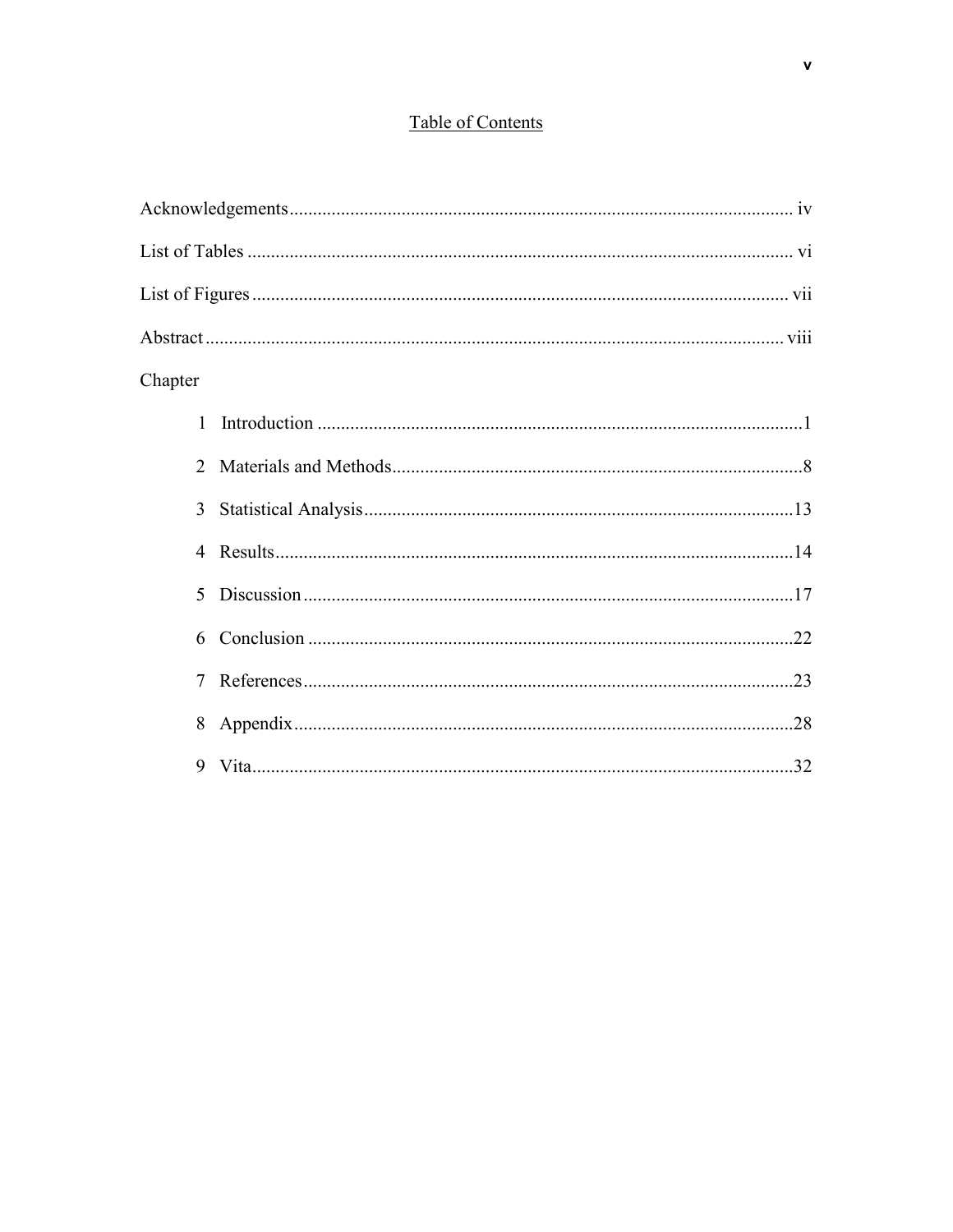## List of Tables

| Table 2: Frequency of individuals with white spot lesions (visual examination)14 |  |
|----------------------------------------------------------------------------------|--|
|                                                                                  |  |
|                                                                                  |  |
|                                                                                  |  |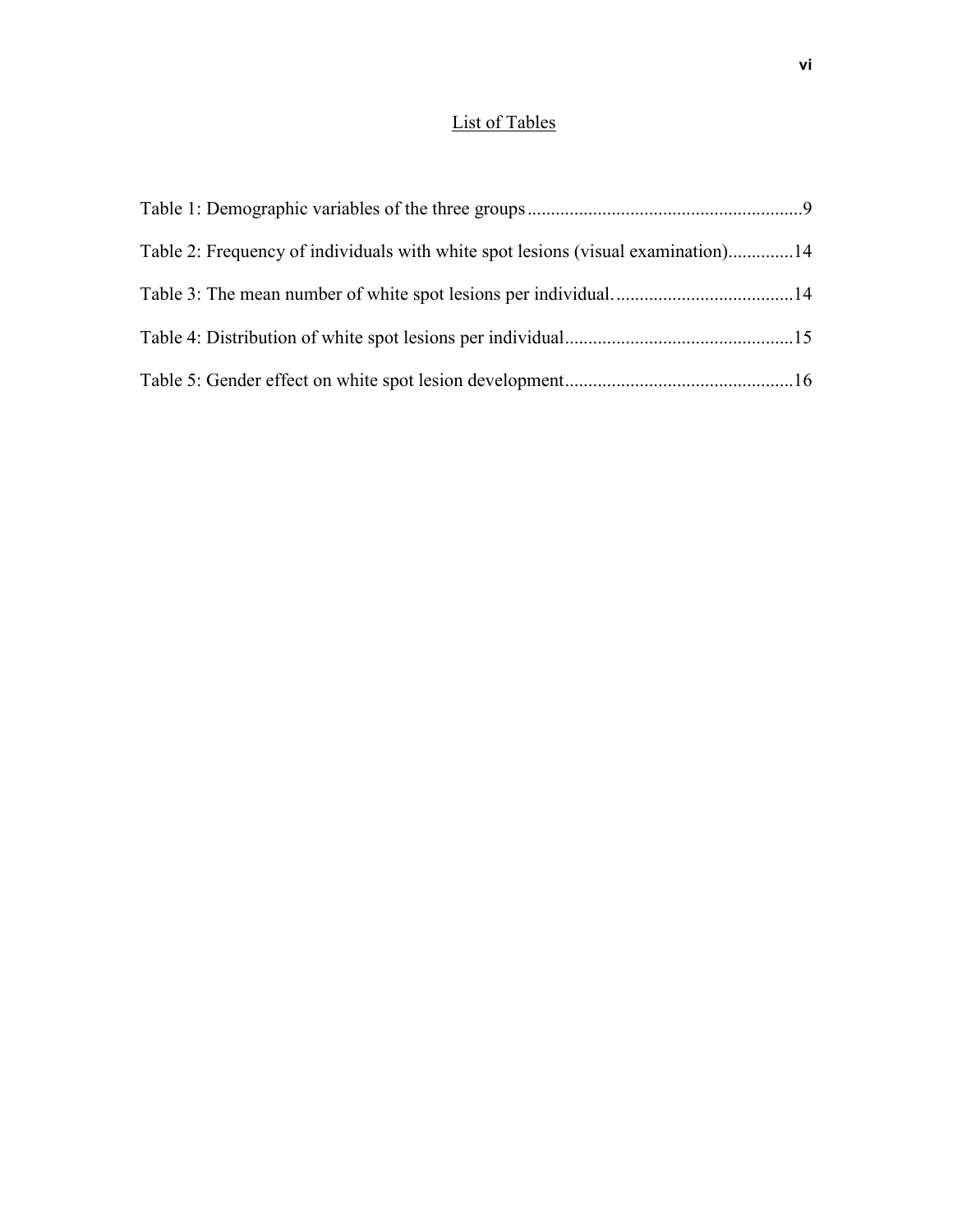## List of Figures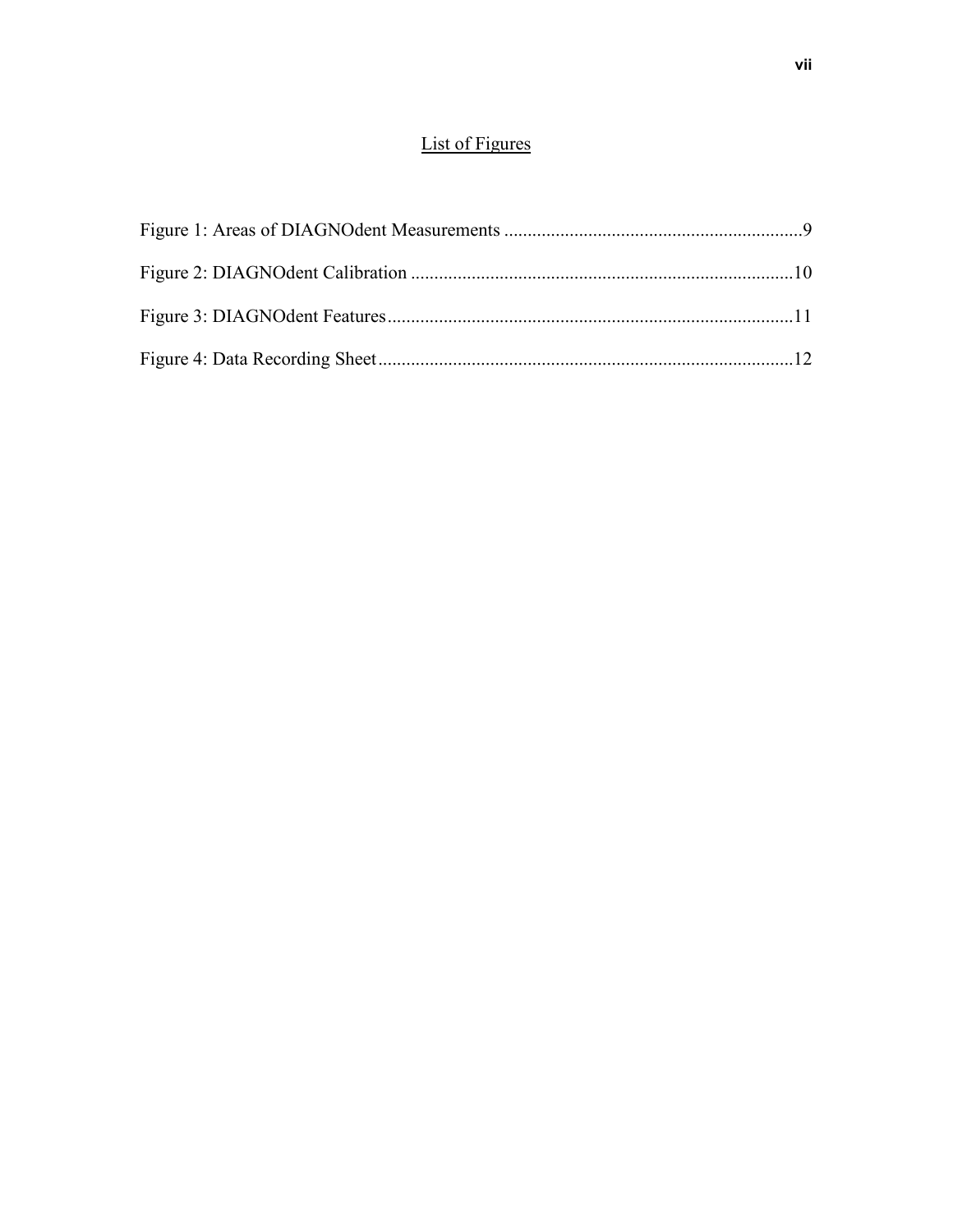#### Abstract

## **Prevalence of White Spot Lesions during Orthodontic Treatment with Fixed Appliances**

By Julian Spencer Dixon IV, DMD

A thesis submitted in partial fulfillment of the requirements for the degree of Master of Science in Dentistry at Virginia Commonwealth University.

Virginia Commonwealth University, 2009

Thesis Director: Eser Tüfekçi, D.D.S., MS, Ph. D. Associate Professor, Department of Orthodontics

 The reported prevalence of decalcification in orthodontic patients varies from 2 to 96% mainly due to the lack of a standard examination technique. The aims of this study were: 1) to determine the prevalence of white spot lesions around brackets using visual examination and the DIAGNOdent; 2) to determine which teeth were the most susceptible to decalcification; and 3) to test the accuracy of the DIAGNOdent by comparing to the visual examination.

The presence of white spot lesions was determined in two groups of patients who were 6 and 12 months into orthodontic treatment, respectively. The control group consisted of patients who were examined for white spot lesions immediately after having their braces placed on their teeth. The prevalence of white spot lesions was 38%, 46%, and 11% for the 6-month, 12-month, and control groups, respectively. There was a statistically significant correlation  $(r = 0.71)$  between the DIAGNOdent measurements and the visual examination.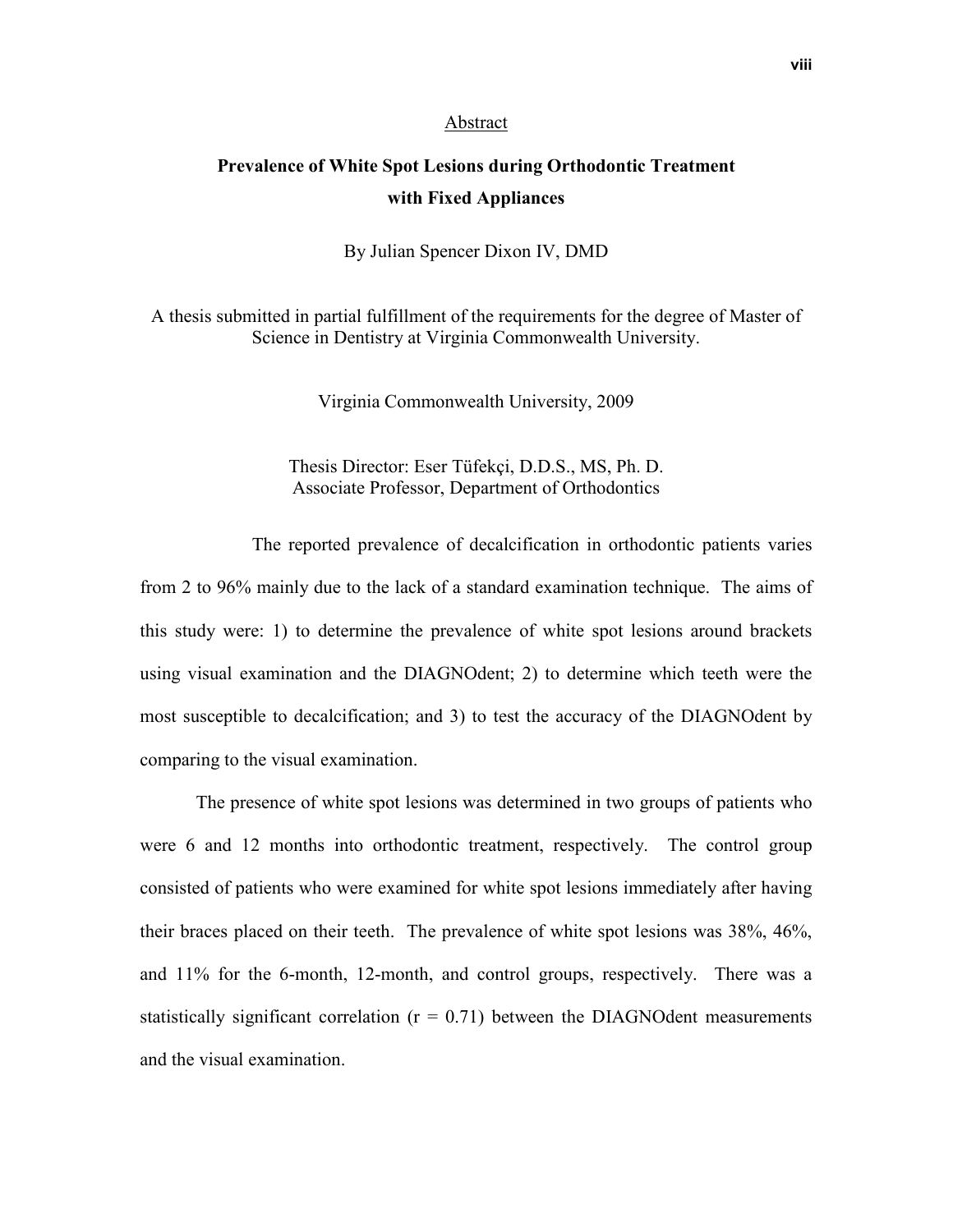#### Introduction

Enamel decalcification is a significant risk associated with orthodontic treatment when oral hygiene is poor. The prevention of demineralization during orthodontic treatment is one of the greatest challenges faced by clinicians despite the modern advances in caries prevention. The development of white spot lesions (WSL) is attributed to the prolonged plaque accumulation around the brackets.<sup>1-5</sup> Not only do fixed orthodontic appliances make conventional oral hygiene procedures more difficult, but they also increase the amount of plaque retention sites on surfaces of the teeth that are normally less susceptible to caries development.<sup>6</sup>

After the introduction of orthodontic fixed appliances into the oral cavity, there is a rapid shift in the bacterial flora of plaque. Higher levels of acidogenic bacteria are present in the plaque, most notably *S. mutans* and *Lactobacilli*. 7 These high levels of bacteria are capable of decreasing the pH of plaque in orthodontic patients more than that of non-orthodontic patients.<sup>8</sup>

The progression of caries is faster in patients with full orthodontic appliances. White spot lesions can become noticeable around the brackets within 1 month of the bracket placement although the formation of regular caries takes usually at least 6 months.<sup>9</sup> These lesions are commonly seen on the buccal surfaces of teeth around the brackets, especially in the gingival region.  $^{1,6,10}$ 

A plaque layer on the enamel surface provides a source of acid production and acts as a physical barrier by limiting the diffusion of acid away from the tooth surface. Therefore, the potential for remineralization from the available exogenous calcium and phosphate ions in the saliva is greatly reduced in the presence of plaque.<sup>10</sup>

The reported prevalence of white spot lesions among orthodontically treated patients varies widely from 2 to 96%.<sup>10</sup> This large range is thought to be mainly due to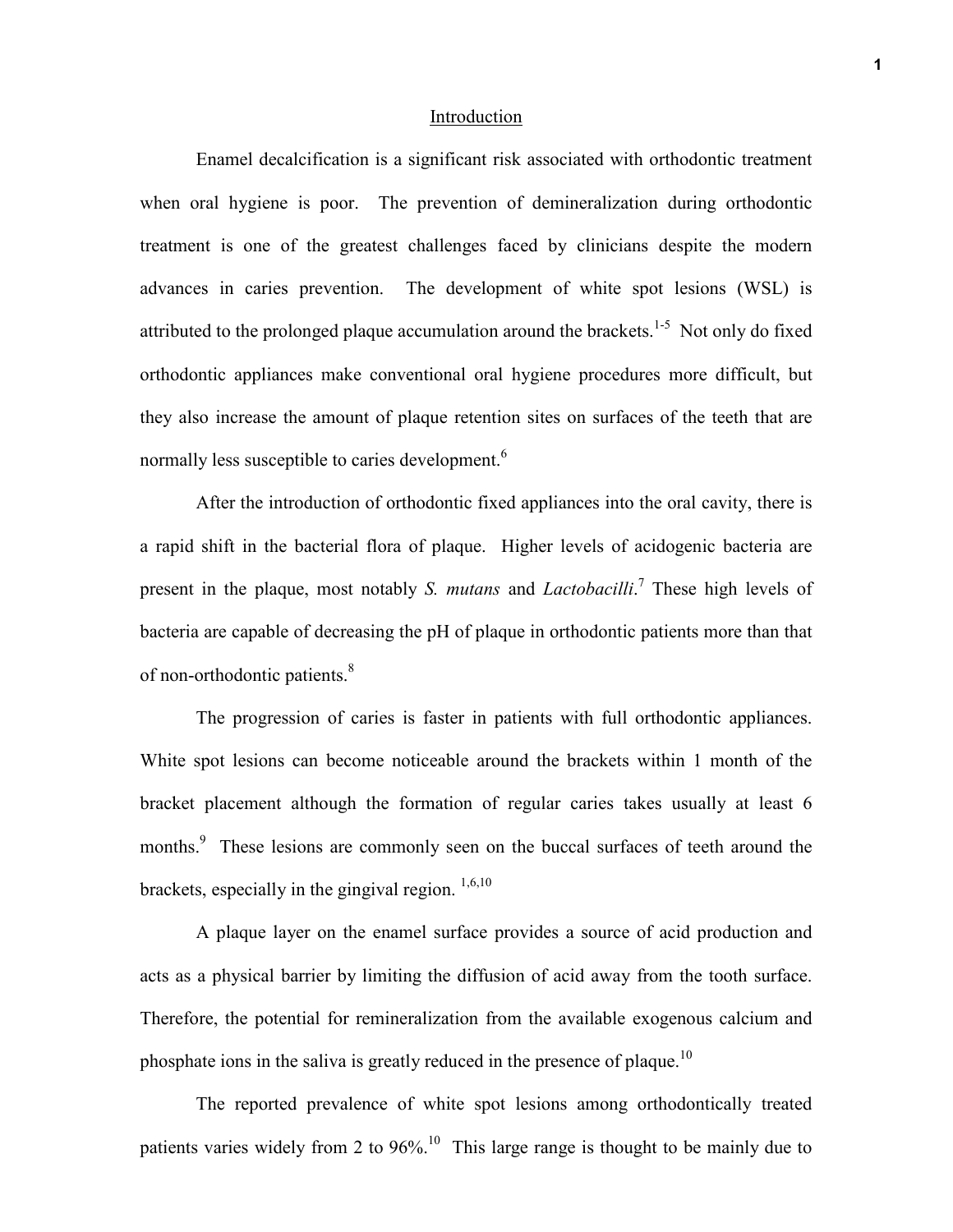the difficulty in standardizing clinical examinations.<sup>11</sup> Gorelick et al.<sup>1</sup> investigated the prevalence of carious white spots in gingival areas immediately after removal of bonded appliances and reported that about 50% of the patients had a white spot lesion on at least one tooth. In the same study, the segment with the highest percentage of incidence was found to be the maxillary anterior segment (15.3%), and the single tooth with the highest percentage of incidence was the maxillary lateral incisor (23%).

 Although many methods have been developed over the years for the prevention of enamel decalcification, the best approach is the implementation of good oral hygiene measures. Extensive oral hygiene instruction and supervision, mechanical removal of plaque with a fluoridated dentifrice, and daily fluoridated mouthrinses are the most important mechanisms of defense against white spot lesions. Consistent use of a mouthrinse containing 0.05% sodium fluoride during orthodontic treatment has been shown to significantly reduce the amount of decalcification on the buccal surfaces of the teeth.<sup>4</sup> However, this protocol depends on patient compliance, and Geiger reported that less than 15% of orthodontic patients rinse daily as instructed.<sup>4</sup>

Less compliant patients may often need supplemental fluoride applications in the form of a varnish or fluoride releasing bonding materials to combat the development of enamel decalcification. Fluoride releasing composite resins and glass ionomer cements have been reported to prevent enamel decalcification, but the bond strength of these materials was shown to be lower than conventional orthodontic resins.<sup>12-16</sup> Therefore, resin-modified glass ionomer cements have been developed which exhibit both fluoride releasing capabilities and clinically acceptable bond strengths.<sup>17-21</sup> Patients can also receive an in-office application of a high concentration of fluoride in the form of a varnish. In a study by Stecksen-Blicks,  $^{22}$  the incidence of white spot lesions during treatment was 7.4% in a group of patients receiving topical fluoride varnish applications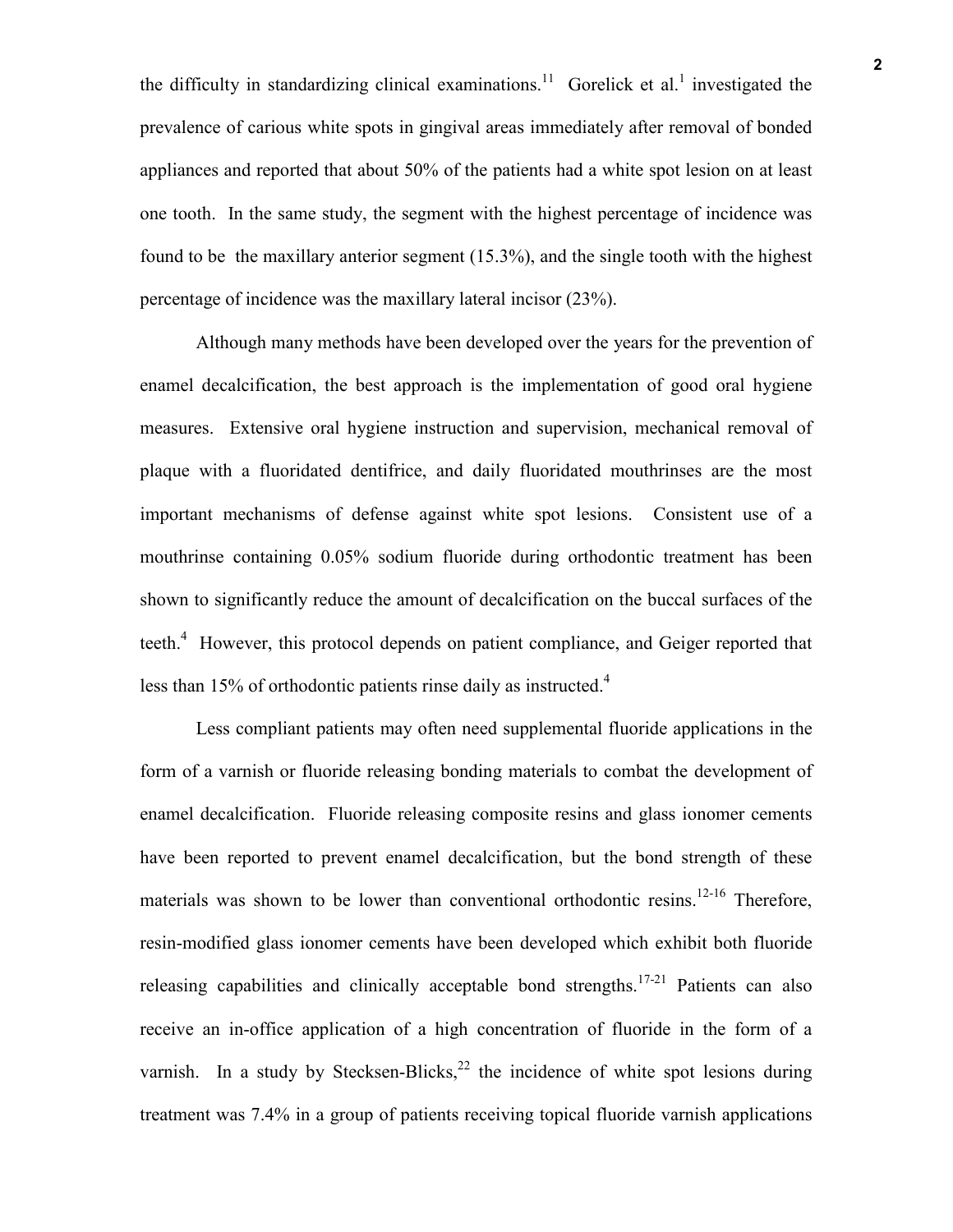every 6 weeks compared to a 25.3% incidence of white spot lesions in a placebo group. Another study reported a 44.3% reduction in enamel demineralization in orthodontic patients who had regular applications of a fluoride varnish.<sup>23</sup> Despite the advantages of topical fluoride varnish application, some clinicians do not find its use feasible because of a need for multiple applications, increased chair time and cost, and temporary discoloration of the teeth and gingiva.

Previous studies have shown that white spots developed during orthodontic treatment are surface lesions (superficial) rather than sub-surface (deep) decalcification.<sup>9</sup> Surface lesions are found to remineralize much faster than the sub-surface ones.<sup>24,25</sup> Willmot<sup>26</sup> reported that there was a significant decrease in the size of enamel surface lesions following orthodontic treatment. High concentrations of fluoride, however, are contraindicated following debanding as this will cause the remineralization of the outer enamel surface that can slow or prevent complete remineralization by restricting mineral ion diffusion into deeper regions of the lesion.<sup>9,25</sup> Therefore, the recommended treatment is to allow the patient's own saliva to naturally remineralize the lesion over time, resulting in a greater repair with a less visible and more esthetically pleasing appearance.<sup>9</sup>

If this strategy still does not eliminate the white spots because of the severity of the lesions, other approaches have been advocated such as tooth whitening and microabrasion. Microabrasion is typically carried out by polishing the patient's teeth with a mixture of hydrochloric acid and pumice. This process removes small amounts of surface enamel leaving a highly polished enamel surface with calcium phosphate packed into the interprismatic enamel surface space.<sup>27</sup> In one study, the mean reduction in lesion size after microabrasion was reported to be  $83\%$ <sup>28</sup> Tooth whitening can also be performed to camouflage mild white spot lesions.<sup>27</sup> By whitening the entire buccal surfaces of the teeth, the white spot lesions are less noticeable. If all of these techniques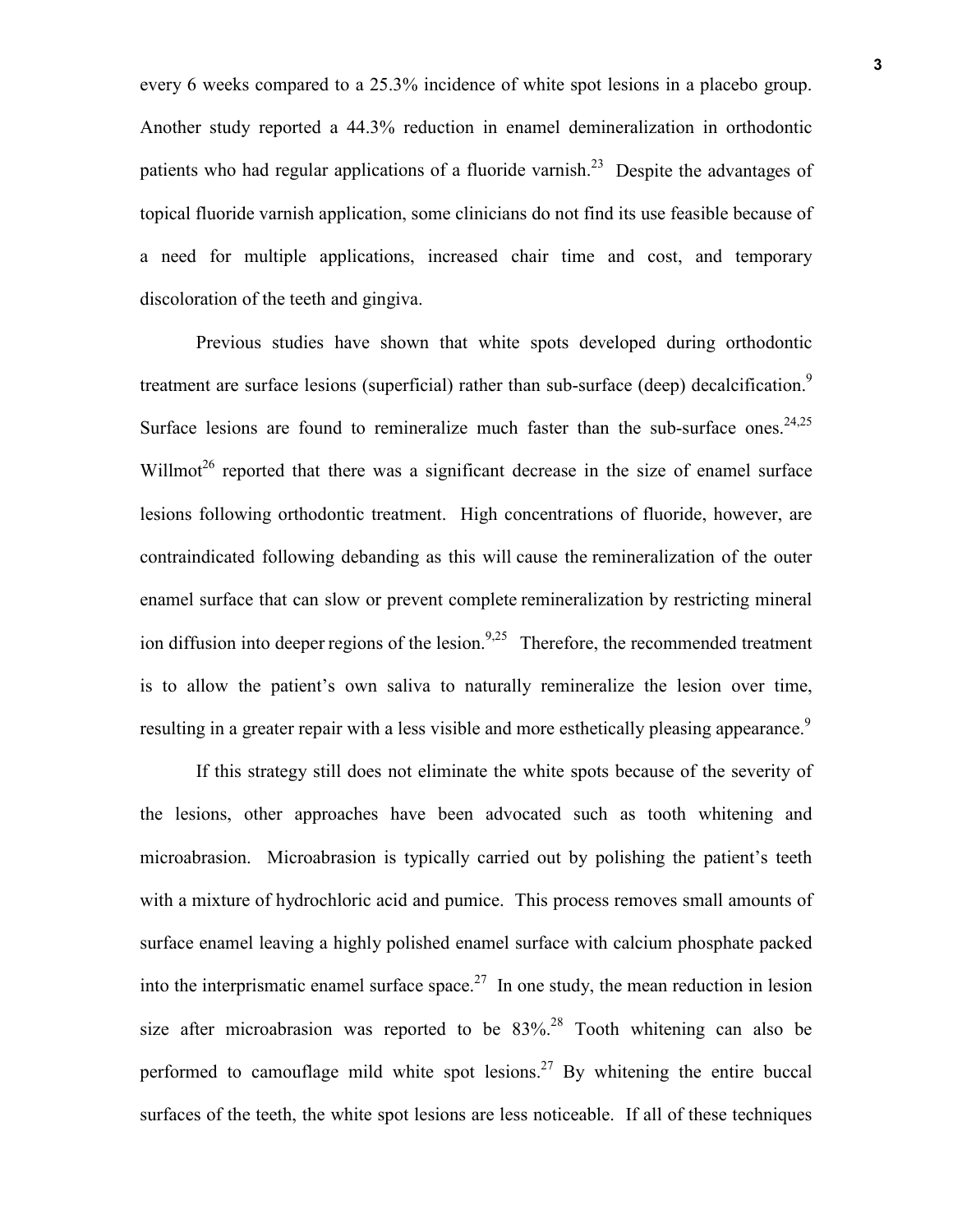are used, and the patient is still unhappy with the appearance of their teeth, then irreversible restorative procedures such as veneers can be further done to improve the esthetics.

 Clinically, early carious lesions are in the form of a white opaque spot that is softer than the surrounding enamel. The white appearance is created by an optical phenomenon and increases in whiteness as dried with air.<sup>9</sup> Various methods have been used to test and visualize white spot lesion development. The standard technique to determine the presence of the buccal surface lesions is done by visual inspection and tactile sensation with an explorer. Due to the large degree of subjectivity with visual inspection, other methods have been tested such as photographic examination, fluorescent dye uptake, ultraviolet light, lasers, and quantitative light-induced fluorescence.<sup>29</sup>

Fluorescence is a phenomenon by which light at one wavelength is absorbed into a substance and emitted as a different wavelength. Even though not fully understood, dental hard tissues exhibit fluorescence characteristics. When excited by light in the ultraviolet and short-wave visible range, the luminescence is different between intact and carious tooth structure.<sup>30</sup> Because of this difference, two methods of assessing demineralization using laser fluorescence have been developed: quantitative laser fluorescence (QLF) and the DIAGNOdent (KaVo America, Lake Zurich, Ill.).

In QLF, a light source produces light in the blue-green range of the electromagnetic spectrum (440-570 nm). When the light illuminates the tooth surface, a digital fluorescent image is captured by a camera, transferred to a computer, and displayed on a monitor. In order to prevent the detection apparatus from measuring scattered wavelengths from the original blue-green spectrum, it has a filter that only allows light in the yellow region (565-560 nm) to pass. The amount of yellow light emitted, therefore, is the amount of fluorescence. Custom made software stores and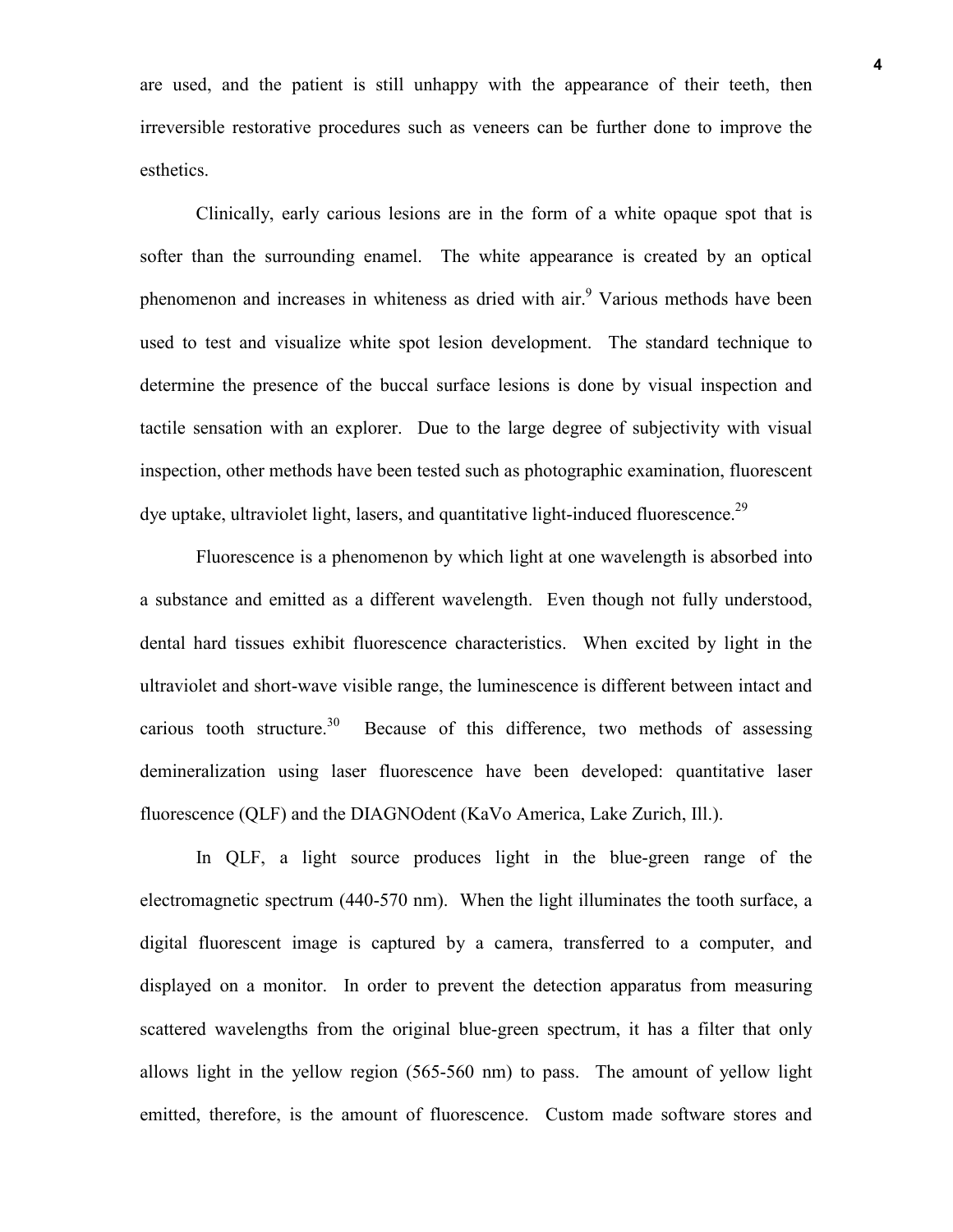analyzes the images. In the captured images, carious lesions appear dark compared to sound enamel, and the mineral loss from caries is detected and measured as a decrease in fluorescence.

In the early 1980's, investigators began to use QLF as a more objective way to detect and monitor caries *in vivo*. Al-Khateeb et al.<sup>31</sup> was among the first to longitudinally study the natural behavior of white spot lesions from orthodontic treatment with fixed appliances using QLF. Seven patients with active carious lesions were monitored on the day of bracket removal and once a month thereafter for a year. During the one year follow-up period, the areas of the lesion decreased, and the enamel fluorescence lost was partly regained indicating that a remineralization process had occurred. It was also concluded that QLF was a suitable method for *in vivo* monitoring of demineralization. Another study<sup>11</sup> used QLF to examine the prevalence and severity of white spot lesions in orthodontic patients after treatment with fixed appliances. All of the buccal surfaces from first molar to first molar were scanned using QLF immediately following the debonding appointment. Almost all of the 62 participants (97%) had one or more decalcifications, and 30% of the teeth had decalcifications at the debonding appointment. Van der Veen et al.<sup>32</sup> also used OLF to study the prevalence of white spot lesions after debonding. QLF measurements were taken the day of debonding, 6 weeks after debonding, and 6 months after debonding. Immediately following the debonding appointment, 94.8% of the subjects had at least one area of decalcification. The study also reported a significant lesion regression during the first 6 weeks, and a further significant but smaller lesion regression after 6 months. Furthermore, the severity of the lesion did not hamper its ability to remineralize, and significant regression was seen even in well advanced lesions. However, nearly 10% of the lesions followed longitudinally showed significant progression and worsened over time. Clearly, QLF has proven to be a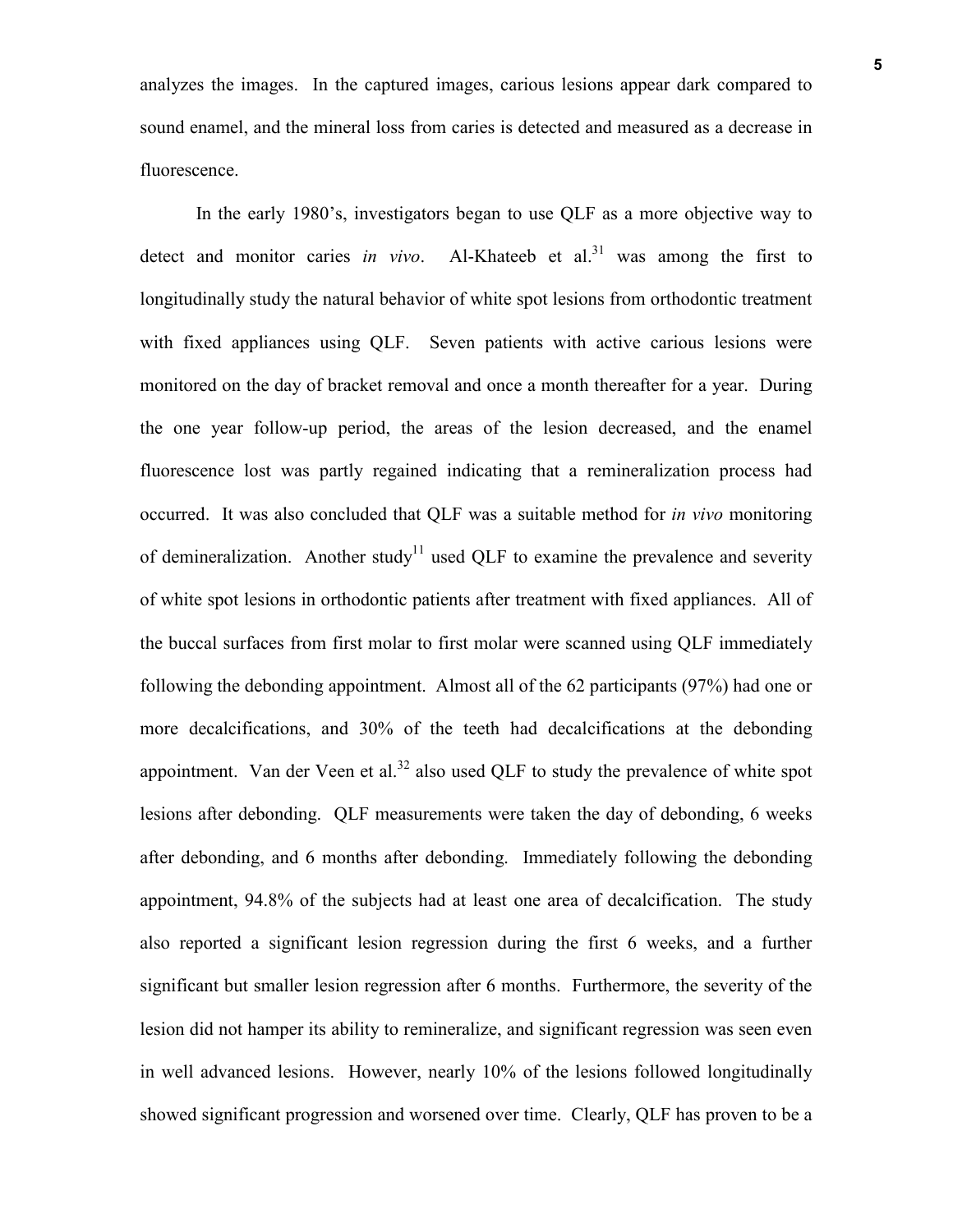valuable tool in the detection and observation of white spot lesions. However, the equipment needed for such an analysis is extensive and expensive. Therefore, for the practicing orthodontist, QLF may not be a practical way to monitor white spot lesions.

The DIAGNOdent pen is a portable, user friendly device that works in a similar manner. It consists of a light source that emits light in the red wavelength and a detector. At this range, there is a large difference in fluorescence between the carious and sound dental hard tissues. The filter, as in QLF, absorbs the scattered short wavelength light and transmits the longer wavelength fluorescence. Instead of producing an image on a computer screen as in QLF, the DIAGNOdent gives a digital reading between 0 and 99, with 0 being minimum fluorescence and 99 being maximum fluorescence. Carious tooth structure fluoresces much more strongly than sound tooth structure.<sup>33</sup>

The use of QLF and DIAGNOdent for the detection of caries was investigated in two *in vitro* studies where the measurements obtained by these two instruments were correlated to the lesion depth and the mineral loss determined by the histopathology and transverse microradiography techniques. In a study by Aljehani,  $34$  the correlation analysis showed the associations between the two fluorescence methods to be comparable and accurate when the lesion depth was measured. The same conclusion was found in a previous study by Shi et al.<sup>35</sup> However, in the assessment of mineral loss, there were differences in the correlation of QLF and DIAGNOdent measurements. While both of the fluorescence techniques were shown to correlate well with the lesion depth, only QLF was also able to depict the amount of mineral loss as opposed to the DIAGNOdent.

The early detection of white spots lesions during orthodontic treatment is of paramount importance as it would allow clinicians to implement preventive measures to control the demineralization process before the lesion progresses. Compared to visual inspection, the use of DIAGNOdent may provide a more objective and reproducible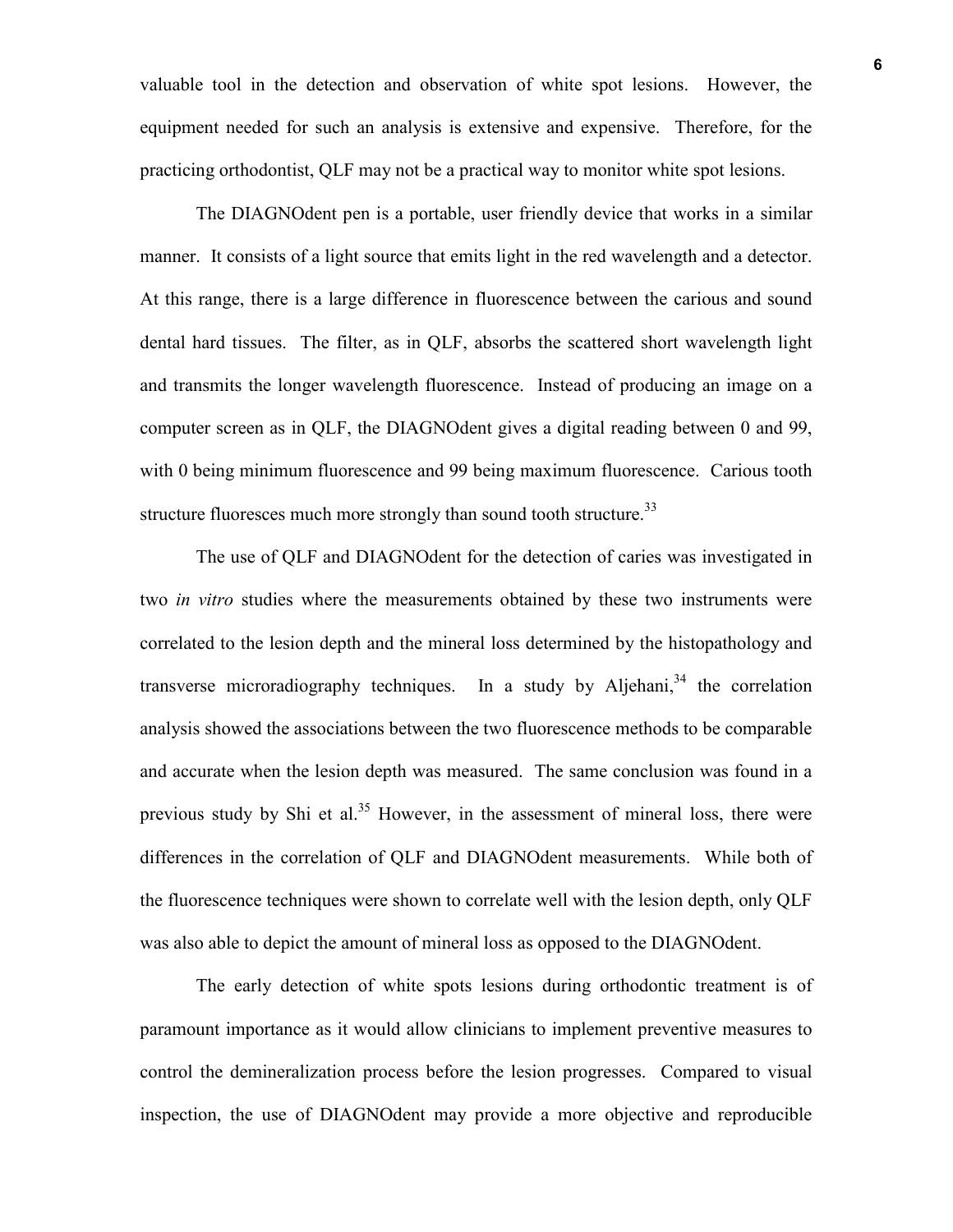method to assess the presence of white spot lesions. If the DIAGNOdent is sensitive enough to detect initial carious lesions in smooth enamel surfaces *in vitro*, then it could be a valuable tool to longitudinally monitor the progression of enamel decalcifications during fixed orthodontic treatment because of its ease of use in a clinical setting.

The purpose of this study was three-fold: 1) to determine the prevalence of white spot lesions in patients with fixed orthodontic appliances using visual examination and the DIAGNOdent; 2) to determine which teeth were the most susceptible to white spot lesions; and 3) to test the accuracy of the DIAGNOdent by investigating the correlation between the visual examination and the DIAGNOdent measurements.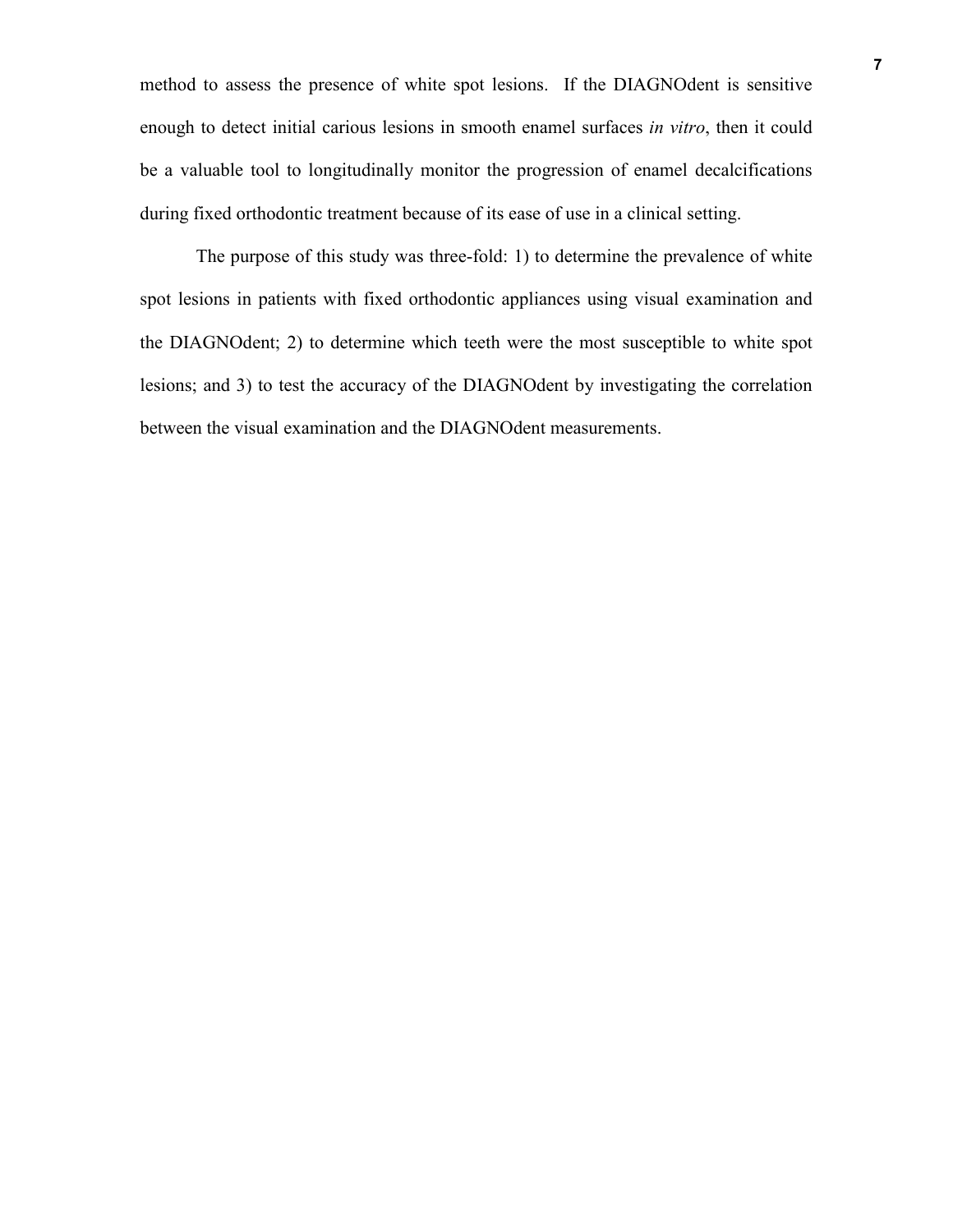#### Materials and Methods

Before the start of the clinical study, approval was obtained from the Institutional Review Board of the Virginia Commonwealth University, Office of Research. Subjects who agreed to participate in the study were recruited among patients who were being treated with fixed orthodontic appliances at the VCU orthodontic clinic. The participants and their legal guardians were informed about the purpose of the study, and informed consent was obtained. All examinations and measurements were performed by the same clinician who was also professionally trained by KaVo on the use of the DIAGNOdent pen. Prior to the study, five patients were examined with the DIAGNOdent to evaluate the reliability of the measurements and to determine the feasibility of the experiment.

Patients 12 years and older with complete initial records and maxillary fixed appliances from canine to canine were included in the study. Subjects on a daily supplemental fluoride regimen were excluded. The initial records of the patients were evaluated for the presence of white spot lesions. Patients who have already had white spot lesions, hypoplastic, or fluorotic enamel in their original photo taken before the start of the orthodontic treatment were excluded from the study.

The study consisted of three groups of patients who were examined for the presence of enamel decalcification. Group 1 comprised 37 subjects (16 females, 21 males) with a mean age of 17.38  $\pm$  1.34, who were 6 months ( $\pm$  3 weeks) into orthodontic treatment. Group 2 comprised 35 patients (18 females, 17 males) with a mean age of  $17.51 \pm 1.38$ , who were 12 months ( $\pm$  4 weeks) into orthodontic treatment. Group 3 (control) consisted of 28 patients (13 females, 15 males) with a mean age of  $15.07 \pm 1.54$ , who were examined for white spot lesions immediately after having their braces placed on their teeth. The original goal was for each group to consist of 50 subjects (a total of 150) by the end of the study, but it was only possible to recruit a total of 100 subjects.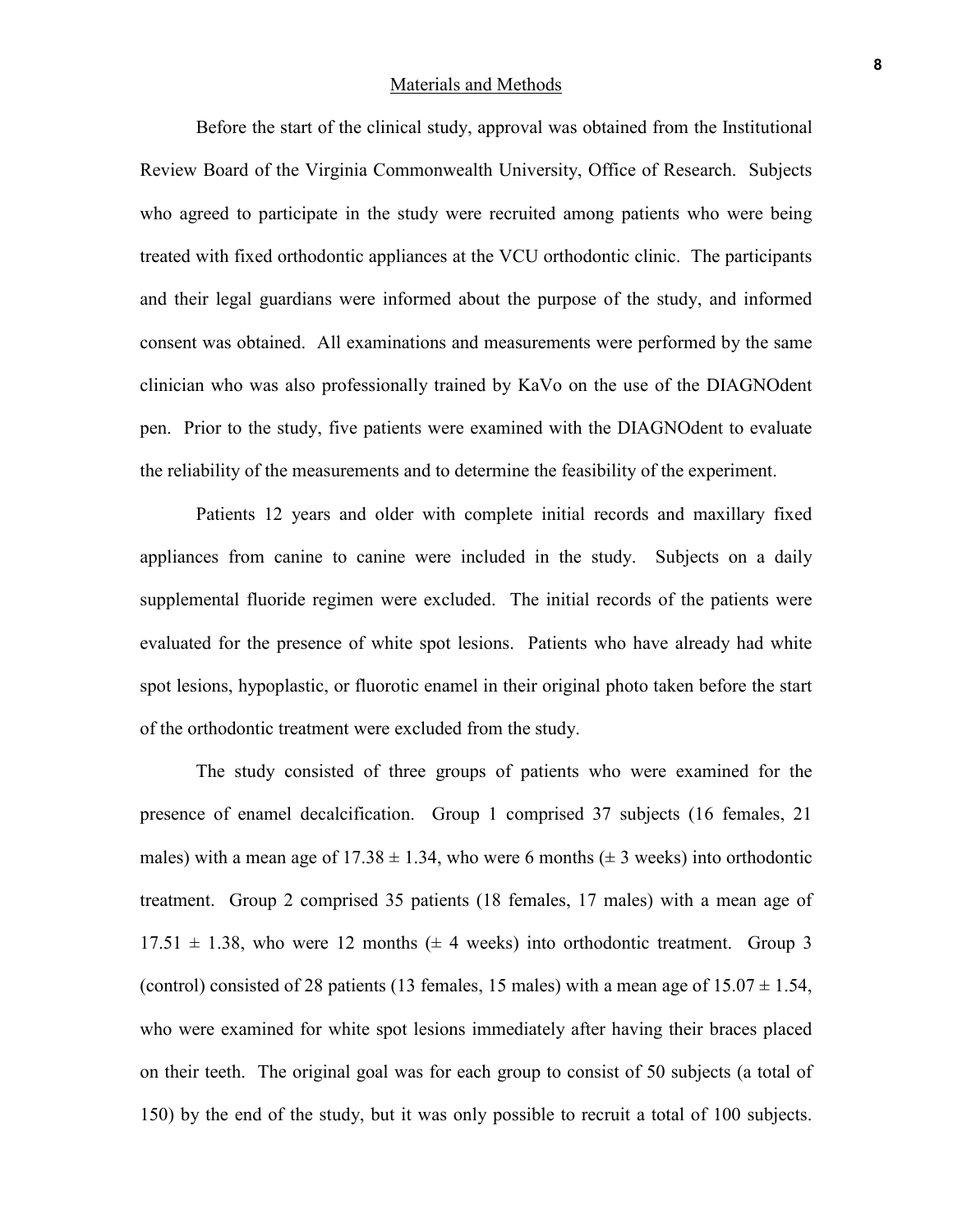The demographics for the subjects are presented in Table 1. The groups were not significantly different by age, gender, or race.

|                     | 6-month<br>$(n=37)$ | 12-month<br>$(n=35)$ | Control<br>$(n=28)$ |
|---------------------|---------------------|----------------------|---------------------|
| Mean age $\pm$ S.D. | $17.38 \pm 1.34$    | $17.51 \pm 1.38$     | $15.07 \pm 1.54$    |
| Gender              |                     |                      |                     |
| Female              | 16(43%)             | $18(51\%)$           | 13 $(46%)$          |
| Male                | 21(57%)             | 17(49%)              | 15(54%)             |
| Race                |                     |                      |                     |
| Caucasian           | 15(41%)             | $18(51\%)$           | 16(57%)             |
| African American    | $17(46\%)$          | $16(46\%)$           | 7(25%)              |
| Other               | 5(13%)              | 1(3%)                | 5(18%)              |

**Table 1.** Demographic variables of the three groups

On a regular basis a research assistant searched the schedule at the VCU Department of Orthodontics for patients that fell into those time points (day of bonding, 6

months, or 12 months). The previously identified subjects were asked if they would participate in the study and informed consent was obtained prior to the measurements by the principal investigator who was blind as to the patient's time frame of orthodontic therapy.

Initially, the buccal surfaces of the patient's maxillary anterior teeth were thoroughly cleaned with a toothbrush and water to remove any plaque or debris that may affect the DIAGNOdent measurements. The original study design included measurements from



**Figure 1. Areas of DIAGNOdent Measurement**. The tooth structure gingival to the archwire (shaded green) was examined for white spot lesions. An area of sound enamel near the incisal edge was also measured (shaded red).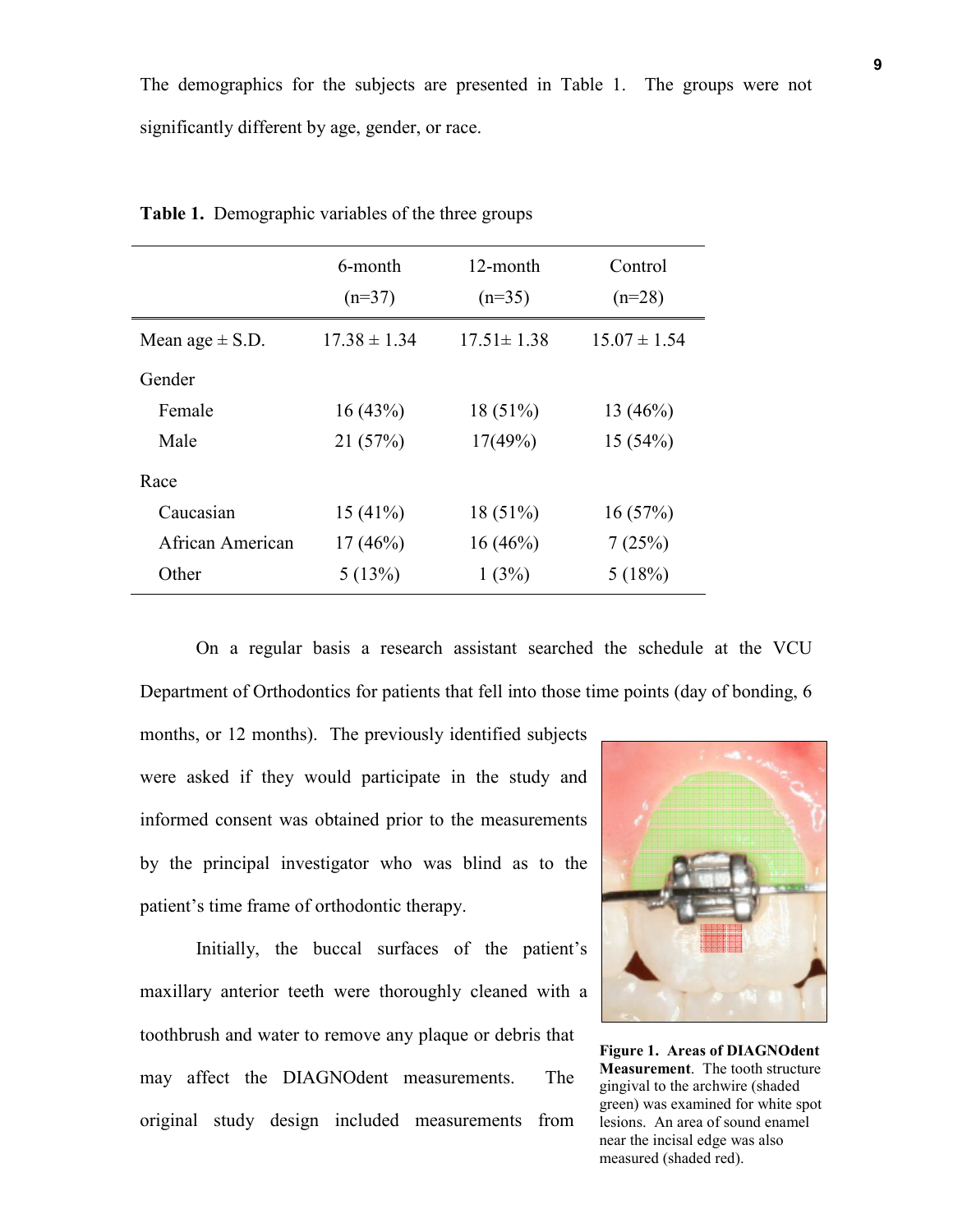second premolar to second premolar in the maxilla, but in the preliminary study, very few measurements were possible gingival to the bracket on the maxillary premolars due to gingival hyperplasia and inflammation.

Prior to the measurements, the teeth to be examined were isolated with cotton rolls and air dried for 5 seconds. Each tooth surface was examined visually for enamel decalcification gingival to the archwire using the following scale (Figure 1):

**Score**  $0 =$  No visible white spots or surface disruption (no decalcification)

- **Score 1** = Visible white spot without surface disruption (mild decalcification)
- **Score 2** = Visible white spot lesion having a roughened surface but not requiring a restoration (moderate decalcification)

**Score 3** = Visible white spot lesion requiring restoration (severe decalcification).

In addition, a surface was considered as having a lesion when it had a white spot, a brown discolored lesion, or was cavitated. Hypoplastic or fluorotic enamel was not scored as caries.

After visual inspection, each tooth was also examined using the DIAGNOdent. As recommended by the manufacturer, before every measurement session, the instrument was calibrated against the ceramic standard to ensure an accurate reading (Figure 2). In addition, on each subject, a site of sound enamel on the labial surface of an upper central incisor near the incisal edge was measured to obtain baseline measurement. The



**Figure 2. DIAGNOdent Calibration.**.

instrument was then zeroed so that all measurements from that point on were in comparison to the sound enamel in the incisal portion of the central incisor (Figure 1). Only the tooth surfaces gingival to the archwire were scanned and measured with the DIAGNOdent because this is the area most prone to develop enamel decalcification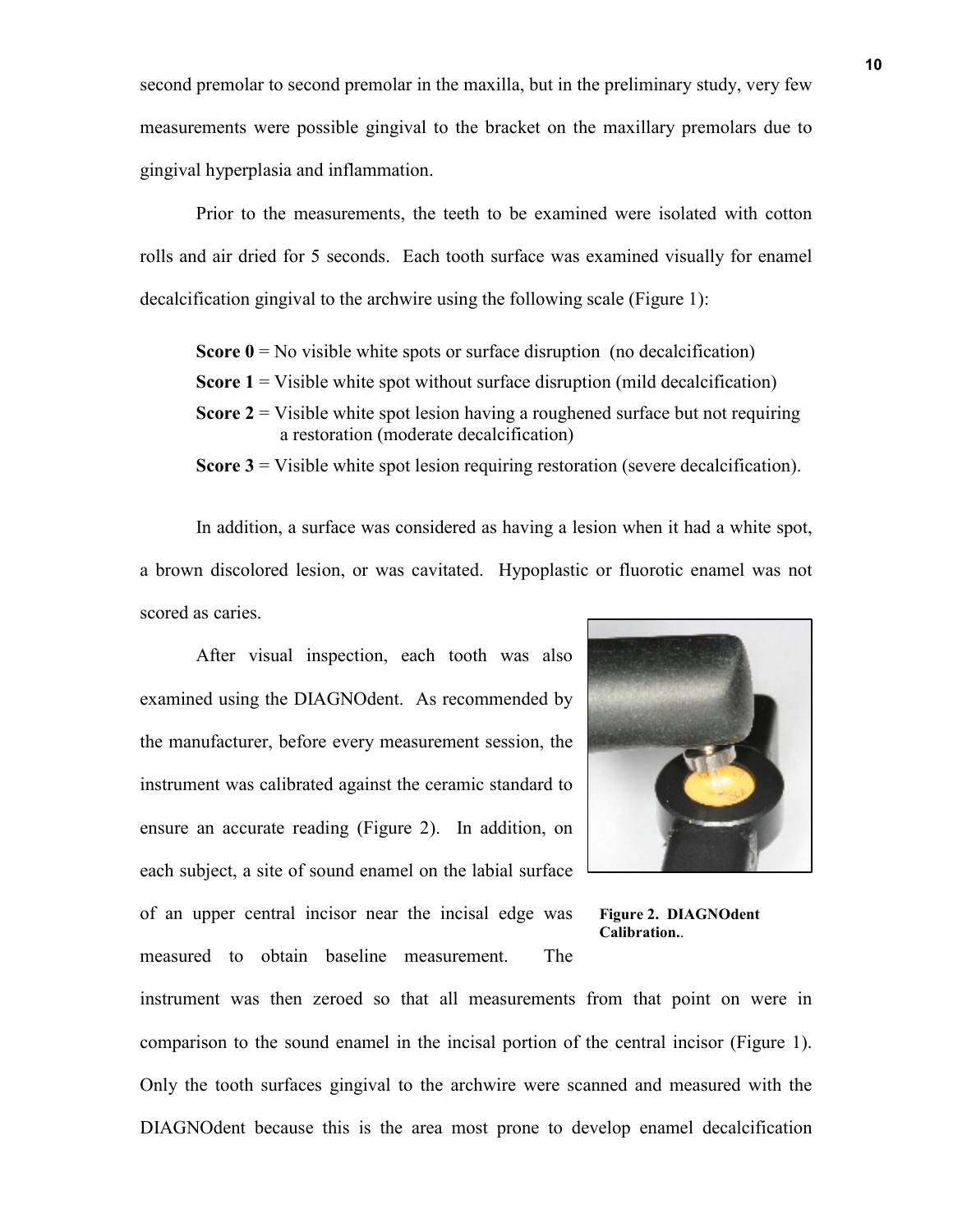during orthodontic treatment when oral hygiene is poor.<sup>36</sup> The areas were carefully scanned with the probe by holding the tip in contact with the tooth surface and tilting the tip around the measuring site in order to collect the fluorescence from all directions. The DIAGNOdent measurements provided the actual reading of the spot that was currently being measured (moment) as well as a peak reading over the selected area (Figure 3). A peak measurement for each tooth gingival to the archwire was recorded as well as a measurement of an area of sound enamel near the incisal edge (incisal score) which was used to compare each tooth's baseline measurements (Figure 4). By doing the measurements in this way, each tooth had a measurement of sound enamel and a measurement of the most decalcified enamel (if present).



**Figure 3**. **DIAGNOdent pen with the display panel showing the peak and the actual moment measurement**

The patient's date of birth, race, and gender were recorded. After the measurements were taken, each patient, in the presence of their legal guardian, was given oral hygiene instructions based on the findings and the general condition of their teeth and gums.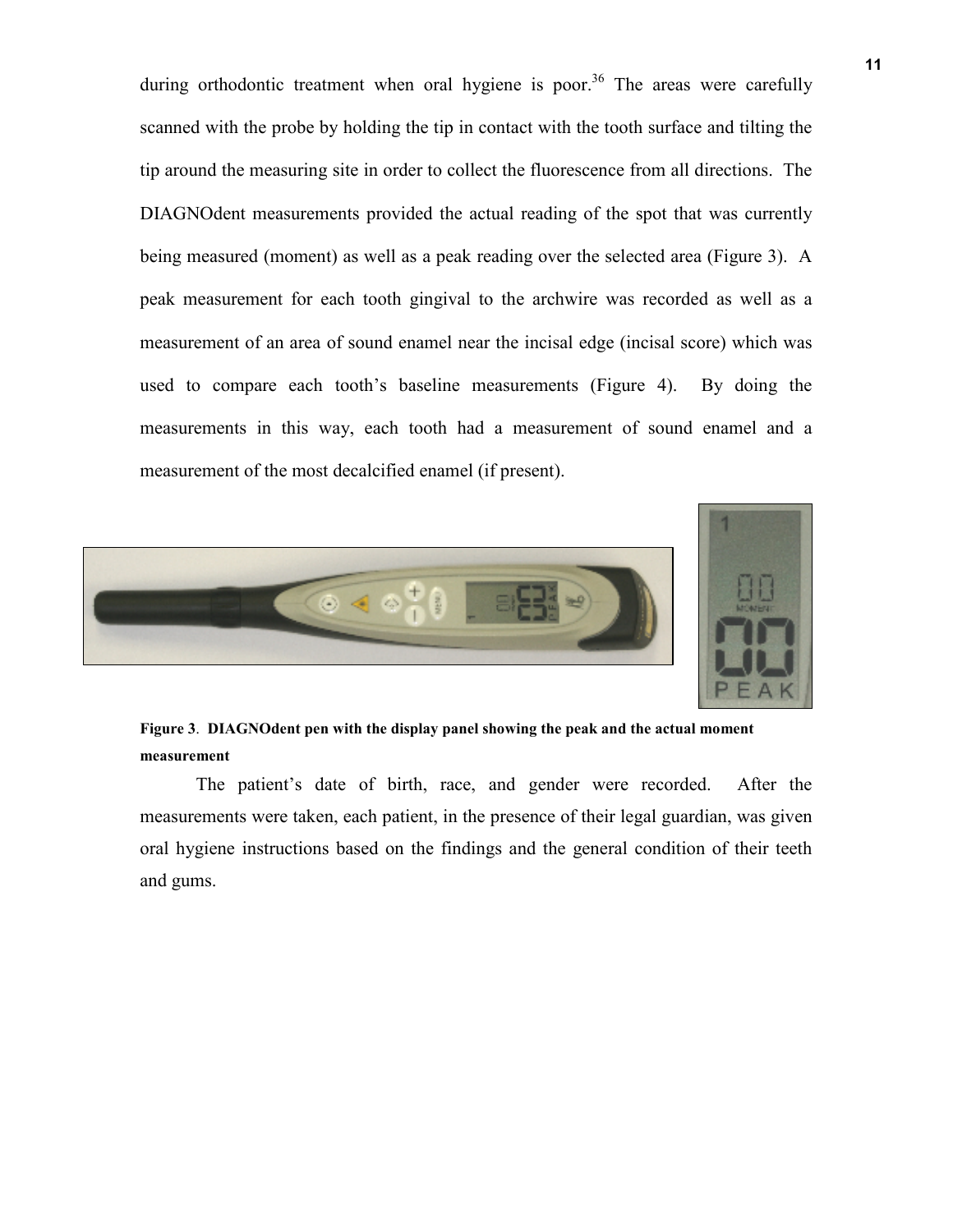# White Spot Lesion / DIAGNOdent Study

| Date: |  |
|-------|--|
|       |  |

**Patient # : \_\_\_\_\_\_\_\_\_\_\_\_\_\_\_\_\_\_\_\_** 

Patient Initials:

**Group: Control 6-month 12-month** 

 **(+/- 3 weeks) (+/- 4 weeks)** 



|                                                          | 3 |  |  |  |
|----------------------------------------------------------|---|--|--|--|
| <b>Visible White</b><br><b>Spot Lesion</b>               |   |  |  |  |
| <b>Visual</b><br><b>Score</b>                            |   |  |  |  |
| <b>DIAGNOdent</b><br>Measurement (Incisal)*              |   |  |  |  |
| <b>DIAGNOdent</b><br><b>Measurement</b><br>(Gingival) ** |   |  |  |  |

**Maxillary Arch** 

**\* Measurement in sound enamel near the incisal edge of each tooth.** 

**\*\* Peak value gingival to the bracket.** 

**Results**  Score 3 **= Visible white spot lesion requiring restoration (severe decalcification)**  Visual Scores Score 0 **= No visible white spots or surface disruption (no decalcification)**  Score 1 **= Visible white spot without surface disruption (mild decalcification)**  Score 2 **= Visible white spot lesion having a roughened surface but not requiring a restoration (moderate decalcification)** 

| <b>Additional Notes:</b> |
|--------------------------|
|                          |
|                          |
|                          |
|                          |

**Figure 4**. **Data recording sheet.**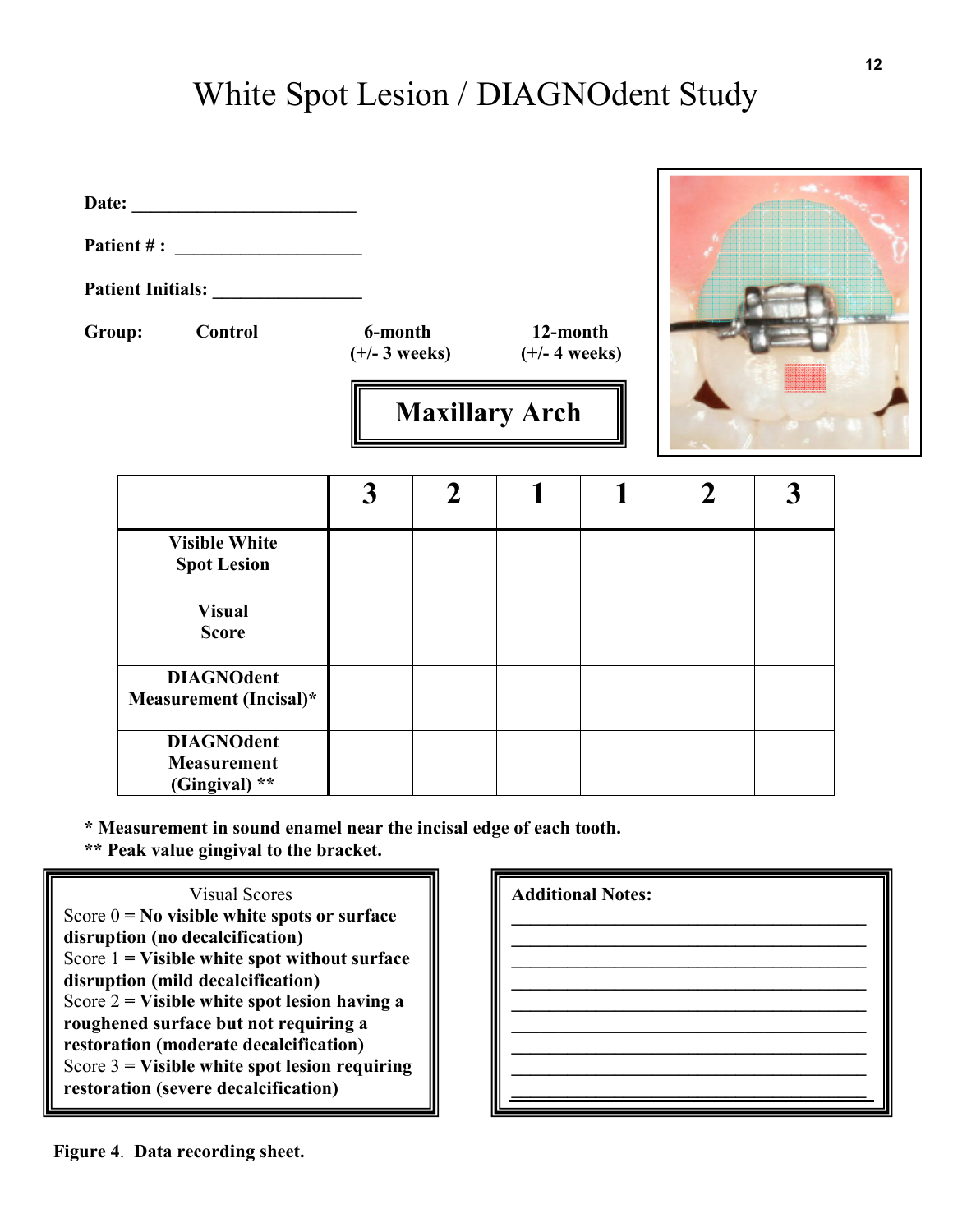#### **Statistical Analysis**

The three groups were evaluated for differences in the prevalence of having at least one white spot by logistic regression. Time, gender, and race were modeled as covariates, and interactions between group and gender and race and gender were included in the model. Analysis of variance was used with similar models to evaluate the mean number of white spots per subject and the mean DIAGNOdent readings per subject.

Secondary analyses were conducted to evaluate the effect of tooth type and the relationship between the occurrence of white spots and the DIAGNOdent readings. The prevalence of white spots by tooth type was evaluated with logistic regression. Spearman correlation was used to evaluate the relationship between the DIAGNOdent readings and the severity of the white spot lesions. The significance level was set at  $P < 0.05$ .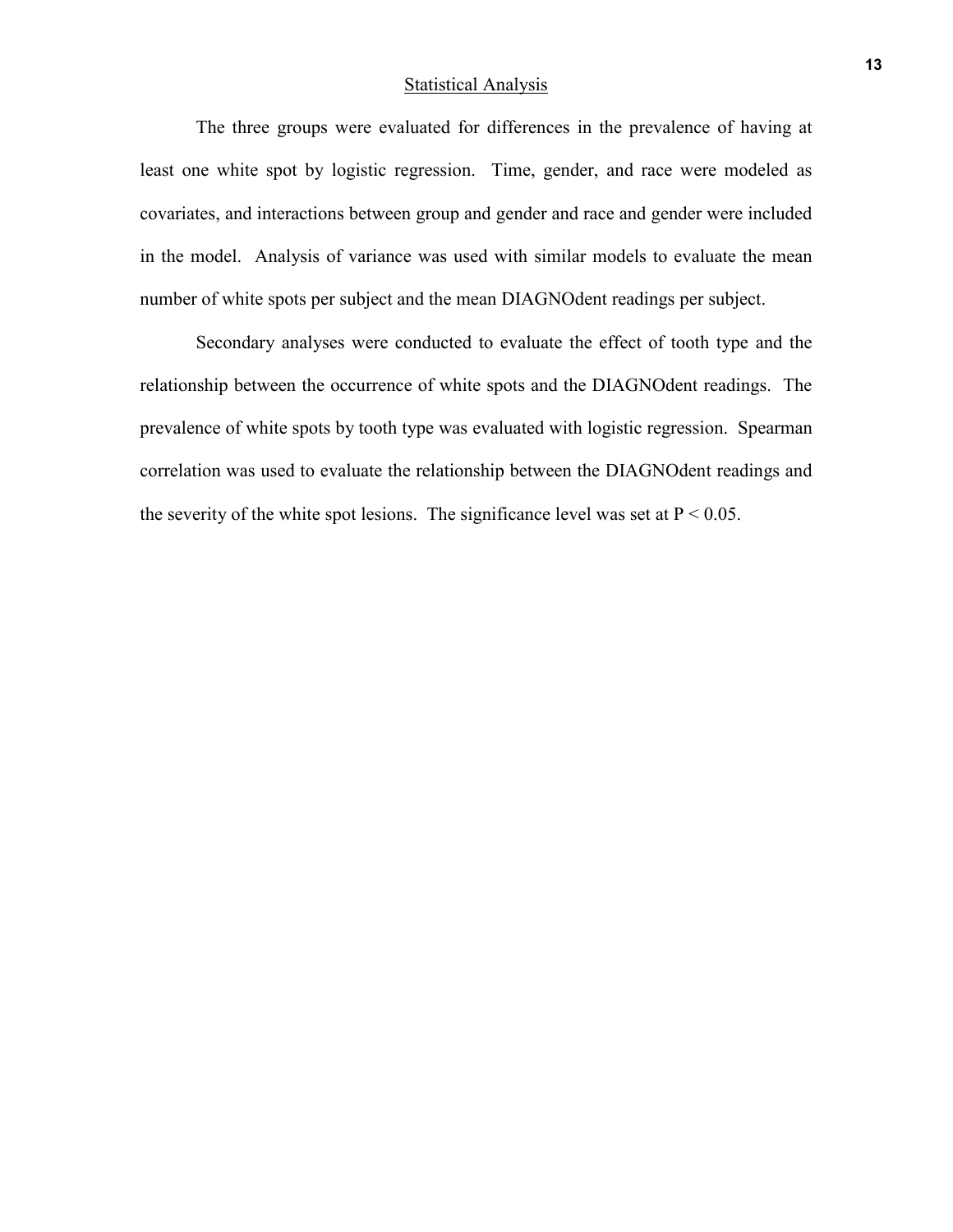#### **Results**

#### **Visual Examination**

The frequency of individuals having a white spot lesion upon visual examination is presented in Table 2. In the control group, only 10.71 % of the sample had at least one visible white spot lesion. In the 6- and 12-month groups, however, the percentages increased to 38% and 46%, respectively. Both the 6-month ( $p = 0.021$ ) and the 12-month groups ( $p = 0.005$ ) were significantly different from the control group but not significantly different from each other ( $p = 0.5$ ). The mean number of white spot lesions per group is shown in Table 3. The 6- and 12-month groups showed significantly higher mean numbers of white spot lesions per individual (1.03 and 1.11, respectively) than the control group  $(0.14)$  ( $p = 0.005$ ).

| Group    | No WSL | <b>WSL Present</b> |
|----------|--------|--------------------|
| 6-month  | 23     | $14*$<br>(38%)     |
| 12-month | 19     | $16*$<br>(46%)     |
| Control  | 25     | 3<br>$(11\%)$      |

**Table 2**. Frequency of individuals with white spot lesions (visual examination).

**Table 3**. The mean number of white spot lesions per individual.

| Group    | N  | Mean $\pm$ S.D.  |
|----------|----|------------------|
| 6-month  | 37 | $1.03 \pm 0.24*$ |
| 12-month | 35 | $1.11 \pm 0.24*$ |
| Control  | 28 | $0.14 \pm 0.27$  |

\*  $p < 0.05$ 

\*  $p < 0.05$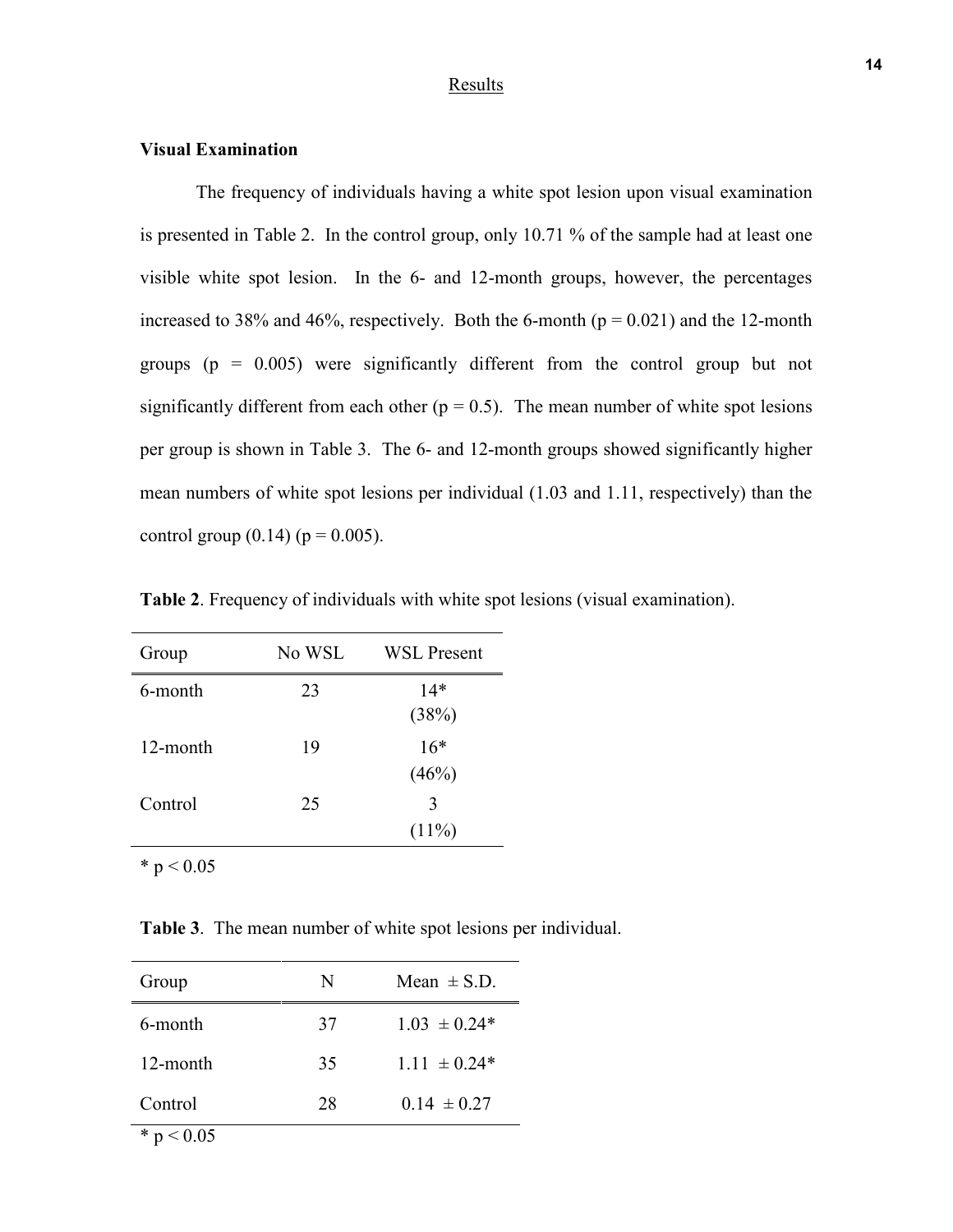Table 4 presents the distribution of the white spots in greater detail. Almost 90% of the control group did not present with any white spot lesions on the day of their bonding, and all of the remaining 10% had between 1 and 3 white spot lesions per patient. The 6-month group, however, was different. Of the total 37 patients, 62% presented with no detectable white spot lesions, 22% had between 1 and 3 white spot lesions, and 16% had greater than or equal to 4. In some cases, all six of the maxillary anterior teeth presented with white spot lesions. The 12-month group was similar with 54% unaffected, 34% with 1 to 3 white spot lesions, and 12% with greater than or equal to 4 lesions per individual.

**Table 4**. Distribution of white spot lesions per individual.

|              | 6-month  | 12-month | Control  |
|--------------|----------|----------|----------|
| No WSL       | 23       | 19       | 25       |
|              | (62%)    | (54%)    | $(90\%)$ |
| 1-3 WSL      | 8        | 12       | 3        |
|              | (22%)    | (34%)    | $(10\%)$ |
| $\geq$ 4 WSL | 6        | 4        | $\theta$ |
|              | $(16\%)$ | (12%)    | $(0\%)$  |

In this study, there was a statistically significant difference ( $p = 0.0015$ ) in the prevalence of white spot lesions between males and females. In fact, 76% of the subjects in the study that had at least one visible white spot were males compared to 24% females (Table 5).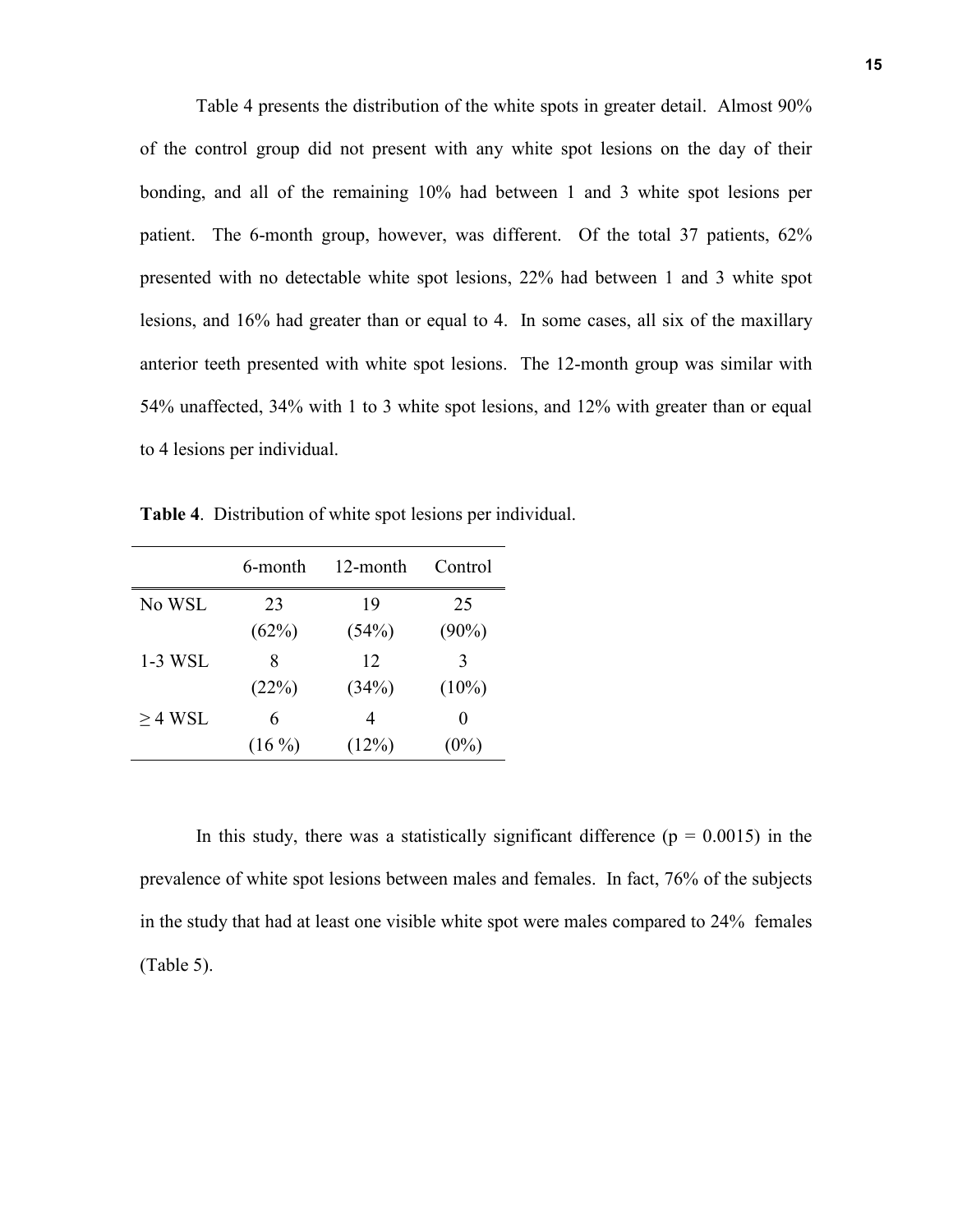| Group    | Number of males<br>with WSL | Number of females<br>with WSL |
|----------|-----------------------------|-------------------------------|
| 6-month  | 11                          | 3                             |
| 12-month | 12                          | 4                             |
| Control  | 2                           | 1                             |
| Total    | 25                          | 8                             |
|          | (76%)                       | (24%)                         |

**Table 5**. Gender effect on white spot lesion formation.

#### **DIAGNOdent measurements**

The Spearman correlation coefficient between the DIAGNOdent gingival readings and the visual score showed a statistically significant relationship between the two measurements  $(r = 0.71)$ . There was not a strong correlation between the DIAGNOdent incisal readings and the visual score  $(r = 0.11, p = 0.28)$ .

 To determine if any one tooth had significantly more white spot lesions than the other teeth, the mean DIAGNOdent incisal and gingival measurements and the mean visual score were also analyzed. There were no significant differences by tooth type for any measure at any time (see Appendix).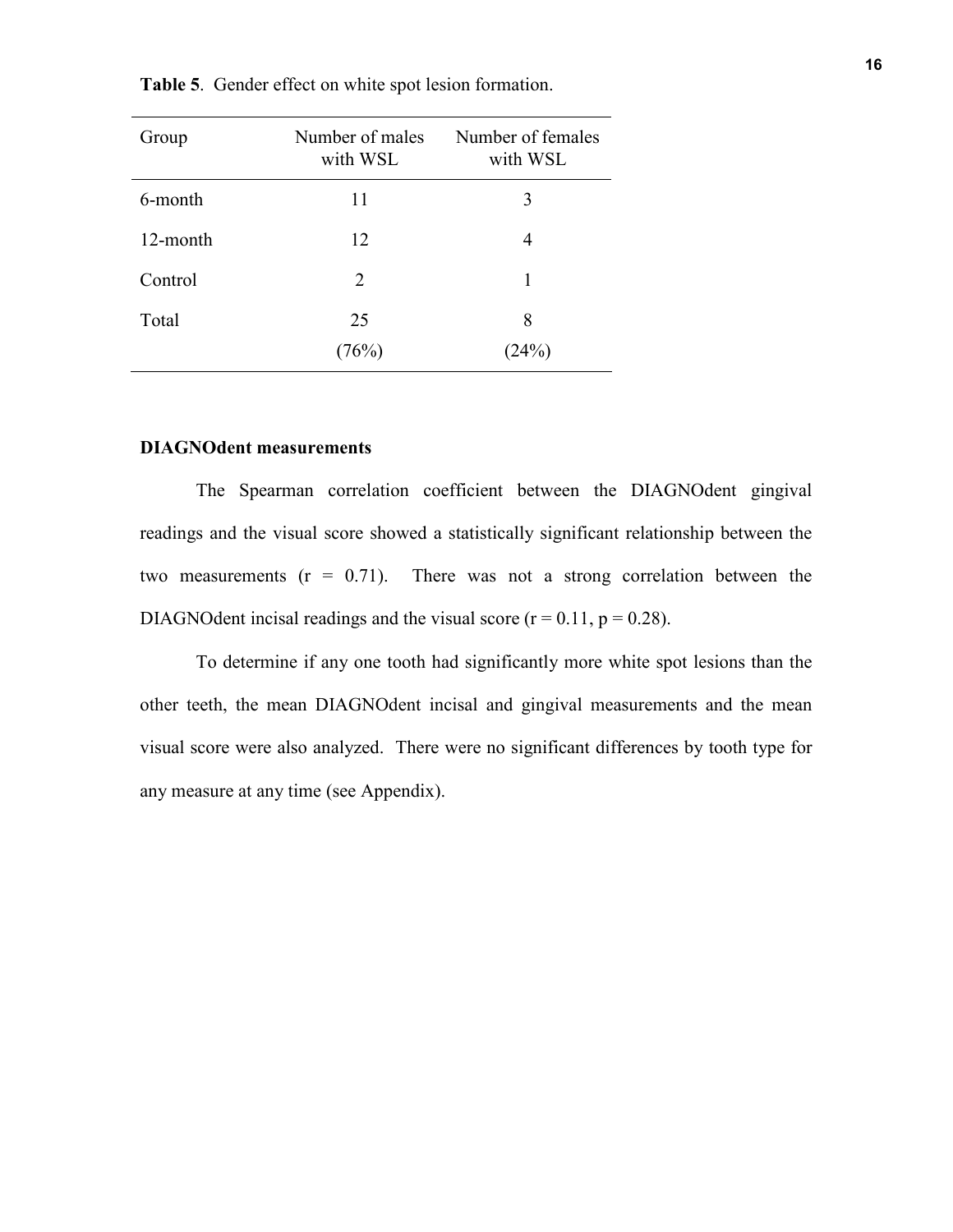#### Discussion

The results of the present study indicate that white spot lesions remain a considerable problem during orthodontic treatment with full fixed appliances when oral hygiene is poor. The fixed appliances serve as plaque retention sites, and in the absence of good oral hygiene, the plaque accumulates, and the acidogenic bacteria cause marked decalcification. In this study, 38% of the subjects had a visual white spot lesion 6 months into treatment, and this number increased to 46% for the 12-month group. Only 11% of the control group presented with at least one white spot lesion. Gorelick et al.<sup>1</sup> reported a prevalence of about 50% in their study. A higher prevalence may be contributed to the inclusion of both the maxillary and mandibular teeth and to the length of the orthodontic treatment. In this study, only the maxillary anterior teeth were examined for the presence of white spot lesions and measurements took place at 6 and 12 months rather than after debonding.

 In this study, it was only possible to examine the maxillary anterior teeth because the tooth surface gingival to the archwire was covered by the inflamed gingiva in the premolar region. This was probably due to a more gingival bracket placement on the premolars as well as gingival hyperplasia and inflammation as a result of poor oral hygiene. In the presence of poor oral hygiene, the gingival tissues can trap plaque, and white spot lesions can develop underneath the inflamed, hyperplastic gingiva complicating white spot lesion detection for the clinician. Therefore, white spot lesions become almost impossible to detect unless gingival surgery is performed for the removal of excess gingiva. This problem is not always isolated to the premolars as it can easily happen on any tooth where the bracket placement is close to the gingival margin or any time when oral hygiene is inadequate.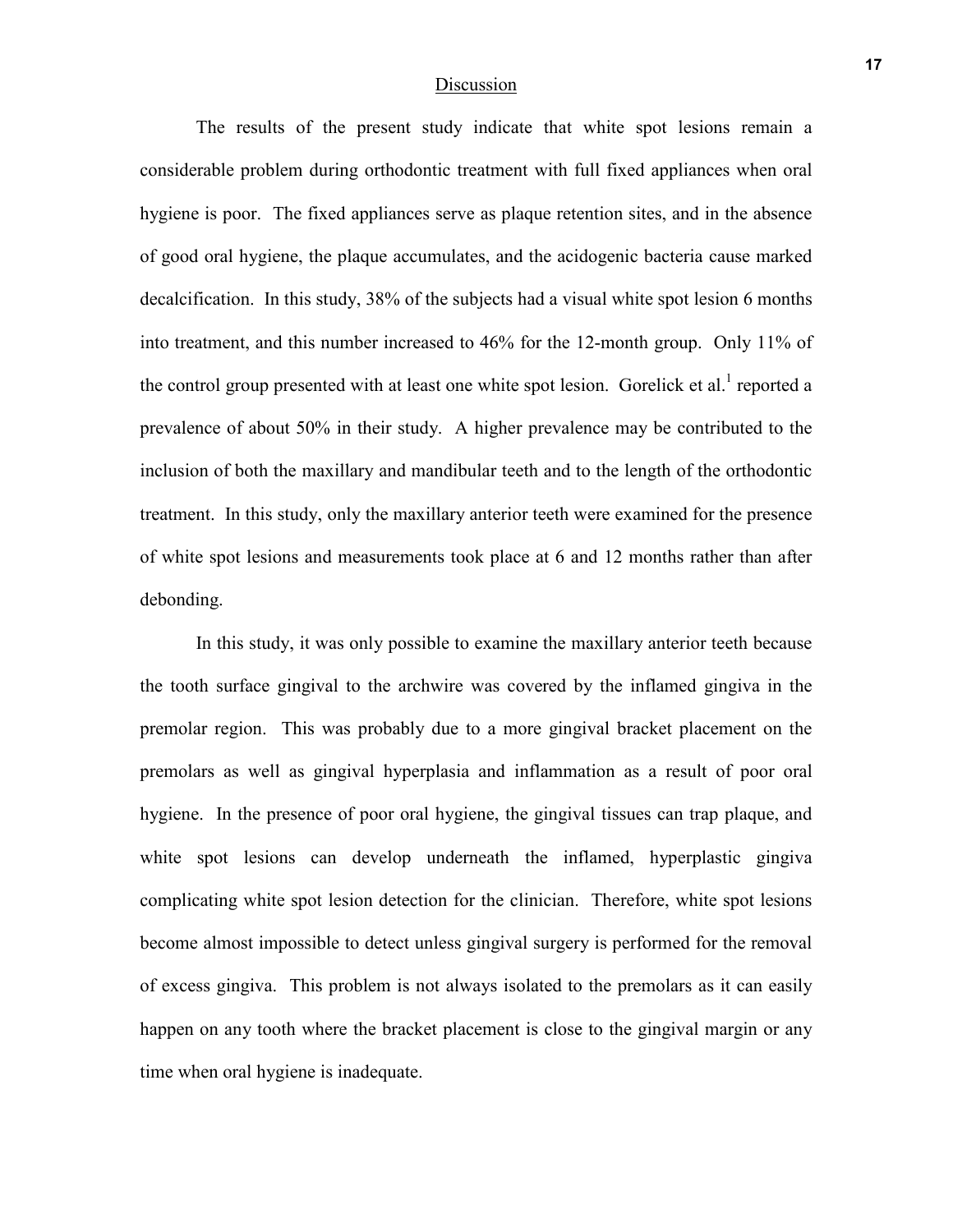It is perhaps more devastating for the patient if the lesions develop in the esthetic zone of the maxillary anterior segment. Because of this concern, it has been recommended to perform laser gingivectomy on teeth where there is inadequate space between the gingiva and the bracket.<sup>37</sup> This procedure creates a cleansable and accessible tooth surface that is less prone to inflammation and decalcification as long as oral hygiene is adequate.

In the literature, there has been conflicting reports on the distribution of these lesions. Gorelick et al.<sup>1</sup> reported that the most common tooth affected was the maxillary lateral incisor. On the other hand, Mizrahi $36$  concluded the maxillary and mandibular first molars to be the most common tooth affected. In a later study, Øgaard was in agreement with Mizrahi's conclusions.<sup>5</sup> In contrast, Geiger et al.<sup>4</sup> reported that lesions occurred most frequently on maxillary lateral incisors and canines. The present study, however, found no significant differences between the distribution of white spot lesions at 6 months, 12 months, or the day of bonding (control).

 The high prevalence of white spot lesions at only 6 months into active orthodontic treatment suggests that decalcification is an important concern in the presence of fixed appliances when oral hygiene is poor. According to Øgaard et al., these lesions can become noticeable around the brackets within 1 month of bonding. Therefore, it is of utmost importance for the clinician to recognize inadequate oral hygiene and implement extra measures to prevent decalcification from occurring.

In an *in vivo* study by O'Reilly and Featherstone,<sup>3</sup> enamel decalcification that developed after one month around fixed appliances was measured by microhardness tests. The results revealed a 15% mineral loss, both occlusal and cervical to orthodontic brackets on premolars, in patients who only brushed daily with a sodium fluoride (1,100 ppm fluoride) dentifrice. Demineralization, however, could not be observed clinically by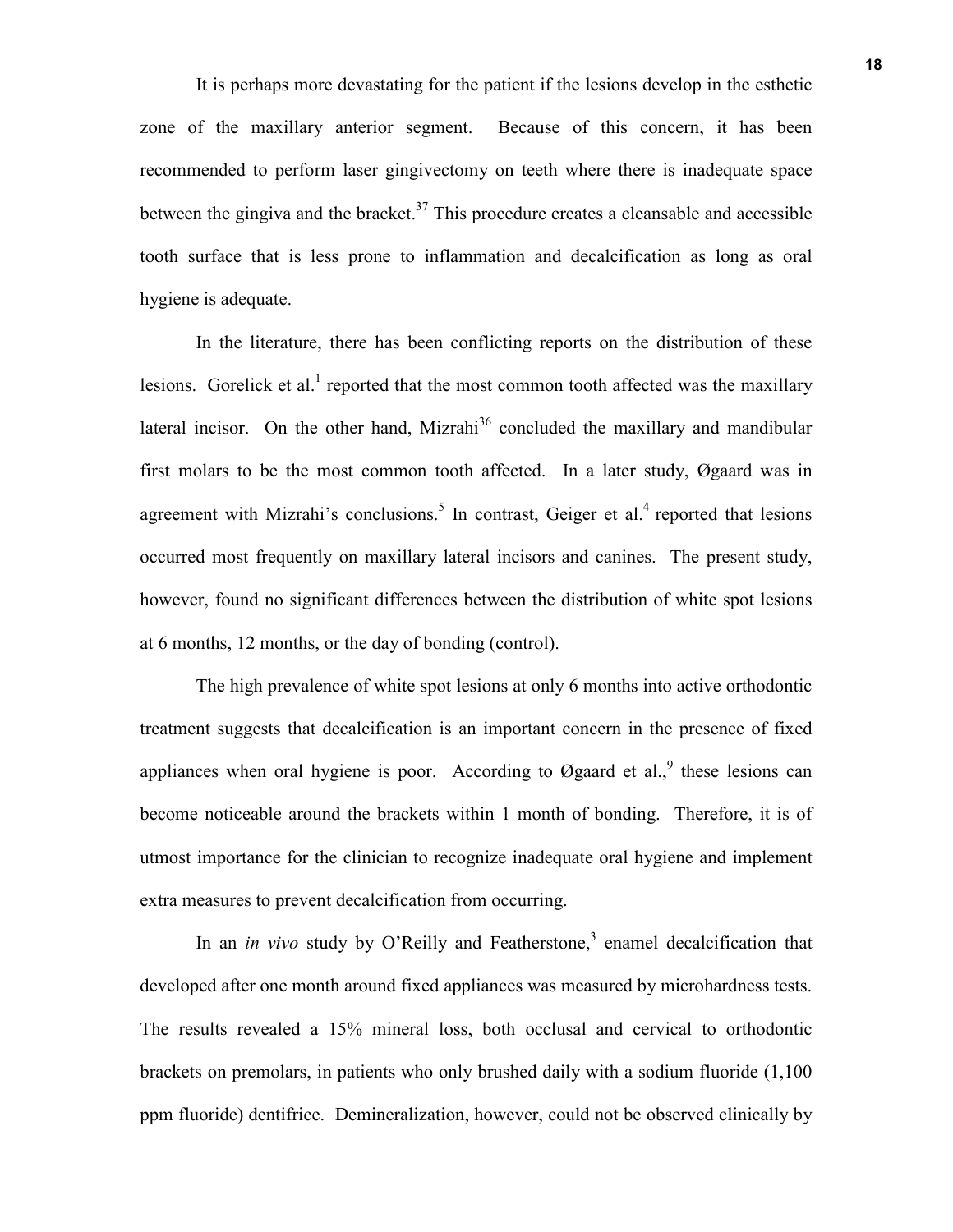visual examination. In the same study, patients who brushed daily with the same fluoride dentifrice but also rinsed with a 0.05% sodium fluoride mouthrinse showed complete reversal of the lesions. The demineralization process happens gradually, and in incipient lesions, only the surface enamel is softened, which can lead to further destruction and subsurface lesions. Furthermore, lesions of softened outer enamel have potential to remineralize faster and more completely than subsurface lesions.<sup>9</sup> Therefore, the use of topical fluoride in patients with poor oral hygiene is highly effective in preventing decalcification as shown in O'Reilly and Featherstone's study.<sup>3</sup>

Detecting white spot lesions during active treatment can be challenging for the clinician. The clinical crown must be free from plaque and debris, and the presence of excess gingival tissues can make visualization of the white spot lesions difficult. Furthermore, in order to detect incipient white spot lesions, the tooth must be air dried. If these steps are not followed, a white spot lesion could easily be overlooked. Therefore, a thorough examination of each patient should be done at each appointment, and each patient should receive a customized oral hygiene treatment regimen to halt the progression of any decalcification.

 In this study, the 6- and 12-month groups had an average of 1.03 and 1.11 white spots per individual, respectively, but these averages may be deceiving as many patients had a much larger problem with decalcification. For instance, of the subjects in the 6 month group with white spot lesions, 43% of them had four or more lesions in the maxillary anterior segment. However, not all of the subjects had such a severe problem, and the individual results reflected a great amount of individual variability indicating that in the presence of poor oral hygiene several teeth may be affected.

 Another interesting finding of the study was the overwhelming difference between the prevalence of white spot lesions for males and females. Of the subjects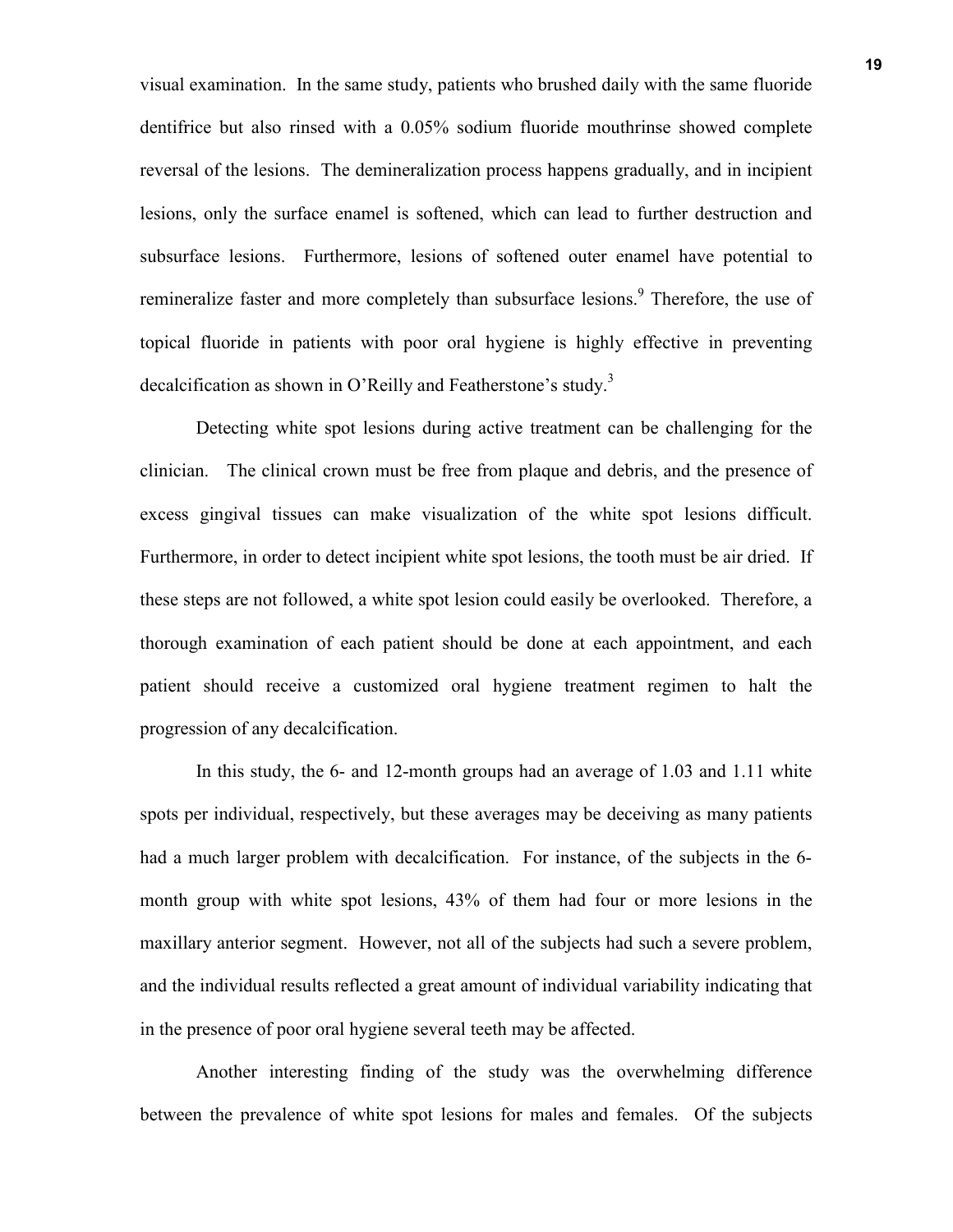found to have at least one white spot lesion, 76% of them were male. These findings differ from Gorelick's findings.<sup>1</sup> In that study, the incidence was  $44\%$  for boys and  $54\%$ for girls. However, a more recent study by Boersma<sup>11</sup> found that  $40\%$  of the buccal surfaces in males had decalcification compared to 22% in females. Similarly, van der Veen et al.<sup>32</sup> found a statistically significant difference between number of lesions in male and female subjects. Of the 417 white spot lesions found, 62% of them were from the male subjects and 38% of from the female subjects. One possible explanation for these results is that females are generally more compliant orthodontic patients. Some studies reported that girls were more adherent to orthodontic instructions than boys,  $38-40$ whereas others found no association between sex and compliance. $41$ 

 One of the main purposes of this study was to examine if there was a correlation between the visual scores for white spots and the measurements from the DIAGNOdent. The results showed a statistically significant correlation between the visual score and the gingival measurements from the DIAGNOdent. As expected, there was not a strong correlation between the visual score and the incisal measurements from the DIAGNOdent because the incisal measurements were made in sound enamel in order to obtain a baseline reading of tooth enamel. The correlation between the DIAGNOdent measurements and the visual score represents the possibility of the DIAGNOdent being a useful tool to follow the progression of white spots longitudinally throughout orthodontic treatment. From the results of this study, it is still unclear whether or not the DIAGNOdent can identify lesions before they are visually detectable. If there was a visually detectable white spot lesion, the DIAGNOdent was able to detect it as well. In a clinical setting, an orthodontist could have an assistant scan each patient's teeth with the DIAGNOdent for white spot lesions at the beginning of each appointment. If any lesions are found, the orthodontist can confirm and examine the lesion and recommend certain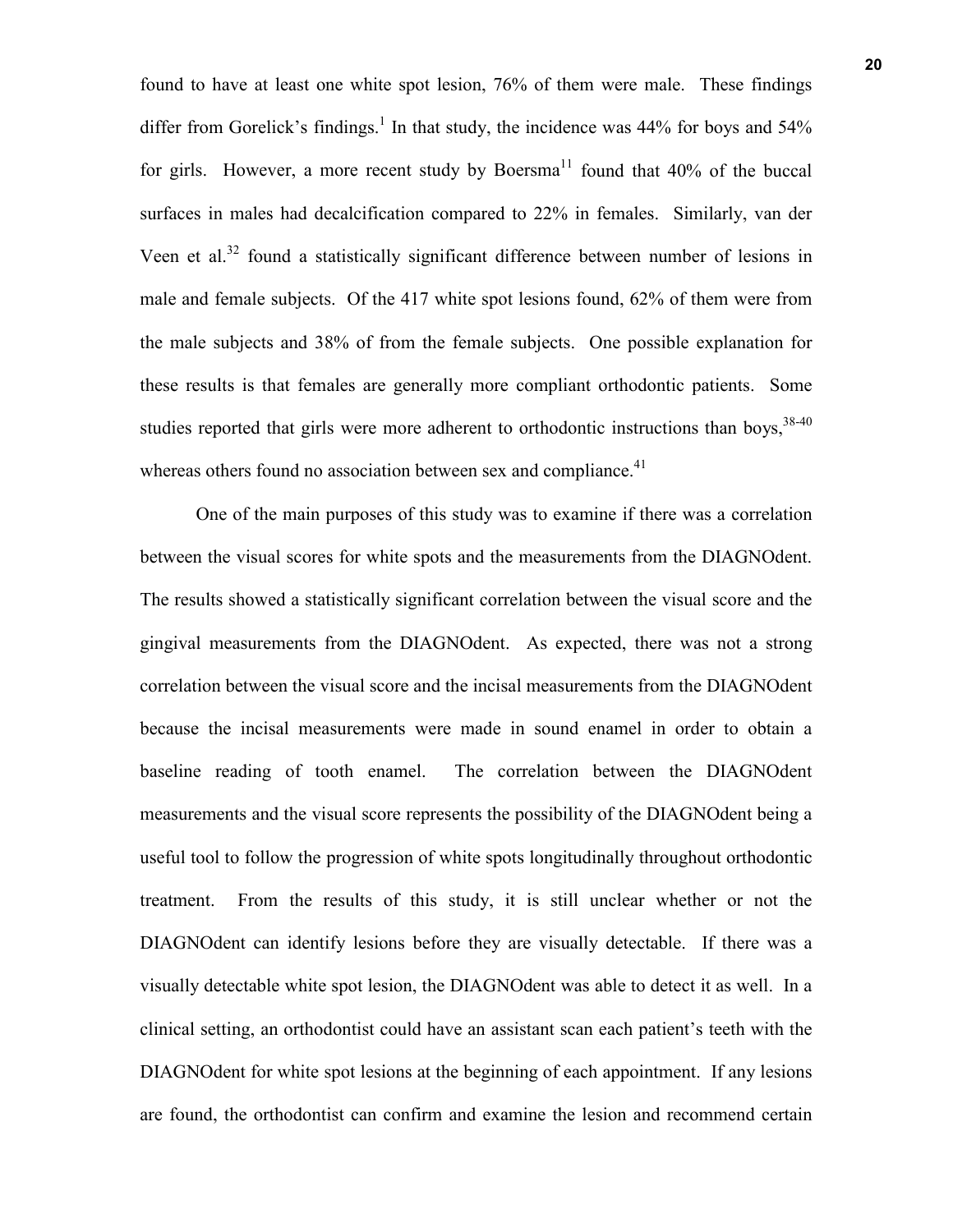strategies to combat the progression of the lesion. Therefore, the device could serve as a tool for an orthodontist to know when to recommend a more intense oral hygiene regimen for patients who are more susceptible to the development of white spot lesions. Early detection of white spot lesion development is of ultimate importance, and visual inspection alone may be inadequate to monitor lesions over time.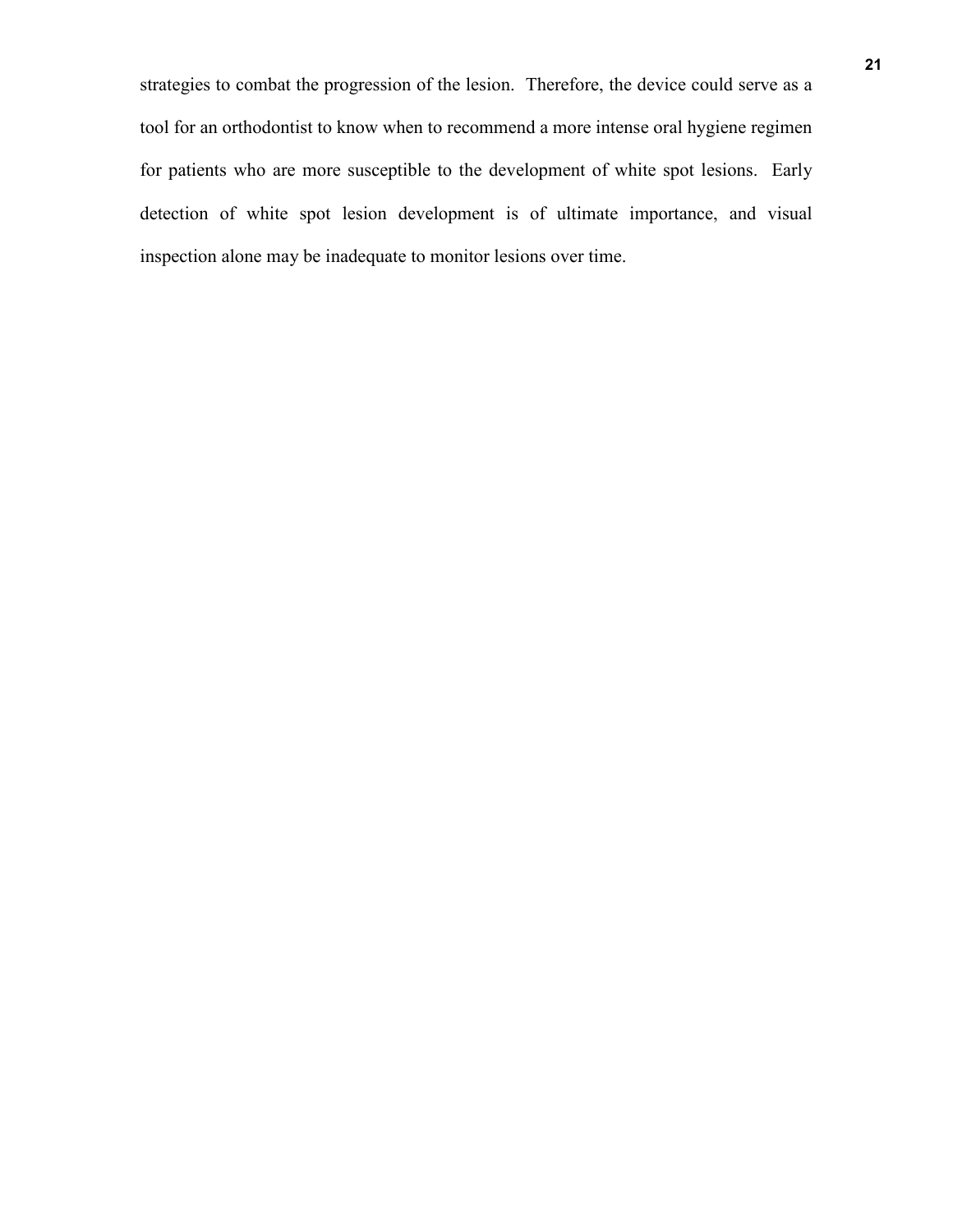#### **Conclusions**

 This study was conducted to establish an accurate evaluation of the prevalence of white spot lesions during fixed orthodontic treatment at the 6 month, 12 month, and day of bonding time points. A statistically significant increase in the amount of white spot lesions was found in both the 6- and 12-month group when compared to the control group. There was a great amount of individual variability among the patients with some displaying no evidence of decalcification and others having decalcification almost on each tooth. In this study, there was a statistically significant difference in the prevalence of white spot lesions between male and female subjects with the female subjects having significantly fewer white spot lesions present. No one tooth was found to have a higher prevalence of white spot lesions than the others. Also, the results showed a significant correlation between the visual examination and the DIAGNOdent measurements, indicating that the DIAGNOdent is capable of identifying white spot lesions. However, further studies are needed to determine whether the DIAGNOdent is capable of detecting a white spot lesion before it becomes clinically visible.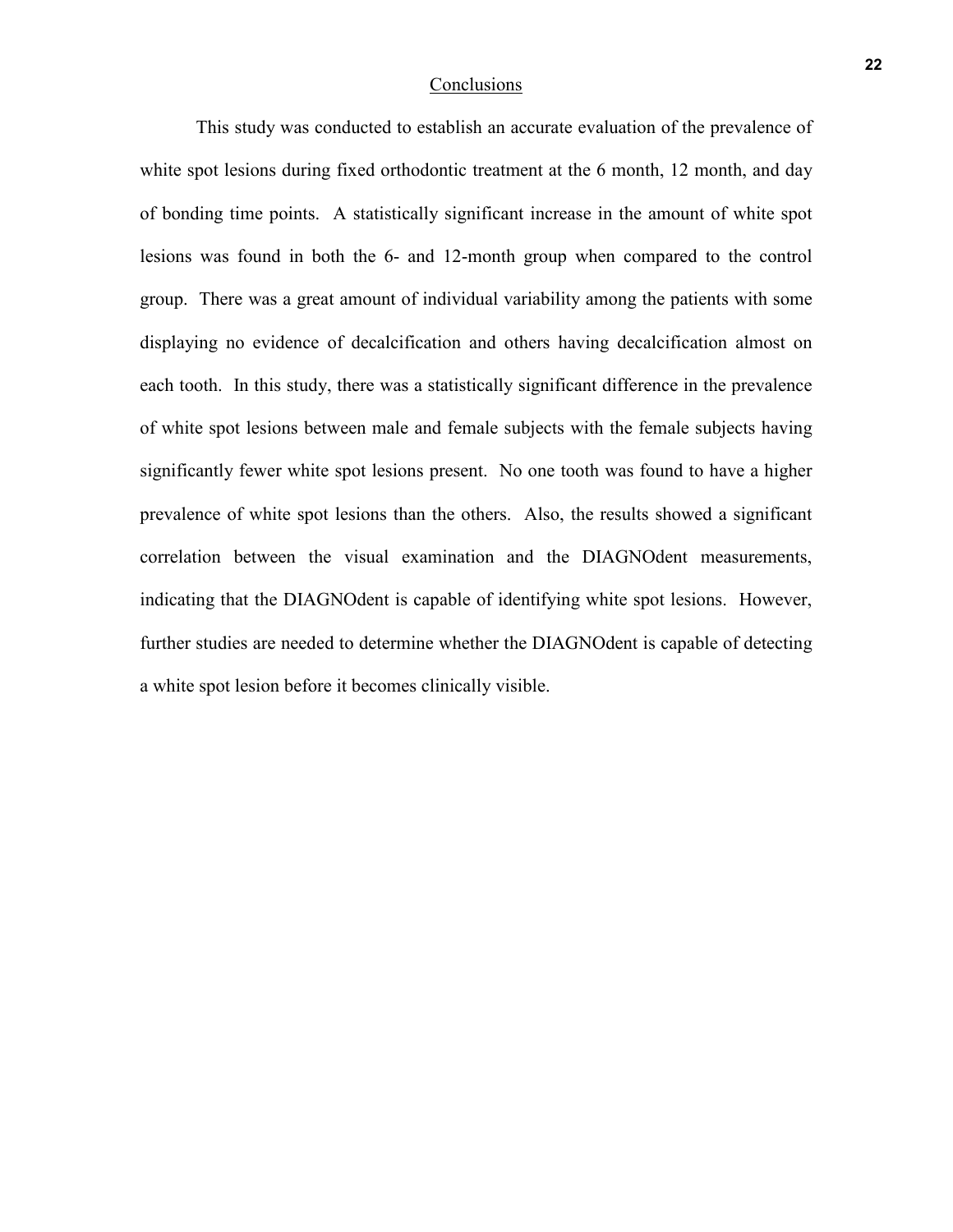#### References

- 1. Gorelick L, Geiger AM, Gwinnet AJ. Incidence of white spot formation after bonding and banding. Am J Orthod 1982; 81:93-8.
- 2. Artun J and Brobakken BO. Prevalence of carious white spots after orthodontic treatment with multibonded appliances. Eur J Orthod 1986; 8: 229-34.
- 3. O'Reilly MM and Featherstone JDB. Demineralization and remineralization around orthodontic appliances: an in vivo study. Am J Orthod Dentofacial Orthop 1987; 92: 33-40.
- 4. Geiger AM, Gorelick L, Gwinnett AJ and Griswold PG. The effect of a fluoride program on white spot formation during orthodontic treatment. Am J Orthod Dentofacial Orthop 1988; 94:123-8.
- 5. Øgaard B. Prevalence of white spot lesions in 19-year olds: a study on untreated and orthodontically treated persons 5 years after treatment. Am J Orthod Dentofacial Orthop 1989; 96: 423-7.
- 6. Øgaard B. White spot lesions during orthodontic treatment: mechanisms and fluoride preventive aspects. Semin Orthod 2008; 14:183-93.
- 7. Lundstrom F, Krasse B. Streptococcus mutans and lactobacilli frequency in orthodontic patients: the effect of chlorhexidine treatments. Eur J Orthod 1987a; 9: 109-16.
- 8. Chatterjee R, Kleinberg I. Effect of orthodontic band placement on the chemical composition of human incisor plaque. Arch Oral Biol 1979; 24: 97-100.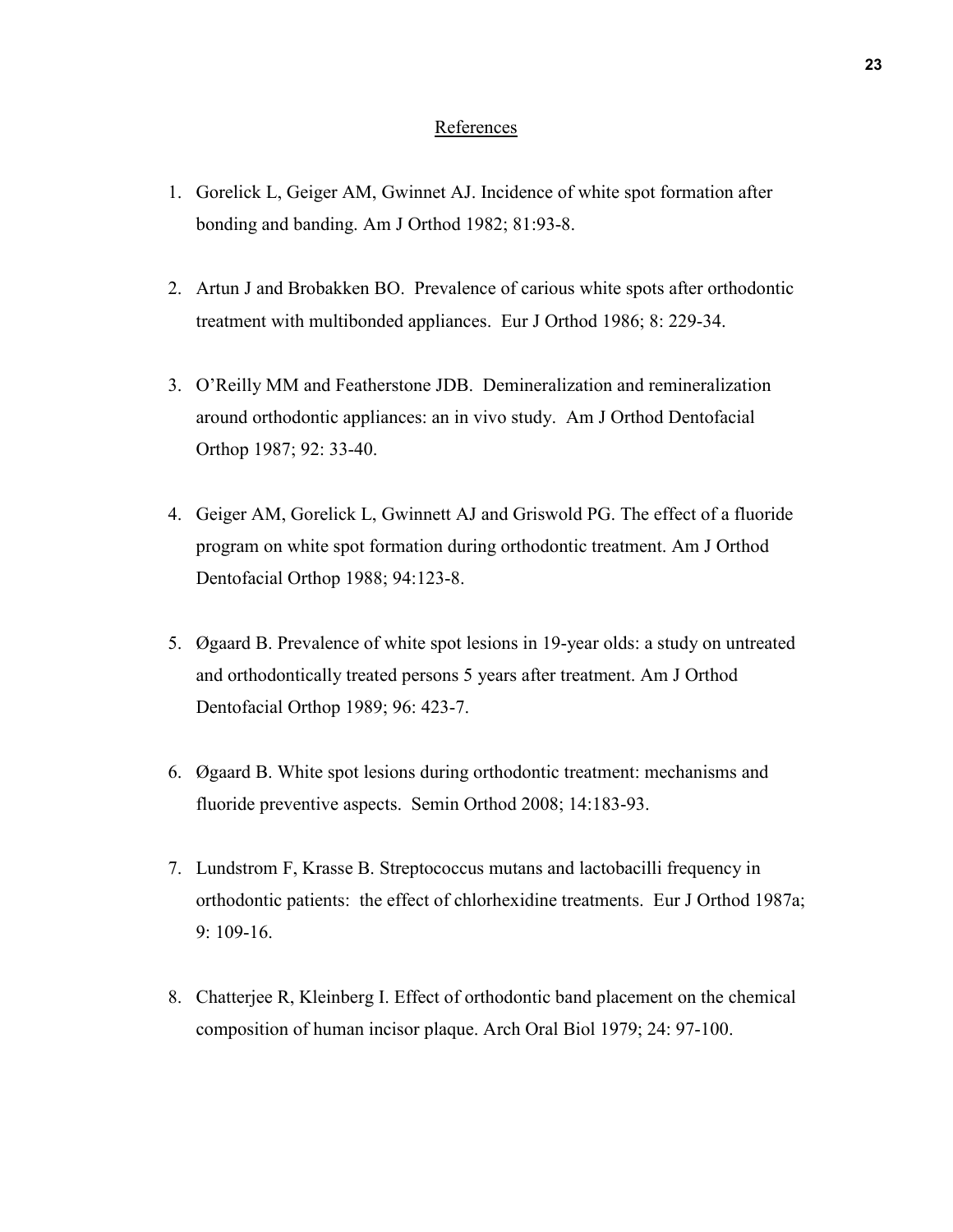- 9. Øgaard B, Rolla G, Arends J. Orthodontic appliances and enamel demineralization. Part 1. Lesion development. Am J Orthod Dentofacial Orthop 1988; 94: 68-73.
- 10. Mitchell L. Decalcification during orthodontic treatment with fixed appliances an overview. Br J Orthod 1992; 19: 199-205.
- 11. Boersma JG, van der Veen MH, Lagerweij MD and Bokhout B. Caries prevalence measured with QLF after treatment with fixed orthodontic appliances: Influencing factors. Caries Res 2005; 39: 41-7.
- 12. Bishara SE, Gordan VV, VonWald L, et al. Shear bond strength of composite, glass, and acidic primer adhesive. Am J Orthod Dentofacial Orthop 1999; 115: 24-8.
- 13. Klockowski R, Davis EL, Joynt RB, et al. Bond strength and durability of glass ionomer cements used as bonding agents in the placement of orthodontic brackets. Am J Orthod Dentofacial Orthop 1989; 96: 60-4.
- 14. Fajen VB, Duncanson MG Jr, Nanda RS, et al. An in vitro evaluation of bond strength of three glass ionomer cements. Am J Orthod Dentofacial Orthop 1990; 97: 316-22.
- 15. Wiltshire WA. Shear bond strengths of a glass ionomer for direct bonding in orthodontics. Am J Orthod Dentofacial Orthop 1994; 106:127-30.
- 16. Miquel JAM, Almeida MA, Chevitarese O. Clinical comparison between a glass ionomer cement and a composite for direct bonding of orthodontic brackets. Am J Orthod Dentofacial Orthop 1995; 107: 484-7.
- 17. Summers A, Kao E, Gilmore J, et al. Comparison of bond strength between a conventional resin adhesive and a resinmodified glass ionomer adhesive: an in vitro and in vivo study. Am J Orthod Dentofacial Orthop 2004; 126: 200-06.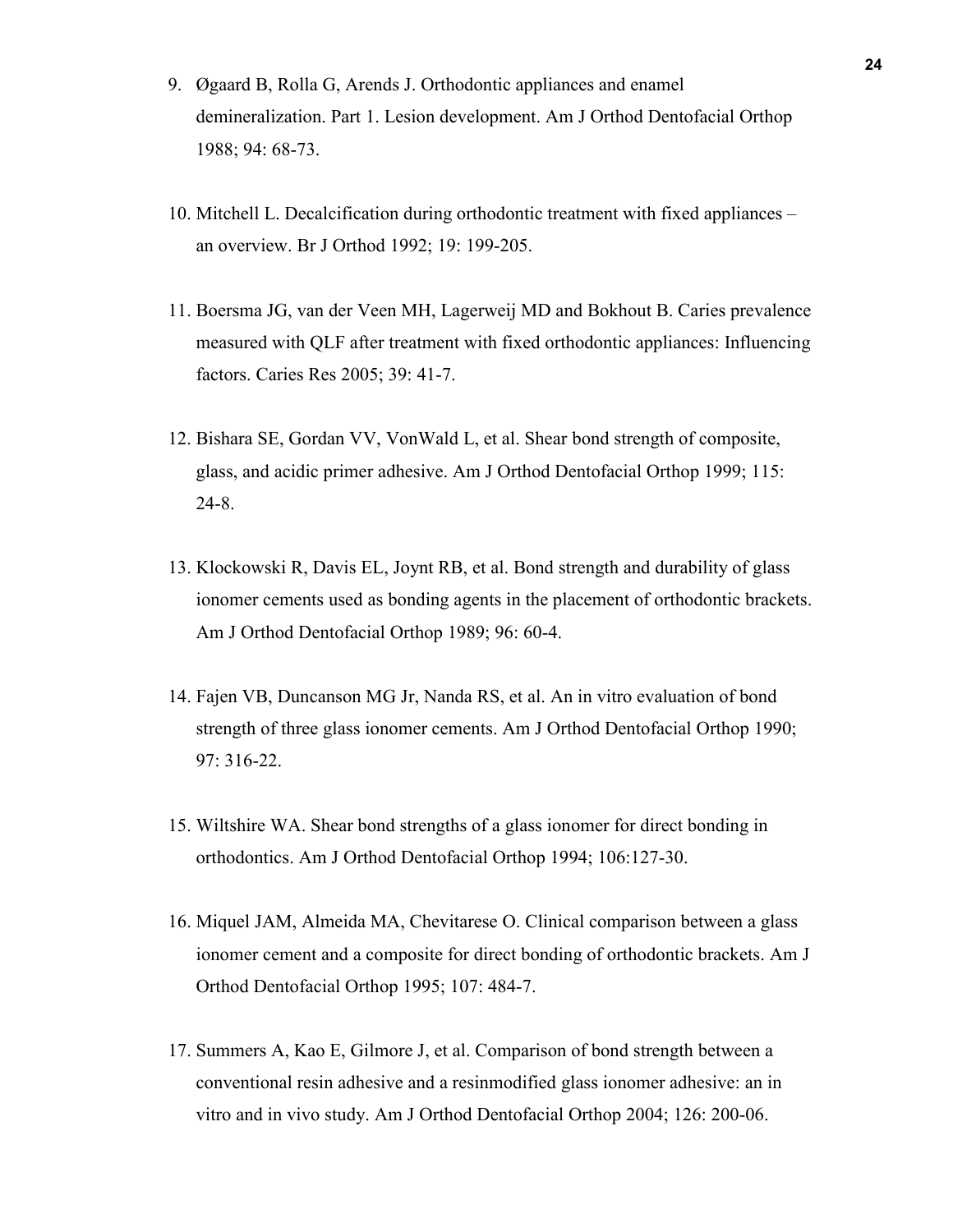- 18. Rix D, Foley TF, Mamandras A. Comparison of bond strength of three adhesives: composite resin, hybrid GIC, and glass-filled GIC. Am J Orthod Dentofacial Orthop 2001; 119: 36-42.
- 19. Coups-Smith KS, Rossouw PE, Titley KC. Glass ionomer cements as luting agents for orthodontic brackets. Angle Orthod 2003; 73: 436-44.
- 20. Bishara SE, VonWald L, Olsen ME, et al. Effect of time on the shear bond strength of glass ionomer and composite orthodontic adhesives. Am J Orthod Dentofacial Orthop 1999; 116: 616-20.
- 21. Bishara SE, Ostby AW, Laffoon J, et al. Shear bond strength comparison of two adhesive systems following thermocyling: a new self-etch primer and resinmodified glass ionomer. Angle Orthod 2007; 77: 337-41.
- 22. Stecksén-Blicks, C. et al. Caries-preventive effectiveness of a fluoride varnish: a randomized controlled trial in adolescents with fixed orthodontic appliances. Caries Res 2007; 41: 455-9.
- 23. Vivaldi-Rodrigues G, Demito CF, Bowman SJ, et al. The effectiveness of a fluoride varnish in preventing the development of white spot lesions. World J Orthod 2006; 7: 138-44.
- 24. Melrose CA, Appleton J, Lovius BB. A scanning electron microscopic study of early enamel caries formed in vivo beneath orthodontic bands. Br J Orthod 1996; 23: 43-7.
- 25. Yamazaki H and Margolis HC. Enhanced enamel remineralization under acidic conditions in vitro. J Dent Res 2008; 87: 569-74.
- 26. Willmot DR. White lesions after orthodontic treatment: does low fluoride make a difference? J Orthod 2004; 31: 235-42; discussion 202.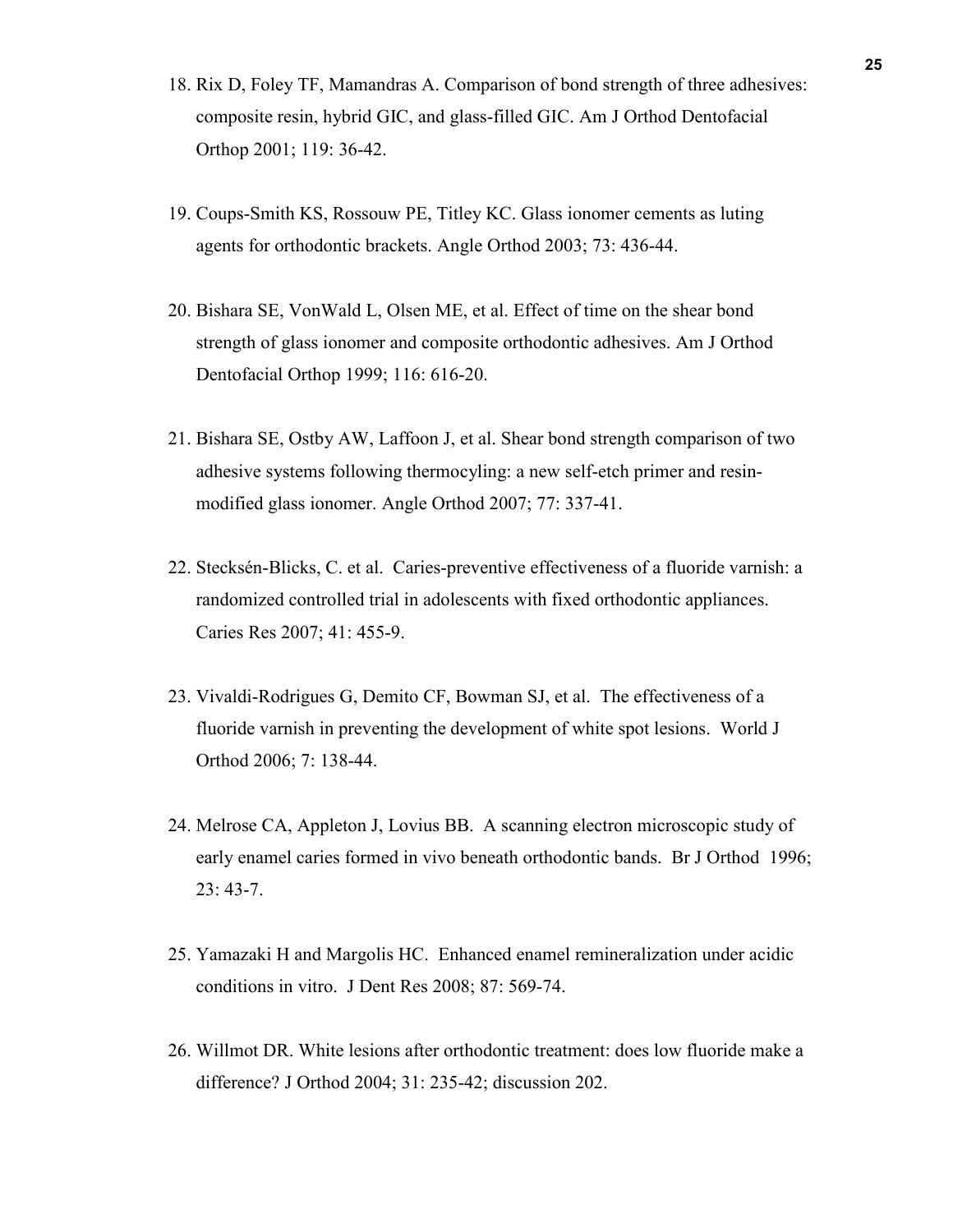- 27. Donly KJ. and Sasa IS. Potential remineralization of postorthodontic demineralized enamel and the Use of enamel microabrasion and bleaching for esthetics. Semin Orthod 2008; 14: 220-5.
- 28. Murphy TC, Willmot DR, and Rodd HD. Management of postorthodontic demineralized white lesions with microabrasion: A quantitative assessment. Am J Orthod Dentofacial Orthop 2007; 131: 27-33.
- 29. Benson, P. Evaluation of white spot lesions on teeth with orthodontic brackets. Semin Orthod 2008; 14: 200-08.
- 30. Bjelkhagen H, Sundstrom F, Angmar-Mansson B, et al. Early detection of enamel caries by the luminescence excited by visible laser light. Swed Dent J 1982; 6: 1- 7.
- 31. Al-Khateeb S, Forsberg CM, de Josselin de Jong E, Angmar-Månsson B. A longitudinal laser fluorescence study of white spot lesions in orthodontic patients. Am J Orthod Dentofacial Orthop 1998; 113: 595–602.
- 32. Van der Veen, MH, Mattousch T, Boersma JG. Longitudinal development of caries lesions after orthodontic treatment evaluated by quantitative light-induced fluorescence. Am J Orthod Dentofacial Orthop 2007; 131: 223-8.
- 33. Lussi A, Hibst R, Paulus R. DIAGNOdent: an optical method for caries detection. J Dent Res 2004; 83: C80-3.
- 34. Aljehani A, Tranaeus S, Forsberg CM, Angmar-Månsson B, Shi XQ. In vitro quantification of white spot enamel lesions adjacent to fixed orthodontic appliances using quantitative light-induced fluorescence and DIAGNOdent. Acta Odontol Scand. 2004; 62(6):313-18
- 35. Shi XQ, Tranaeus S, Angmar-Månsson B. Comparison of QLF and DIAGNOdent for quantification of smooth surface caries. Caries Res 2001; 35(1): 21-6.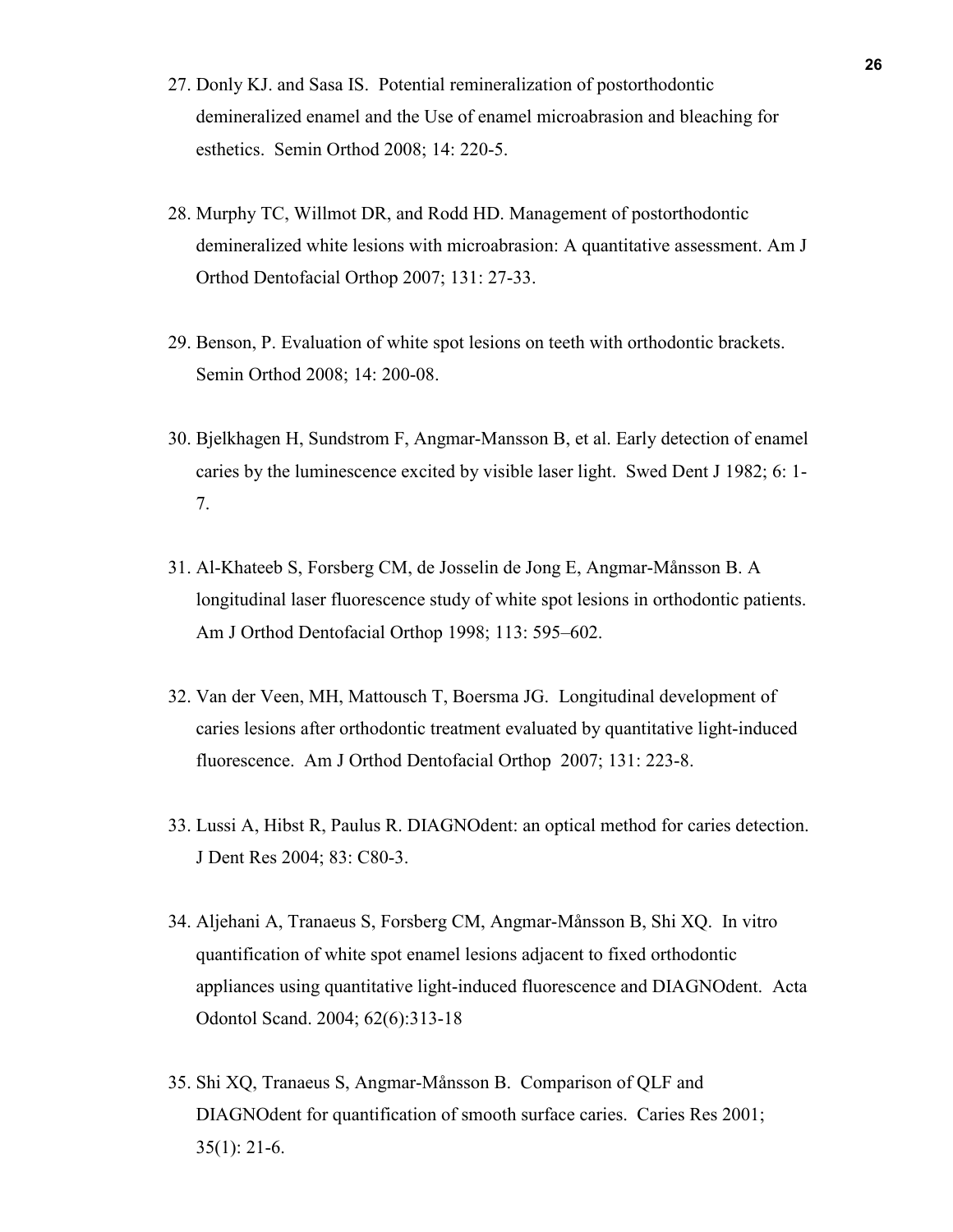- 36. Mizrahi, E. Surface distribution of enamel opacities following orthodontic treatment. Am J Orthod 1983; 84, 323-331.
- 37. Sarver DM. Principles of cosmetic dentistry in orthodontics: Part 3. Laser treatments for tooth eruption and soft tissue problems. Am J Orthod Dentofacial Orthop 2005; 127: 262-4.
- 38. Nanda RS, Kierl MJ. Prediction of cooperation in orthodontic treatment. Am J Orthod Dentofacial Orthop 1992; 102: 15-21.
- 39. Starnbach HK, Kaplan A. Profile of an excellent orthodontic patient. Angle Orthod 1975; 45: 141-5.
- 40. Clemmer EJ, Hayes EW. Patient cooperation in wearing orthodontic headgear. Am J Orthod 1979; 75: 517-23.
- 41. Bartsch A, Witt E, Sahm G, Schneider S. Correlates of objective patient compliance with removable appliance wear. Am J Orthod Dentofacial Orthop 1993; 104: 378-86.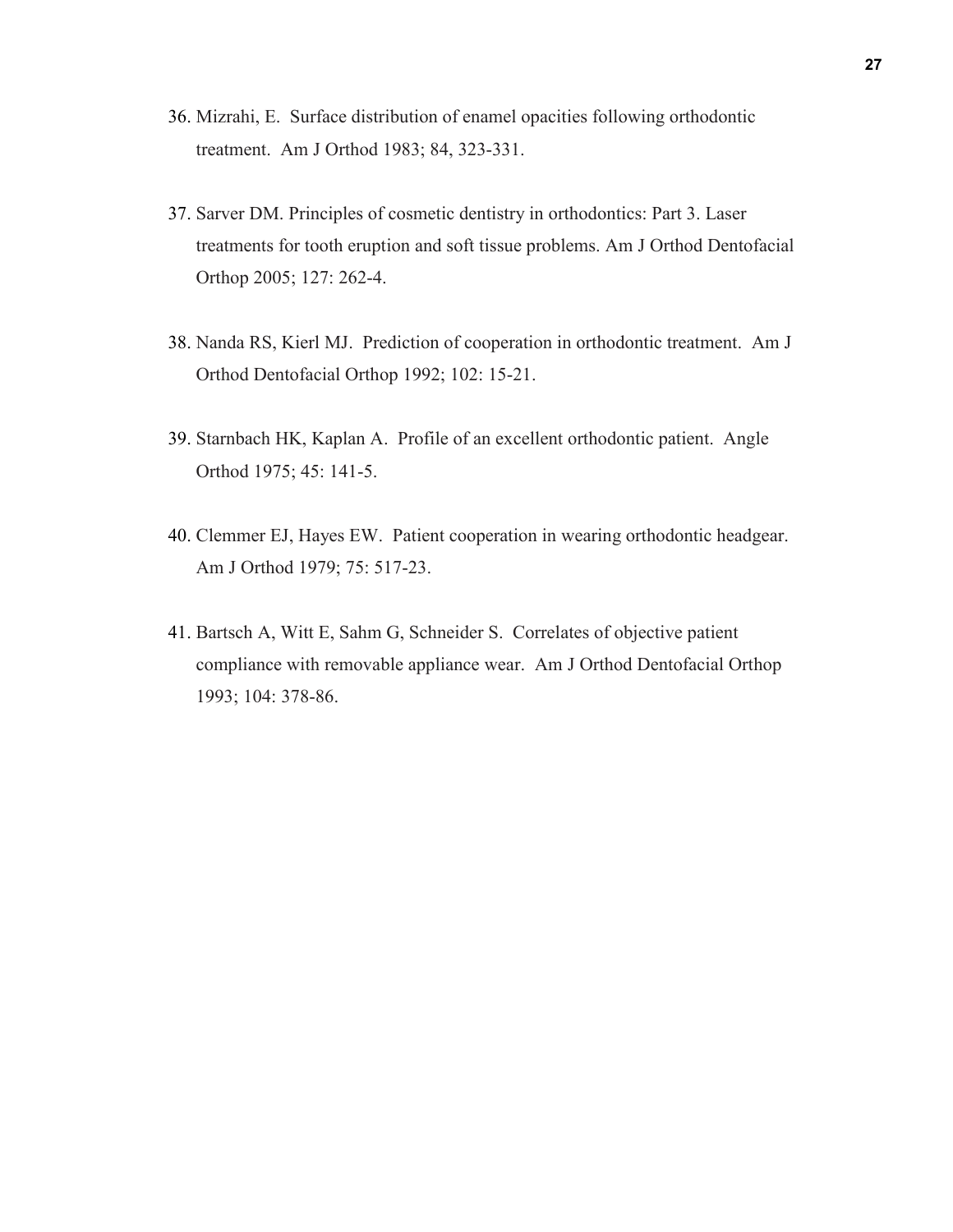## Appendix

| Tooth #       | Number in<br>group | <b>Mean Visual</b><br><b>Score</b> | <b>Mean Incisal</b><br><b>DIAGNOdent</b><br><b>Measurement</b> | <b>Mean Gingival</b><br><b>DIAGNOdent</b><br><b>Measurement</b> |
|---------------|--------------------|------------------------------------|----------------------------------------------------------------|-----------------------------------------------------------------|
| UL1           | 35                 | 0.228571                           | 0.057143                                                       | 2.91429                                                         |
| UL2           | 35                 | 0.285714                           | 0.028571                                                       | 3.20000                                                         |
| UL3           | 35                 | 0.257143                           | 0.171429                                                       | 3.82857                                                         |
| UR1           | 35                 | 0.228571                           | 0.000000                                                       | 3.74286                                                         |
| $_{\rm{U}R2}$ | 35                 | 0.314286                           | 0.028571                                                       | 3.62857                                                         |
| UR3           | 35                 | 0.200000                           | 0.085714                                                       | 3.62857                                                         |

12 month group: Differences between individual teeth.

6 month group: Differences between individual teeth.

| Tooth #       | Number in | <b>Mean Visual</b><br><b>Score</b> | <b>Mean Incisal</b><br><b>DIAGNOdent</b> | <b>Mean Gingival</b><br><b>DIAGNOdent</b> |
|---------------|-----------|------------------------------------|------------------------------------------|-------------------------------------------|
|               | group     |                                    | <b>Measurement</b>                       | <b>Measurement</b>                        |
| UL1           | 37        | 0.216216                           | 0.162162                                 | 3.16216                                   |
| UL2           | 37        | 0.270270                           | 0.324324                                 | 2.75676                                   |
| UL3           | 37        | 0.243243                           | 0.243243                                 | 4.16216                                   |
| UR1           | 37        | 0.189189                           | 0.054054                                 | 2.00000                                   |
| $_{\rm{U}R2}$ | 37        | 0.189189                           | 0.216216                                 | 2.18919                                   |
| UR3           | 37        | 0.189189                           | 0.378378                                 | 3.21622                                   |

Control group: Differences between individual teeth.

| Tooth #       | <b>Number</b> | <b>Mean Visual</b> | <b>Mean Incisal</b> | <b>Mean Gingival</b> |
|---------------|---------------|--------------------|---------------------|----------------------|
|               |               | Score              | <b>DIAGNOdent</b>   | <b>DIAGNOdent</b>    |
|               |               |                    | <b>Measurement</b>  | <b>Measurement</b>   |
| UL1           | 28            | 0.071429           | 0.071429            | 0.71429              |
| UL2           | 28            | 0.035714           | 0.142857            | 1.17857              |
| UL3           | 28            | 0.000000           | 0.178571            | 1.14286              |
| $_{\rm{UR1}}$ | 28            | 0.000000           | 0.035714            | 0.75000              |
| $_{\rm{U}R2}$ | 28            | 0.035714           | 0.107143            | 0.96429              |
| $_{\rm UR3}$  | 28            | 0.000000           | 0.250000            | 1.07143              |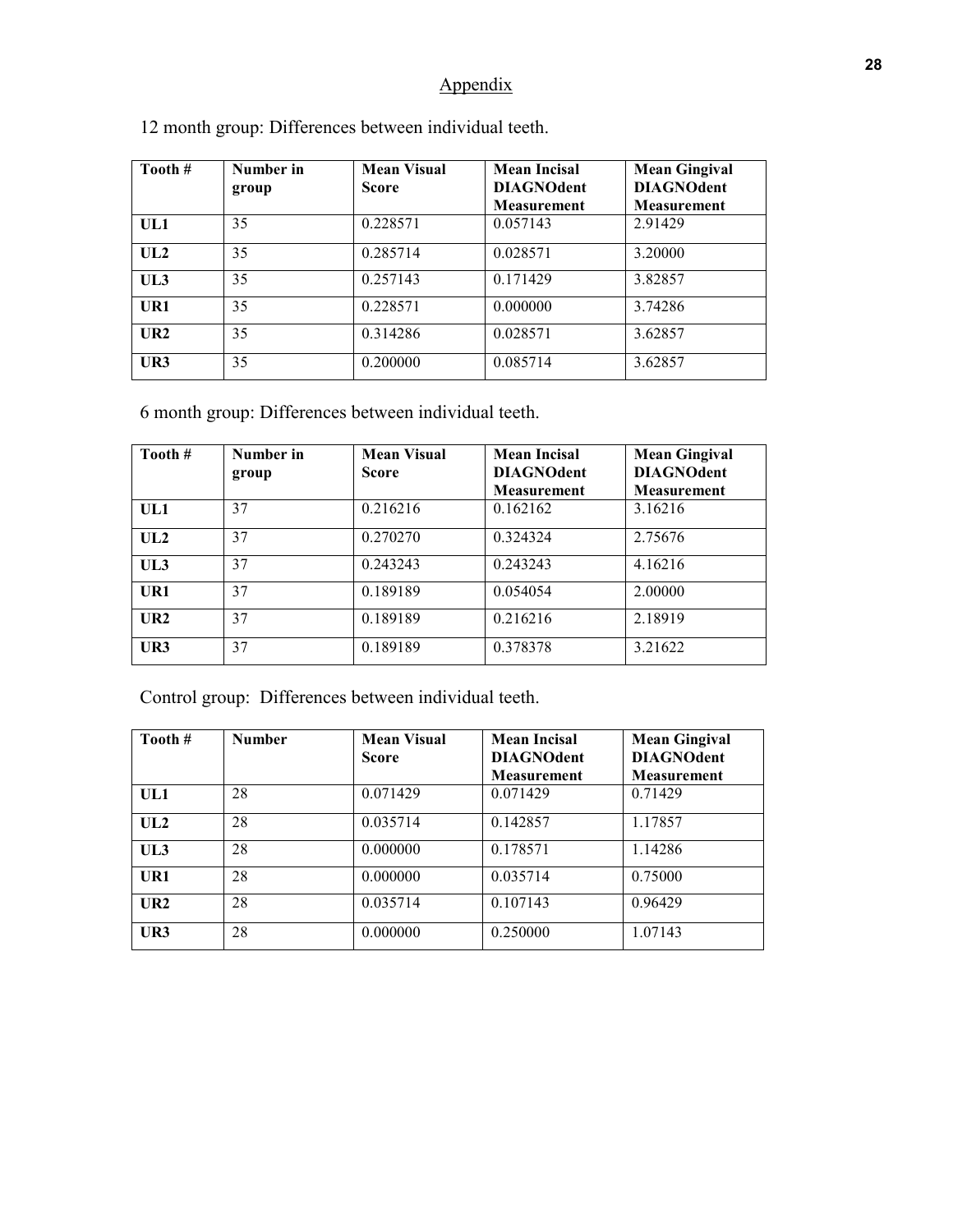Raw Data

|           |                |                |                | $\overline{\text{R}}$ | $\mathbf R$                  | $\mathbf R$                  | L                | L                | L                   | $\mathbb{R}$     | $\mathbf R$      | $\mathbf R$      | L                | L                | L                | $\mathbf R$      | $\mathbf R$      | $\mathbf R$      | L                | L                | L                |
|-----------|----------------|----------------|----------------|-----------------------|------------------------------|------------------------------|------------------|------------------|---------------------|------------------|------------------|------------------|------------------|------------------|------------------|------------------|------------------|------------------|------------------|------------------|------------------|
|           |                |                |                | 3                     | 2                            | 1                            | 1                | 2                | 3                   | 3                | 2                | 1                | 1                | $\overline{c}$   | 3                | 3                | 2                | 1                | 1                | $\overline{2}$   | 3                |
| Date exam | Pt ID          | Pt             | Group          | $\mathbf{V}$<br>S     | $\overline{\mathsf{V}}$<br>S | $\overline{\mathsf{V}}$<br>S | V<br>S           | V<br>S           | $\overline{V}$<br>S | D<br>Ι           | D<br>I           | D<br>Ι           | D<br>I           | D<br>I           | D<br>I           | G<br>I           | G<br>I           | G<br>I           | G<br>I           | G<br>I           | G<br>Ι           |
| 4/15/2008 | 1              | ms             | 6m             | $\theta$              | $\theta$                     | $\boldsymbol{0}$             | 0                | 1                | $\theta$            | $\boldsymbol{0}$ | $\boldsymbol{0}$ | 0                | $\boldsymbol{0}$ | $\boldsymbol{0}$ | $\mathbf{0}$     | $\overline{2}$   | $\overline{c}$   | $\theta$         | $\theta$         | 1                | 4                |
| 4/15/2008 | $\overline{2}$ | cr             | 6m             | $\boldsymbol{0}$      | $\boldsymbol{0}$             | 0                            | $\mathbf{0}$     | $\mathbf{0}$     | $\mathbf{0}$        | $\overline{2}$   | $\theta$         | 0                | $\theta$         | $\overline{2}$   | 0                | 4                | $\mathbf{0}$     | 1                | 1                | 3                | $\boldsymbol{0}$ |
| 8/7/2008  | 3              | ml             | $\mathbf c$    | $\boldsymbol{0}$      | $\mathbf{0}$                 | 0                            | $\mathbf{0}$     | $\mathbf{0}$     | $\mathbf{0}$        | $\mathbf{0}$     | $\mathbf{0}$     | $\mathbf{0}$     | $\mathbf{0}$     | $\boldsymbol{0}$ | $\mathbf{0}$     | $\mathbf{0}$     | $\mathbf{0}$     | $\mathbf{0}$     | $\mathbf{0}$     | $\mathbf{0}$     | 1                |
| 8/6/2008  | 4              | as             | $\mathbf c$    | $\theta$              | $\theta$                     | $\theta$                     | $\mathbf{0}$     | $\boldsymbol{0}$ | $\boldsymbol{0}$    | $\mathbf{0}$     | $\theta$         | $\mathbf{0}$     | $\boldsymbol{0}$ | $\theta$         | $\mathbf{0}$     | 1                | $\boldsymbol{0}$ | 1                | $\mathbf{0}$     | $\mathbf{0}$     | $\boldsymbol{0}$ |
| 7/30/2008 | 5              | br             | 6 <sub>m</sub> | $\theta$              | $\theta$                     | $\theta$                     | $\boldsymbol{0}$ | $\boldsymbol{0}$ | $\boldsymbol{0}$    | $\overline{2}$   | 1                | $\overline{2}$   | $\boldsymbol{0}$ | $\theta$         | 2                | 5                | 5                | 4                | 4                | 5                | 5                |
| 7/30/2008 | 6              | ah             | 12m            | $\theta$              | $\theta$                     | $\theta$                     | 0                | $\theta$         | $\theta$            | $\theta$         | $\theta$         | $\Omega$         | $\theta$         | $\theta$         | $\theta$         | $\theta$         | 1                | 3                | 1                | $\overline{2}$   | $\boldsymbol{0}$ |
| 7/10/2008 | 7              | ap             | 6 <sub>m</sub> | $\theta$              | $\boldsymbol{0}$             | 0                            | 0                | 0                | $\theta$            | $\mathbf{0}$     | 0                | 0                | $\mathbf{0}$     | $\mathbf{0}$     | $\mathbf{0}$     | 1                | $\overline{2}$   | $\overline{2}$   | $\boldsymbol{0}$ | 1                | $\overline{c}$   |
| 6/19/2008 | 8              | cc             | 12m            | 1                     | $\mathbf{0}$                 | $\mathbf{0}$                 | $\mathbf{0}$     | $\boldsymbol{0}$ | 1                   | $\mathbf{0}$     | $\boldsymbol{0}$ | 0                | $\mathbf{0}$     | $\boldsymbol{0}$ | $\mathbf{0}$     | 7                | 1                | $\mathbf{0}$     | 1                | $\mathbf{0}$     | 14               |
| 6/18/2008 | 9              | aj             | $\mathbf{c}$   | $\theta$              | $\boldsymbol{0}$             | $\mathbf{0}$                 | $\mathbf{0}$     | $\boldsymbol{0}$ | $\boldsymbol{0}$    | 1                | $\boldsymbol{0}$ | $\mathbf{0}$     | $\boldsymbol{0}$ | $\theta$         | 1                | 5                | 1                | $\boldsymbol{0}$ | $\theta$         | 1                | 1                |
| 6/18/2008 | 10             | db             | 12m            | $\theta$              | $\theta$                     | $\theta$                     | $\theta$         | $\boldsymbol{0}$ | $\boldsymbol{0}$    | $\theta$         | $\theta$         | $\boldsymbol{0}$ | $\mathbf{0}$     | $\theta$         | $\theta$         | $\mathbf{0}$     | 1                | $\theta$         | $\boldsymbol{0}$ | $\theta$         | 1                |
| 6/18/2008 | 11             | tb             | 12m            | $\theta$              | $\boldsymbol{0}$             | 0                            | 0                | $\mathbf{0}$     | $\mathbf{0}$        | $\mathbf{0}$     | $\theta$         | $\mathbf{0}$     | $\theta$         | $\boldsymbol{0}$ | 0                | $\boldsymbol{0}$ | $\boldsymbol{0}$ | $\theta$         | $\mathbf{0}$     | 1                | 1                |
| 6/18/2008 | 12             | kc             | 6 <sub>m</sub> | $\theta$              | $\boldsymbol{0}$             | $\theta$                     | $\boldsymbol{0}$ | $\boldsymbol{0}$ | $\boldsymbol{0}$    | $\boldsymbol{0}$ | 1                | $\boldsymbol{0}$ | 1                | $\overline{2}$   | $\theta$         | $\overline{2}$   | 1                | $\theta$         | $\theta$         | 4                | 3                |
| 6/12/2008 | 13             | nm             | 6 <sub>m</sub> | $\overline{2}$        | $\overline{2}$               | $\boldsymbol{0}$             | 2                | $\overline{2}$   | $\boldsymbol{0}$    | $\boldsymbol{0}$ | $\theta$         | 0                | $\boldsymbol{0}$ | $\theta$         | $\mathbf{0}$     | 17               | 11               | 4                | 7                | 13               | 31               |
| 6/11/2008 | 14             | ta             | 12m            | 1                     | 1                            | $\boldsymbol{0}$             | 2                | $\boldsymbol{0}$ | 1                   | $\boldsymbol{0}$ | $\boldsymbol{0}$ | 0                | $\boldsymbol{0}$ | $\theta$         | 1                | 5                | 5                | $\mathbf{0}$     | 14               | $\overline{2}$   | 12               |
| 6/11/2008 | 15             | sc             | 6 <sub>m</sub> | $\theta$              | $\mathbf{0}$                 | $\boldsymbol{0}$             | $\boldsymbol{0}$ | $\boldsymbol{0}$ | $\mathbf{0}$        | 1                | $\boldsymbol{0}$ | $\mathbf{0}$     | 1                | $\theta$         | $\mathbf{0}$     | $\boldsymbol{0}$ | $\mathbf{0}$     | $\theta$         | 1                | $\boldsymbol{0}$ | 1                |
| 6/11/2008 | 16             | ct             | 6m             | $\theta$              | $\theta$                     | $\boldsymbol{0}$             | $\mathbf{0}$     | $\theta$         | $\boldsymbol{0}$    | 1                | $\theta$         | $\mathbf{0}$     | $\mathbf{0}$     | 1                | 1                | 1                | 1                | 8                | 4                | 3                | $\overline{2}$   |
| 6/10/2008 | 17             | mc             | 6m             | 1                     | $\theta$                     | 1                            | 1                | $\boldsymbol{0}$ | 1                   | $\boldsymbol{0}$ | $\theta$         | $\boldsymbol{0}$ | $\boldsymbol{0}$ | $\theta$         | $\mathbf{0}$     | 14               | 0                | 11               | 16               | $\mathbf{0}$     | 10               |
| 6/9/2008  | 18             | bk             | 6 <sub>m</sub> | $\theta$              | $\theta$                     | $\theta$                     | $\boldsymbol{0}$ | $\boldsymbol{0}$ | $\boldsymbol{0}$    | 1                | $\theta$         | $\boldsymbol{0}$ | $\boldsymbol{0}$ | $\boldsymbol{0}$ | 1                | 5                | $\mathbf{1}$     | 1                | 1                | 1                | $\overline{4}$   |
| 6/6/2008  | 19             | ad             | 6m             | $\theta$              | $\theta$                     | $\boldsymbol{0}$             | $\mathbf{0}$     | $\boldsymbol{0}$ | $\boldsymbol{0}$    | $\boldsymbol{0}$ | $\boldsymbol{0}$ | $\boldsymbol{0}$ | $\boldsymbol{0}$ | $\theta$         | $\boldsymbol{0}$ | 1                | $\overline{2}$   | 1                | 1                | 1                | 5                |
| 6/6/2008  | 20             | ep             | 6 <sub>m</sub> | 1                     | 1                            | 2                            | 2                | $\theta$         | 1                   | $\mathbf{0}$     | $\theta$         | $\mathbf{0}$     | $\theta$         | $\theta$         | $\mathbf{0}$     | 12               | 11               | 9                | 26               | $\mathbf{0}$     | 10               |
| 6/4/2008  | 21             | af             | 12m            | 3                     | $\overline{2}$               | 3                            | 2                | $\overline{2}$   | $\overline{c}$      | $\mathbf{0}$     | 0                | 0                | $\theta$         | $\theta$         | 2                | 45               | 43               | 65               | 27               | 20               | 21               |
| 6/4/2008  | 22             | di             | 12m            | $\boldsymbol{0}$      | $\mathbf{0}$                 | $\boldsymbol{0}$             | $\boldsymbol{0}$ | $\boldsymbol{0}$ | $\boldsymbol{0}$    | $\boldsymbol{0}$ | $\boldsymbol{0}$ | $\boldsymbol{0}$ | $\boldsymbol{0}$ | $\theta$         | $\boldsymbol{0}$ | $\boldsymbol{0}$ | $\boldsymbol{0}$ | $\overline{2}$   | $\boldsymbol{0}$ | $\mathbf{0}$     | $\boldsymbol{0}$ |
| 5/29/2008 | 23             | bc             | 12m            | $\theta$              | 1                            | 1                            | $\mathbf{0}$     | 1                | $\boldsymbol{0}$    | 1                | 1                | 0                | 1                | 1                | 1                | 3                | $\tau$           | 7                | 3                | 5                | 3                |
| 5/28/2008 | 24             | 1 <sub>b</sub> | 6m             | $\theta$              | $\theta$                     | $\boldsymbol{0}$             | $\boldsymbol{0}$ | $\boldsymbol{0}$ | 1                   | 1                | $\theta$         | $\boldsymbol{0}$ | $\boldsymbol{0}$ | $\theta$         | $\overline{2}$   | $\mathbf{1}$     | $\boldsymbol{0}$ | $\overline{2}$   | $\overline{2}$   | $\boldsymbol{0}$ | 10               |
| 5/28/2008 | 25             | cn             | 6m             | $\mathbf{1}$          | $\theta$                     | 1                            | 0                | 1                | 1                   | 1                | $\theta$         | $\boldsymbol{0}$ | $\theta$         | $\theta$         | $\theta$         | 5                | $\boldsymbol{0}$ | 1                | $\boldsymbol{0}$ | $\overline{c}$   | $\overline{3}$   |
| 9/8/2008  | 26             | jv             | 6m             | $\theta$              | $\theta$                     | 0                            | 0                | $\mathbf{0}$     | $\boldsymbol{0}$    | $\mathbf{0}$     | $\theta$         | $\mathbf{0}$     | $\mathbf{0}$     | 0                | 0                | 1                | 1                | $\overline{2}$   | $\overline{2}$   | 0                | $\mathbf{1}$     |
| 9/8/2008  | 27             | bl             | 12m            | $\theta$              | $\mathbf{0}$                 | 0                            | $\mathbf{0}$     | $\mathbf{0}$     | $\mathbf{0}$        | $\mathbf{0}$     | $\mathbf{0}$     | $\mathbf{0}$     | $\mathbf{0}$     | $\theta$         | $\mathbf{0}$     | 7                | $\overline{4}$   | 3                | 3                | 3                | $\overline{7}$   |
| 9/5/2008  | 28             | km             | 12m            | $\theta$              | $\theta$                     | $\theta$                     | $\mathbf{0}$     | $\boldsymbol{0}$ | $\boldsymbol{0}$    | $\mathbf{0}$     | $\theta$         | $\boldsymbol{0}$ | $\boldsymbol{0}$ | $\theta$         | $\mathbf{0}$     | 3                | 1                | $\boldsymbol{0}$ | $\boldsymbol{0}$ | 4                | $\overline{4}$   |
| 9/5/2008  | 29             | nt             | 6m             | $\theta$              | $\theta$                     | $\theta$                     | $\boldsymbol{0}$ | $\boldsymbol{0}$ | $\boldsymbol{0}$    | $\boldsymbol{0}$ | $\theta$         | $\boldsymbol{0}$ | $\boldsymbol{0}$ | $\theta$         | $\boldsymbol{0}$ | $\overline{4}$   | $\boldsymbol{0}$ | 1                | $\theta$         | 1                | $\mathbf{1}$     |
| 9/5/2008  | 30             | sn             | 12m            | $\theta$              | $\theta$                     | 0                            | 0                | $\theta$         | $\boldsymbol{0}$    | $\boldsymbol{0}$ | $\theta$         | $\boldsymbol{0}$ | $\theta$         | $\theta$         | 0                | 1                | $\boldsymbol{0}$ | $\theta$         | $\theta$         | $\boldsymbol{0}$ | $\mathbf{1}$     |
| 9/3/2008  | 31             | ng             | 12m            | $\boldsymbol{0}$      | $\boldsymbol{0}$             | 0                            | 0                | $\boldsymbol{0}$ | $\boldsymbol{0}$    | $\boldsymbol{0}$ | $\boldsymbol{0}$ | 0                | $\boldsymbol{0}$ | $\theta$         | $\boldsymbol{0}$ | 2                | 4                | 1                | $\boldsymbol{0}$ | 5                | $\theta$         |
| 9/3/2008  | 32             | rk             | 12m            | $\mathbf{0}$          | $\mathbf{0}$                 | $\boldsymbol{0}$             | $\boldsymbol{0}$ | $\mathbf{0}$     | $\mathbf{0}$        | $\bf{0}$         | $\mathbf{0}$     | $\boldsymbol{0}$ | $\mathbf{0}$     | $\mathbf{0}$     | $\mathbf{0}$     | 1                | $\boldsymbol{0}$ | $\mathbf{0}$     | $\overline{0}$   | $\mathbf{0}$     | 1                |
| 9/3/2008  | 33             | ck             | 12m            | $\boldsymbol{0}$      | $\boldsymbol{0}$             | $\boldsymbol{0}$             | $\boldsymbol{0}$ | $\boldsymbol{0}$ | $\boldsymbol{0}$    | $\boldsymbol{0}$ | $\boldsymbol{0}$ | $\boldsymbol{0}$ | $\boldsymbol{0}$ | $\boldsymbol{0}$ | $\boldsymbol{0}$ | $\overline{2}$   | $\overline{2}$   | $\boldsymbol{0}$ | $\boldsymbol{0}$ | 3                | $\overline{4}$   |
| 8/28/2008 | 34             | sd             | $\mathbf c$    | $\boldsymbol{0}$      | $\boldsymbol{0}$             | $\boldsymbol{0}$             | $\boldsymbol{0}$ | $\boldsymbol{0}$ | $\boldsymbol{0}$    | $\overline{2}$   | $\theta$         | $\boldsymbol{0}$ | $\boldsymbol{0}$ | $\boldsymbol{0}$ | $\mathbf{1}$     | $\mathbf{1}$     | $\mathbf{1}$     | 1                | $\boldsymbol{0}$ | 1                | $\mathbf{1}$     |
| 8/28/2008 | 35             | kj             | 12m            | $\mathbf{0}$          | 1                            | $\boldsymbol{0}$             | $\boldsymbol{0}$ | $\mathbf{0}$     | $\boldsymbol{0}$    | $\boldsymbol{0}$ | $\boldsymbol{0}$ | $\boldsymbol{0}$ | $\boldsymbol{0}$ | $\mathbf{0}$     | $\boldsymbol{0}$ | 1                | 6                | $\mathbf{0}$     | 2                | 1                | $\boldsymbol{0}$ |
| 8/28/2008 | 36             | cp             | 6m             | $\overline{2}$        | $\overline{2}$               | 1                            | 1                | $\overline{2}$   | $\overline{2}$      | $\boldsymbol{0}$ | $\boldsymbol{0}$ | $\boldsymbol{0}$ | $\mathbf{0}$     | $\overline{2}$   | $\overline{2}$   | 13               | 9                | 6                | 13               | 11               | 15               |
| 8/27/2008 | 37             | cr             | 6m             | $\boldsymbol{0}$      | $\boldsymbol{0}$             | $\boldsymbol{0}$             | $\boldsymbol{0}$ | $\boldsymbol{0}$ | $\boldsymbol{0}$    | $\boldsymbol{0}$ | 1                | $\boldsymbol{0}$ | $\mathbf{0}$     | 1                | $\boldsymbol{0}$ | $\mathbf{1}$     | $\boldsymbol{0}$ | $\boldsymbol{0}$ | 1                | 3                | $\mathbf{1}$     |
| 8/27/2008 | 38             | mk             | 12m            | $\boldsymbol{0}$      | 1                            | $\boldsymbol{0}$             | $\overline{0}$   | $\boldsymbol{0}$ | $\boldsymbol{0}$    | $\boldsymbol{0}$ | $\boldsymbol{0}$ | $\boldsymbol{0}$ | $\boldsymbol{0}$ | $\theta$         | $\boldsymbol{0}$ | $\overline{2}$   | 5                | 1                | 1                | 3                | 1                |
| 8/27/2008 | 39             | dh             | $\mathbf c$    | $\mathbf{0}$          | $\boldsymbol{0}$             | $\boldsymbol{0}$             | 1                | $\boldsymbol{0}$ | $\boldsymbol{0}$    | $\boldsymbol{0}$ | $\mathbf{0}$     | $\boldsymbol{0}$ | $\boldsymbol{0}$ | 1                | $\boldsymbol{0}$ | 1                | $\sqrt{2}$       | $\overline{2}$   | 11               | 5                | $\sqrt{2}$       |
| 8/27/2008 | 40             | np             | $\mathbf c$    | $\boldsymbol{0}$      | $\boldsymbol{0}$             | $\mathbf{0}$                 | $\mathbf{0}$     | $\mathbf{0}$     | $\mathbf{0}$        | $\boldsymbol{0}$ | $\boldsymbol{0}$ | $\boldsymbol{0}$ | $\mathbf{0}$     | $\mathbf{0}$     | $\mathbf{0}$     | $\mathbf{0}$     | 1                | $\mathbf{0}$     | $\mathbf{0}$     | $\mathbf{0}$     | 1                |
| 8/27/2008 | 41             | mm             | 12m            | $\boldsymbol{0}$      | $\mathbf{1}$                 | $\boldsymbol{0}$             | $\mathbf{0}$     | $\boldsymbol{0}$ | $\boldsymbol{0}$    | $\mathbf{0}$     | $\boldsymbol{0}$ | $\boldsymbol{0}$ | $\boldsymbol{0}$ | $\boldsymbol{0}$ | $\boldsymbol{0}$ | 1                | $\boldsymbol{7}$ | $\boldsymbol{0}$ | $\mathbf{0}$     | 1                | $\mathbf{1}$     |
| 8/25/2008 | 42             | cp             | 12m            | $\boldsymbol{0}$      | $\boldsymbol{0}$             | $\boldsymbol{0}$             | $\boldsymbol{0}$ | $\boldsymbol{0}$ | $\boldsymbol{0}$    | $\boldsymbol{0}$ | $\boldsymbol{0}$ | $\boldsymbol{0}$ | $\boldsymbol{0}$ | $\boldsymbol{0}$ | 1                | $\mathbf{1}$     | $\boldsymbol{0}$ | $\boldsymbol{0}$ | $\boldsymbol{0}$ | $\overline{c}$   | $\boldsymbol{0}$ |
| 8/25/2008 | 43             | ts             | $\mathbf c$    | $\boldsymbol{0}$      | $\boldsymbol{0}$             | $\boldsymbol{0}$             | 1                | 1                | $\boldsymbol{0}$    | $\boldsymbol{0}$ | $\boldsymbol{0}$ | $\boldsymbol{0}$ | $\boldsymbol{0}$ | $\boldsymbol{0}$ | $\boldsymbol{0}$ | 1                | 1                | $\boldsymbol{0}$ | 1                | 5                | 1                |
| 8/25/2008 | 44             | <sub>1s</sub>  | 6m             | $\theta$              | $\theta$                     | $\mathbf{0}$                 | $\mathbf{0}$     | $\mathbf{0}$     | $\mathbf{0}$        | $\mathbf{0}$     | $\theta$         | $\mathbf{0}$     | $\theta$         | $\mathbf{0}$     | $\mathbf{0}$     | $\overline{0}$   | $\boldsymbol{0}$ | $\theta$         | $\mathbf{0}$     | $\theta$         | 1                |
| 8/25/2008 | 45             | mv             | 6m             | $\boldsymbol{0}$      | $\boldsymbol{0}$             | $\boldsymbol{0}$             | $\boldsymbol{0}$ | $\boldsymbol{0}$ | 1                   | $\overline{2}$   | 1                | $\boldsymbol{0}$ | $\boldsymbol{0}$ | $\boldsymbol{0}$ | $\boldsymbol{0}$ | 5                | 1                | $\boldsymbol{0}$ | 1                | $\overline{c}$   | 9                |
| 8/21/2008 | 46             | ys             | $\mathbf c$    | $\boldsymbol{0}$      | $\boldsymbol{0}$             | $\boldsymbol{0}$             | $\boldsymbol{0}$ | $\boldsymbol{0}$ | $\boldsymbol{0}$    | $\boldsymbol{0}$ | $\mathbf{1}$     | $\boldsymbol{0}$ | $\boldsymbol{0}$ | 1                | $\boldsymbol{0}$ | $\mathbf{1}$     | $\boldsymbol{0}$ | $\boldsymbol{0}$ | $\boldsymbol{0}$ | $\mathbf{1}$     | $\mathbf{1}$     |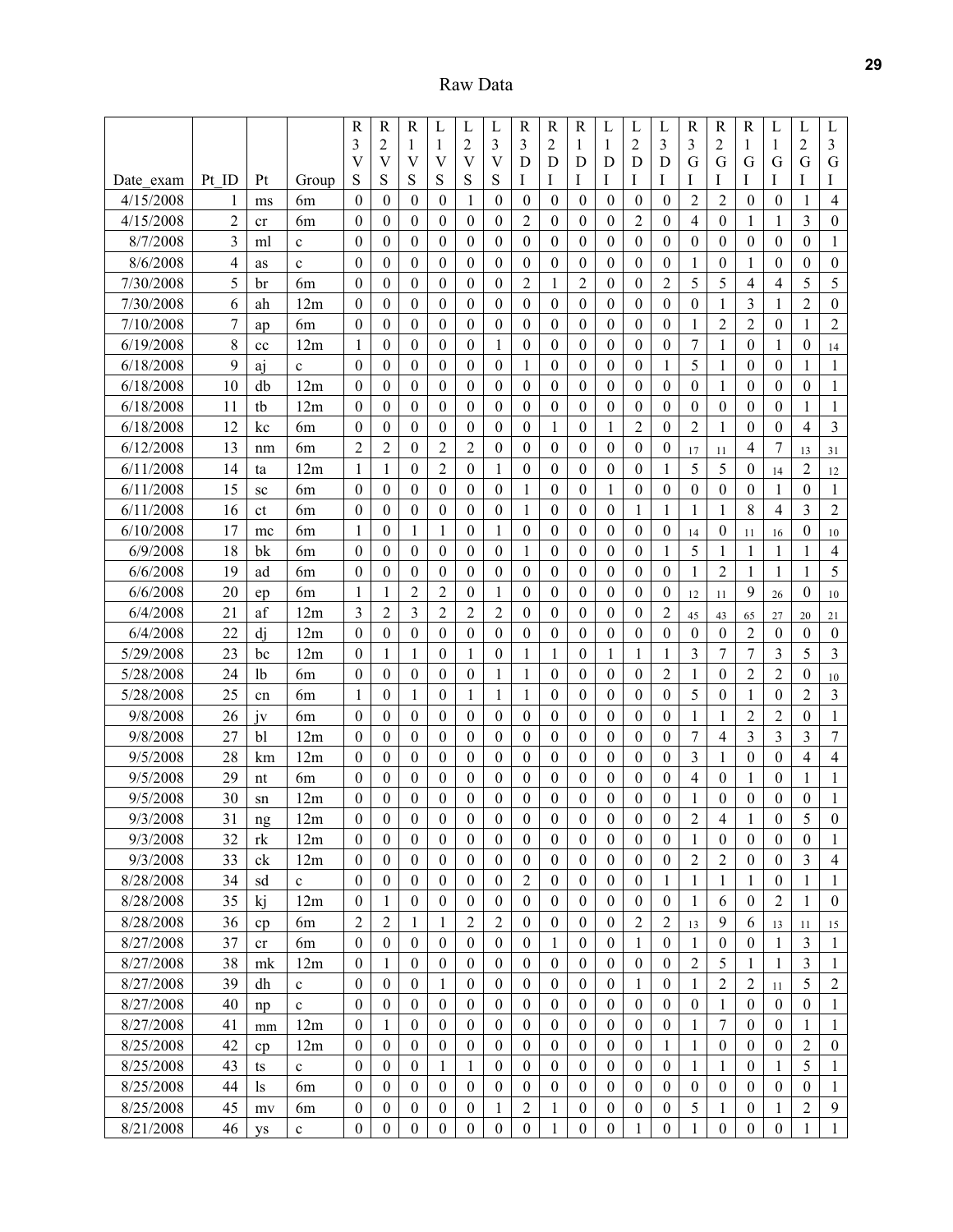| 8/20/2008                | 47       | ts        | 12m            | $\theta$                         | $\boldsymbol{0}$                 | $\mathbf{0}$                     | 1                                |                                | $\mathbf{0}$                       | 1                                | $\mathbf{0}$                     | $\boldsymbol{0}$                     | 0                            | $\mathbf{0}$                       | $\boldsymbol{0}$                 | $\overline{2}$       | 3                                  | 0                              | 7                              | 8                              | $\overline{2}$                 |
|--------------------------|----------|-----------|----------------|----------------------------------|----------------------------------|----------------------------------|----------------------------------|--------------------------------|------------------------------------|----------------------------------|----------------------------------|--------------------------------------|------------------------------|------------------------------------|----------------------------------|----------------------|------------------------------------|--------------------------------|--------------------------------|--------------------------------|--------------------------------|
| 8/20/2008                | 48       | $\rm ks$  | 6 <sub>m</sub> | $\mathbf{0}$                     | $\boldsymbol{0}$                 | $\theta$                         | $\boldsymbol{0}$                 | $\mathbf{0}$                   | $\mathbf{0}$                       | $\boldsymbol{0}$                 | $\mathbf{0}$                     | $\boldsymbol{0}$                     | $\mathbf{0}$                 | $\mathbf{0}$                       | $\boldsymbol{0}$                 | 1                    | $\boldsymbol{0}$                   | $\overline{0}$                 | $\theta$                       | 1                              | $\mathbf{0}$                   |
| 8/14/2008                | 49       | dh        | $\mathbf c$    | $\theta$                         | $\theta$                         | $\theta$                         | $\boldsymbol{0}$                 | $\theta$                       | $\theta$                           | $\theta$                         | $\theta$                         | $\boldsymbol{0}$                     | $\theta$                     | $\theta$                           | $\theta$                         | $\theta$             | $\theta$                           | $\theta$                       | $\theta$                       | 1                              | $\mathbf{0}$                   |
| 8/13/2008                | 50       | ap        | 6m             | $\boldsymbol{0}$                 | $\boldsymbol{0}$                 | 1                                | 1                                | 1                              | 1                                  | $\mathbf{1}$                     | 1                                | $\boldsymbol{0}$                     | 1                            | 1                                  | 1                                | 1                    | 3                                  | 6                              | 10                             | 6                              | 11                             |
| 11/12/2008               | 51       | tm        | 12m            | $\theta$                         | 1                                | $\theta$                         | $\boldsymbol{0}$                 | 1                              | 1                                  | 1                                | $\theta$                         | $\boldsymbol{0}$                     | 0                            | $\Omega$                           | $\theta$                         | 1                    | $\boldsymbol{0}$                   | 0                              | 1                              | 5                              | 5                              |
| 11/12/2008               | 52       | ts        | 6m             | $\boldsymbol{0}$                 | $\boldsymbol{0}$                 | $\theta$                         | 0                                | $\boldsymbol{0}$               | 0                                  | $\boldsymbol{0}$                 | $\theta$                         | $\boldsymbol{0}$                     | 0                            | 0                                  | $\mathbf{0}$                     | $\mathbf{0}$         | 0                                  | 1                              | 1                              | 3                              | $\boldsymbol{0}$               |
| 11/12/2008               | 53       | dm        | $\mathbf c$    | $\boldsymbol{0}$                 | $\mathbf{0}$                     | $\theta$                         | $\boldsymbol{0}$                 | $\boldsymbol{0}$               | $\mathbf{0}$                       | $\mathbf{0}$                     | $\theta$                         | $\boldsymbol{0}$                     | $\mathbf{0}$                 | $\mathbf{0}$                       | $\mathbf{0}$                     | $\theta$             | 2                                  | 1                              | 1                              | 2                              | $\overline{2}$                 |
| 11/12/2008               | 54       | mh        | 6m             | $\boldsymbol{0}$                 | $\boldsymbol{0}$                 | $\boldsymbol{0}$                 | $\boldsymbol{0}$                 | $\mathbf{0}$                   | $\boldsymbol{0}$                   | $\boldsymbol{0}$                 | $\boldsymbol{0}$                 | $\boldsymbol{0}$                     | $\mathbf{0}$                 | $\boldsymbol{0}$                   | $\boldsymbol{0}$                 | 1                    | $\boldsymbol{0}$                   | $\mathbf{0}$                   | 1                              | 1                              | 1                              |
| 11/12/2008               | 55       | lh        | 6 <sub>m</sub> | $\theta$                         | $\mathbf{0}$                     | $\theta$                         | $\theta$                         | $\theta$                       | $\theta$                           | 1                                | $\theta$                         | $\theta$                             | $\theta$                     | 1                                  | $\mathbf{0}$                     | $\theta$             | 1                                  | $\overline{2}$                 | 1                              | 1                              | $\mathbf{0}$                   |
| 11/12/2008               | 56       |           | 6m             | $\theta$                         | $\theta$                         | $\theta$                         | 0                                | 0                              | $\Omega$                           | $\boldsymbol{0}$                 | 1                                | $\boldsymbol{0}$                     | 1                            | 1                                  | $\theta$                         | $\overline{2}$       | 3                                  | 2                              | 4                              | $\overline{c}$                 | $\boldsymbol{0}$               |
| 11/12/2008               | 57       | tg<br>fg  | 6 <sub>m</sub> | $\theta$                         | $\theta$                         | $\theta$                         | $\theta$                         | $\Omega$                       | 0                                  | $\theta$                         | $\theta$                         | $\boldsymbol{0}$                     | $\theta$                     | 0                                  | $\theta$                         | $\theta$             | $\boldsymbol{0}$                   | $\theta$                       | $\mathbf{0}$                   | $\overline{c}$                 | $\boldsymbol{0}$               |
| 11/10/2008               | 58       | ih        | 6m             | $\theta$                         | $\theta$                         | $\theta$                         | $\boldsymbol{0}$                 | 1                              | $\boldsymbol{0}$                   | $\theta$                         | $\theta$                         | $\boldsymbol{0}$                     | $\theta$                     | $\boldsymbol{0}$                   | $\theta$                         | $\overline{2}$       | $\overline{2}$                     | 3                              | 1                              | 6                              | 1                              |
| 10/23/2008               | 59       | aw        | 12m            | $\boldsymbol{0}$                 | $\boldsymbol{0}$                 | $\boldsymbol{0}$                 | $\boldsymbol{0}$                 | $\boldsymbol{0}$               | $\boldsymbol{0}$                   | $\boldsymbol{0}$                 | $\boldsymbol{0}$                 | $\boldsymbol{0}$                     | $\boldsymbol{0}$             | $\boldsymbol{0}$                   | $\boldsymbol{0}$                 | 1                    | $\overline{2}$                     | 3                              | 2                              | $\overline{2}$                 | $\overline{2}$                 |
| 10/22/2008               | 60       | km        | 12m            | $\mathbf{0}$                     | $\mathbf{0}$                     | $\theta$                         | $\boldsymbol{0}$                 | $\mathbf{0}$                   | $\boldsymbol{0}$                   | $\mathbf{0}$                     | $\theta$                         | $\boldsymbol{0}$                     | $\overline{0}$               | $\boldsymbol{0}$                   | $\mathbf{0}$                     | $\overline{3}$       | $\boldsymbol{0}$                   | $\overline{0}$                 | $\boldsymbol{0}$               | 1                              | $\mathbf{1}$                   |
| 10/22/2008               | 61       | jd        | $\mathbf c$    | $\theta$                         | $\theta$                         | $\theta$                         | $\mathbf{0}$                     | $\boldsymbol{0}$               | $\Omega$                           | $\theta$                         | $\theta$                         | $\mathbf{0}$                         | 0                            | $\theta$                           | $\theta$                         | 1                    | 1                                  | 1                              | $\overline{2}$                 | 1                              | 1                              |
| 10/16/2008               | 62       | bm        | 12m            | $\theta$                         | $\boldsymbol{0}$                 | $\theta$                         | $\boldsymbol{0}$                 | $\boldsymbol{0}$               | 0                                  | $\boldsymbol{0}$                 | $\theta$                         | $\boldsymbol{0}$                     | $\boldsymbol{0}$             | $\mathbf{0}$                       | $\boldsymbol{0}$                 | $\overline{2}$       | $\boldsymbol{0}$                   | $\mathbf{0}$                   | 0                              | $\overline{c}$                 | $\boldsymbol{0}$               |
| 10/13/2008               | 63       | df        | 12m            | $\theta$                         | $\theta$                         | $\theta$                         | $\boldsymbol{0}$                 | 1                              | $\boldsymbol{0}$                   | $\boldsymbol{0}$                 | $\theta$                         | $\boldsymbol{0}$                     | $\boldsymbol{0}$             | $\boldsymbol{0}$                   | $\boldsymbol{0}$                 | 1                    | $\mathbf{1}$                       | $\boldsymbol{0}$               | 3                              | 5                              | $\mathbf{1}$                   |
| 10/13/2008               | 64       | ef        | 6 <sub>m</sub> | $\boldsymbol{0}$                 | 1                                | $\boldsymbol{0}$                 | $\boldsymbol{0}$                 | 1                              | 1                                  | $\boldsymbol{0}$                 | $\boldsymbol{0}$                 | $\boldsymbol{0}$                     | $\boldsymbol{0}$             | $\boldsymbol{0}$                   | $\boldsymbol{0}$                 | $\overline{2}$       | 9                                  | 1                              | 3                              |                                | 9                              |
| 10/13/2008               | 65       | ir        | 6m             | $\theta$                         | $\mathbf{0}$                     | $\theta$                         | $\mathbf{0}$                     | $\overline{0}$                 | $\mathbf{0}$                       | $\mathbf{0}$                     | $\theta$                         | $\boldsymbol{0}$                     | $\theta$                     | $\boldsymbol{0}$                   | $\boldsymbol{0}$                 | $\theta$             | $\boldsymbol{0}$                   | $\mathbf{0}$                   | 1                              | 10<br>$\mathbf{0}$             | $\boldsymbol{0}$               |
| 10/13/2008               | 66       | ri        | 12m            | $\Omega$                         | $\theta$                         | $\theta$                         | 0                                | $\Omega$                       | $\mathbf{0}$                       | $\theta$                         | $\theta$                         | $\boldsymbol{0}$                     | 0                            | $\mathbf{0}$                       | $\theta$                         | $\overline{3}$       | 1                                  | 0                              | 1                              | 1                              | $\overline{2}$                 |
| 11/10/2008               | 67       | dg        | $\mathbf c$    | $\boldsymbol{0}$                 | $\boldsymbol{0}$                 | $\theta$                         | $\boldsymbol{0}$                 | $\mathbf{0}$                   | $\boldsymbol{0}$                   | $\boldsymbol{0}$                 | $\theta$                         | $\boldsymbol{0}$                     | $\mathbf{0}$                 | $\boldsymbol{0}$                   | $\boldsymbol{0}$                 | $\theta$             | $\boldsymbol{0}$                   | 1                              | $\boldsymbol{0}$               | $\boldsymbol{0}$               | $\boldsymbol{0}$               |
| 11/10/2008               | 68       | df        | 12m            | 1                                | $\mathbf{1}$                     | $\theta$                         | $\boldsymbol{0}$                 | 1                              | 1                                  | $\theta$                         | $\theta$                         | $\boldsymbol{0}$                     | $\boldsymbol{0}$             | $\boldsymbol{0}$                   | $\boldsymbol{0}$                 | 6                    | 5                                  | $\overline{2}$                 | 3                              | 8                              |                                |
| 11/3/2008                | 69       |           | 12m            | $\boldsymbol{0}$                 | $\boldsymbol{0}$                 | $\theta$                         | $\boldsymbol{0}$                 | $\theta$                       | $\boldsymbol{0}$                   | $\theta$                         | $\theta$                         | $\boldsymbol{0}$                     | $\theta$                     | $\boldsymbol{0}$                   | $\theta$                         | $\overline{3}$       | 1                                  | 1                              | 1                              | $\theta$                       | 10<br>1                        |
| 11/3/2008                | 70       | cr        | 6m             | $\theta$                         | $\boldsymbol{0}$                 | $\theta$                         | $\boldsymbol{0}$                 | $\Omega$                       | $\theta$                           | $\boldsymbol{0}$                 | $\theta$                         | $\boldsymbol{0}$                     | 0                            | $\theta$                           | $\theta$                         | $\overline{2}$       | 1                                  | $\theta$                       | 1                              | $\overline{c}$                 | $\overline{2}$                 |
|                          | 71       | es        | 12m            | 1                                |                                  | 3                                | 3                                |                                | 2                                  | $\theta$                         | $\boldsymbol{0}$                 | $\boldsymbol{0}$                     |                              |                                    | $\boldsymbol{0}$                 |                      |                                    |                                |                                | $\boldsymbol{0}$               |                                |
| 12/5/2008                | 72       | ep        |                | $\mathbf{0}$                     | 1<br>$\mathbf{0}$                | $\mathbf{0}$                     | $\boldsymbol{0}$                 | $\boldsymbol{0}$               | $\mathbf{0}$                       | $\mathbf{0}$                     | $\mathbf{0}$                     | $\mathbf{0}$                         | 0<br>$\mathbf{0}$            | 0<br>$\mathbf{0}$                  |                                  | 13<br>$\overline{2}$ | 11                                 | 33<br>$\mathbf{0}$             | 23                             | 7                              | 15<br>$\overline{2}$           |
| 12/4/2008                |          | sm        | 12m            | $\boldsymbol{0}$                 |                                  | $\theta$                         |                                  | 1                              |                                    |                                  |                                  |                                      |                              |                                    | 1                                |                      | 2                                  |                                | 1                              |                                | $\boldsymbol{0}$               |
| 12/4/2008                | 73       | ca        | 6 <sub>m</sub> | $\theta$                         | $\boldsymbol{0}$<br>$\mathbf{0}$ | $\mathbf{0}$                     | $\boldsymbol{0}$<br>$\mathbf{0}$ | $\boldsymbol{0}$<br>$\theta$   | $\boldsymbol{0}$<br>$\theta$       | $\boldsymbol{0}$<br>$\mathbf{1}$ | $\boldsymbol{0}$<br>$\mathbf{0}$ | $\boldsymbol{0}$<br>$\mathbf{0}$     | $\boldsymbol{0}$<br>$\theta$ | $\boldsymbol{0}$                   | $\boldsymbol{0}$<br>$\mathbf{0}$ | 1                    | $\boldsymbol{0}$                   | $\boldsymbol{0}$<br>$\theta$   | $\boldsymbol{0}$               | $\overline{2}$<br>$\mathbf{1}$ | $\mathbf{1}$                   |
| 12/3/2008                | 74       | es        | $\mathbf c$    |                                  |                                  |                                  |                                  |                                |                                    |                                  |                                  |                                      |                              | $\boldsymbol{0}$                   |                                  | 1                    | $\boldsymbol{0}$                   |                                | $\boldsymbol{0}$               |                                |                                |
| 12/3/2008                | 75       | kh        | $\mathbf c$    | $\theta$                         | $\theta$                         | $\theta$                         | $\boldsymbol{0}$                 | $\Omega$                       | $\Omega$                           | $\theta$                         | $\theta$                         | $\boldsymbol{0}$                     | 1                            | $\Omega$                           | $\theta$                         | 1                    | $\overline{2}$                     | 0                              | $\Omega$                       | 1                              | 1                              |
| 12/3/2008                | 76       | np        | $\mathbf c$    | 0                                | $\boldsymbol{0}$                 | $\mathbf{0}$                     | $\boldsymbol{0}$                 | $\boldsymbol{0}$               | $\mathbf{0}$                       | 1                                | 1                                | $\boldsymbol{0}$                     | $\mathbf{0}$                 | 1                                  | $\boldsymbol{0}$                 | 3<br>$\overline{3}$  | 1                                  | 1                              | $\mathbf{0}$                   | 1                              | $\overline{2}$<br>5            |
| 12/2/2008                | 77       | tc        | $\mathbf c$    | $\mathbf{0}$                     | $\theta$                         | $\theta$                         | $\mathbf{0}$                     | $\theta$                       | $\mathbf{0}$                       | $\mathbf{0}$                     | $\theta$                         | $\mathbf{0}$                         | 1                            | $\mathbf{0}$                       | 1                                | $\overline{3}$       | 3                                  | $\overline{0}$                 | $\overline{0}$                 | 1                              | $\boldsymbol{0}$               |
| 12/1/2008                | 78<br>79 | m         | 6 <sub>m</sub> | $\boldsymbol{0}$                 | $\mathbf{0}$                     | $\boldsymbol{0}$<br>1            | $\mathbf{0}$                     | $\theta$                       | $\mathbf{0}$                       | 1<br>$\boldsymbol{0}$            | 1<br>$\theta$                    | $\mathbf{0}$                         | 1                            | 1                                  | $\mathbf{0}$                     | 5                    | 3<br>3                             | $\mathbf{0}$                   | 4                              | 1<br>8                         | 6                              |
| 12/1/2008                | 80       | nv        | 6 <sub>m</sub> | $\boldsymbol{0}$<br>$\Omega$     | $\boldsymbol{0}$<br>$\Omega$     | $\Omega$                         | $\boldsymbol{0}$                 | $\Omega$                       | $\boldsymbol{0}$<br>$\Omega$       | $\Omega$                         | $\Omega$                         | $\boldsymbol{0}$                     | $\boldsymbol{0}$<br>$\Omega$ | $\boldsymbol{0}$<br>$\Omega$       | $\boldsymbol{0}$<br>$\mathbf{0}$ | $\mathbf{1}$         | 1                                  | 4<br>$\theta$                  | $\overline{2}$<br>$\theta$     | 1                              | $\mathbf{1}$                   |
| 12/1/2008                |          | af        | $\mathbf c$    |                                  |                                  |                                  | $\theta$                         |                                |                                    |                                  |                                  | $\theta$                             |                              |                                    |                                  |                      |                                    |                                |                                |                                |                                |
| 11/19/2008<br>11/19/2008 | 81<br>82 | mm        | $\mathbf c$    | $\mathbf{0}$<br>$\boldsymbol{0}$ | $\mathbf{0}$<br>$\boldsymbol{0}$ | $\mathbf{0}$<br>$\boldsymbol{0}$ | $\mathbf{0}$<br>$\boldsymbol{0}$ | $\overline{0}$<br>$\mathbf{0}$ | $\mathbf{0}$<br>$\mathbf{0}$       | 1<br>$\mathbf{1}$                | 1<br>$\boldsymbol{0}$            | $\mathbf{0}$<br>$\boldsymbol{0}$     | $\mathbf{0}$<br>$\mathbf{0}$ | $\boldsymbol{0}$<br>$\mathbf{1}$   | 1<br>1                           | 1<br>$\mathbf{1}$    | $\overline{2}$<br>$\boldsymbol{0}$ | $\mathbf{0}$<br>$\overline{2}$ | $\mathbf{0}$<br>$\overline{2}$ | $\mathbf{0}$<br>1              | 1<br>$\mathbf{1}$              |
|                          |          | th        | $\mathbf c$    |                                  |                                  |                                  |                                  |                                |                                    |                                  |                                  |                                      |                              |                                    |                                  |                      |                                    |                                |                                |                                |                                |
| 12/19/2008               | 83       | <b>SW</b> | $\mathbf c$    | $\mathbf{0}$                     | $\boldsymbol{0}$                 | $\boldsymbol{0}$                 | $\boldsymbol{0}$                 | $\mathbf{0}$                   | $\mathbf{0}$                       | $\boldsymbol{0}$                 | $\mathbf{0}$                     | $\boldsymbol{0}$                     | $\mathbf{0}$                 | $\boldsymbol{0}$                   | $\mathbf{0}$                     | $\mathbf{0}$         | $\boldsymbol{0}$                   | $\boldsymbol{0}$               | $\mathbf{0}$                   | $\mathbf{0}$                   | 1                              |
| 12/19/2008               | 84<br>85 | jb        | $\mathbf c$    | $\mathbf{0}$<br>$\boldsymbol{0}$ | $\mathbf{0}$<br>$\mathbf{0}$     | $\boldsymbol{0}$<br>$\mathbf{0}$ | $\boldsymbol{0}$                 | $\overline{0}$                 | $\boldsymbol{0}$<br>$\overline{0}$ | $\mathbf{0}$<br>$\mathbf{0}$     | $\boldsymbol{0}$<br>$\mathbf{0}$ | $\boldsymbol{0}$                     | $\mathbf{0}$                 | $\boldsymbol{0}$<br>$\overline{0}$ | $\mathbf{0}$<br>$\mathbf{0}$     | 1<br>1               | $\boldsymbol{0}$                   | 2                              | 1<br>$\overline{0}$            | 1<br>1                         | $\boldsymbol{0}$               |
| 12/18/2008               |          | hg        | $\mathbf c$    |                                  |                                  |                                  | $\boldsymbol{0}$                 | $\boldsymbol{0}$               |                                    |                                  |                                  | $\boldsymbol{0}$                     | $\boldsymbol{0}$             |                                    |                                  |                      | $\boldsymbol{0}$<br>$\overline{2}$ | $\boldsymbol{0}$               |                                |                                | $\mathbf{1}$<br>$\mathfrak{Z}$ |
| 12/15/2008               | 86       | er        | 12m            | $\mathbf{0}$<br>$\boldsymbol{0}$ | $\boldsymbol{0}$                 | 1                                | $\boldsymbol{0}$                 | $\overline{0}$                 | $\overline{0}$                     | $\boldsymbol{0}$                 | $\mathbf{0}$                     | $\boldsymbol{0}$<br>$\boldsymbol{0}$ | $\overline{0}$               | $\overline{0}$                     | $\boldsymbol{0}$                 | $\mathbf{0}$         |                                    | 6                              | 1                              | 2                              |                                |
| 12/15/2008               | 87       | jc        | $\mathbf{c}$   |                                  | $\boldsymbol{0}$                 | $\boldsymbol{0}$                 | $\mathbf{0}$<br>$\boldsymbol{0}$ | $\boldsymbol{0}$               | $\mathbf{0}$                       | $\boldsymbol{0}$                 | $\boldsymbol{0}$                 | $\boldsymbol{0}$                     | $\boldsymbol{0}$             | $\mathbf{0}$                       | $\boldsymbol{0}$                 | $\mathbf{1}$         | $\mathbf{1}$<br>$\boldsymbol{0}$   | $\overline{2}$                 | $\mathbf{0}$                   | $\overline{2}$                 | $\mathbf{1}$                   |
| 12/12/2008               | 88       | rm        | 12m            | $\boldsymbol{0}$                 | $\boldsymbol{0}$                 | $\boldsymbol{0}$                 |                                  | 1                              | 1                                  | $\boldsymbol{0}$                 | $\boldsymbol{0}$                 |                                      | 1                            | $\boldsymbol{0}$                   | $\boldsymbol{0}$                 | $\boldsymbol{0}$     |                                    | 1                              | 3                              | 11                             | 9                              |
| 12/11/2008               | 89       | wc        | $\mathbf c$    | $\theta$                         | $\theta$                         | $\theta$                         | $\overline{0}$                   | $\overline{0}$                 | $\overline{0}$                     | $\theta$                         | $\theta$                         | $\overline{0}$                       | $\overline{0}$               | $\overline{0}$                     | $\mathbf{0}$                     | 1                    | $\overline{0}$                     | 1                              | $\mathbf{0}$                   | 1                              | $\overline{c}$                 |
| 12/11/2008               | 90       | jb        | 6m             | $\boldsymbol{0}$                 | $\mathbf{0}$                     | $\mathbf{0}$                     | $\boldsymbol{0}$                 | $\overline{0}$                 | $\boldsymbol{0}$                   | $\mathbf{0}$                     | $\mathbf{0}$                     | $\boldsymbol{0}$                     | $\overline{0}$               | $\boldsymbol{0}$                   | $\mathbf{0}$                     | $\mathbf{0}$         | 1                                  | $\boldsymbol{0}$               | $\boldsymbol{0}$               | 1                              | $\sqrt{2}$                     |
| 11/12/2008               | 91       | jp        | 6m             | $\boldsymbol{0}$                 | $\boldsymbol{0}$                 | $\mathbf{0}$                     | $\mathbf{1}$                     | $\boldsymbol{0}$               | $\boldsymbol{0}$                   | $\boldsymbol{0}$                 | $\mathbf{1}$                     | $\boldsymbol{0}$                     | $\bf{0}$                     | $\boldsymbol{0}$                   | $\boldsymbol{0}$                 | $\overline{2}$       | 1                                  | $\boldsymbol{0}$               | 4                              | 1                              | $\mathbf{1}$                   |
| 12/10/2008               | 92       | bk        | 12m            | $\mathbf{0}$                     | $\mathbf{1}$                     | $\boldsymbol{0}$                 | $\boldsymbol{0}$                 | 1                              | $\boldsymbol{0}$                   | $\boldsymbol{0}$                 | $\boldsymbol{0}$                 | $\boldsymbol{0}$                     | $\mathbf{0}$                 | $\boldsymbol{0}$                   | $\boldsymbol{0}$                 | $\boldsymbol{0}$     | 6                                  | 1                              | $\overline{2}$                 | 5                              | $\boldsymbol{0}$               |
| 12/10/2008               | 93       | ba        | 12m            | $\boldsymbol{0}$                 | $\boldsymbol{0}$                 | $\theta$                         | $\boldsymbol{0}$                 | $\boldsymbol{0}$               | $\mathbf{0}$                       | $\boldsymbol{0}$                 | $\theta$                         | $\boldsymbol{0}$                     | $\boldsymbol{0}$             | $\boldsymbol{0}$                   | $\boldsymbol{0}$                 | 5                    | $\overline{2}$                     | $\overline{2}$                 | 1                              | $\mathbf{1}$                   | 5                              |
| 12/10/2008               | 94       | re        | 12m            | $\theta$                         | $\boldsymbol{0}$                 | $\theta$                         | $\mathbf{0}$                     | $\overline{0}$                 | $\mathbf{0}$                       | $\boldsymbol{0}$                 | $\theta$                         | $\mathbf{0}$                         | $\overline{0}$               | $\overline{0}$                     | $\boldsymbol{0}$                 | $\overline{2}$       | $\overline{2}$                     | $\overline{0}$                 | $\mathbf{0}$                   | 1                              | $\mathbf{1}$                   |
| 12/11/2008               | 95       | bc        | $\mathbf c$    | $\boldsymbol{0}$                 | $\mathbf{0}$                     | $\mathbf{0}$                     | $\boldsymbol{0}$                 | $\overline{0}$                 | $\mathbf{0}$                       | $\mathbf{0}$                     | $\mathbf{0}$                     | $\boldsymbol{0}$                     | $\overline{0}$               | $\mathbf{0}$                       | $\mathbf{0}$                     | $\overline{2}$       | $\overline{2}$                     | 1                              | 1                              | 2                              | $\overline{2}$                 |
| 12/11/2008               | 96       | bb        | $\mathbf c$    | $\boldsymbol{0}$                 | $\mathbf{0}$                     | $\mathbf{0}$                     | $\boldsymbol{0}$                 | $\overline{0}$                 | $\boldsymbol{0}$                   | $\mathbf{0}$                     | $\mathbf{0}$                     | $\boldsymbol{0}$                     | $\overline{0}$               | $\boldsymbol{0}$                   | $\boldsymbol{0}$                 | 1                    | 1                                  | 2                              | 1                              | 2                              | $\sqrt{2}$                     |
| 12/8/2008                | 97       | gg        | 6m             | $\boldsymbol{0}$                 | 1                                | $\boldsymbol{0}$                 | $\boldsymbol{0}$                 | $\boldsymbol{0}$               | $\boldsymbol{0}$                   | $\boldsymbol{0}$                 | $\mathbf{0}$                     | $\boldsymbol{0}$                     | 1                            | $\boldsymbol{0}$                   | $\boldsymbol{0}$                 | $\mathfrak{Z}$       | $\boldsymbol{7}$                   | $\overline{2}$                 | 4                              | 4                              | $\mathfrak{Z}$                 |
| 12/8/2008                | 98       | ja        | 12m            | $\boldsymbol{0}$                 | $\boldsymbol{0}$                 | $\boldsymbol{0}$                 | $\boldsymbol{0}$                 | $\boldsymbol{0}$               | $\boldsymbol{0}$                   | $\boldsymbol{0}$                 | $\boldsymbol{0}$                 | $\boldsymbol{0}$                     | $\boldsymbol{0}$             | $\boldsymbol{0}$                   | $\boldsymbol{0}$                 | $\overline{2}$       | $\overline{2}$                     | $\boldsymbol{0}$               | $\mathbf{1}$                   | $\,1\,$                        | $\overline{4}$                 |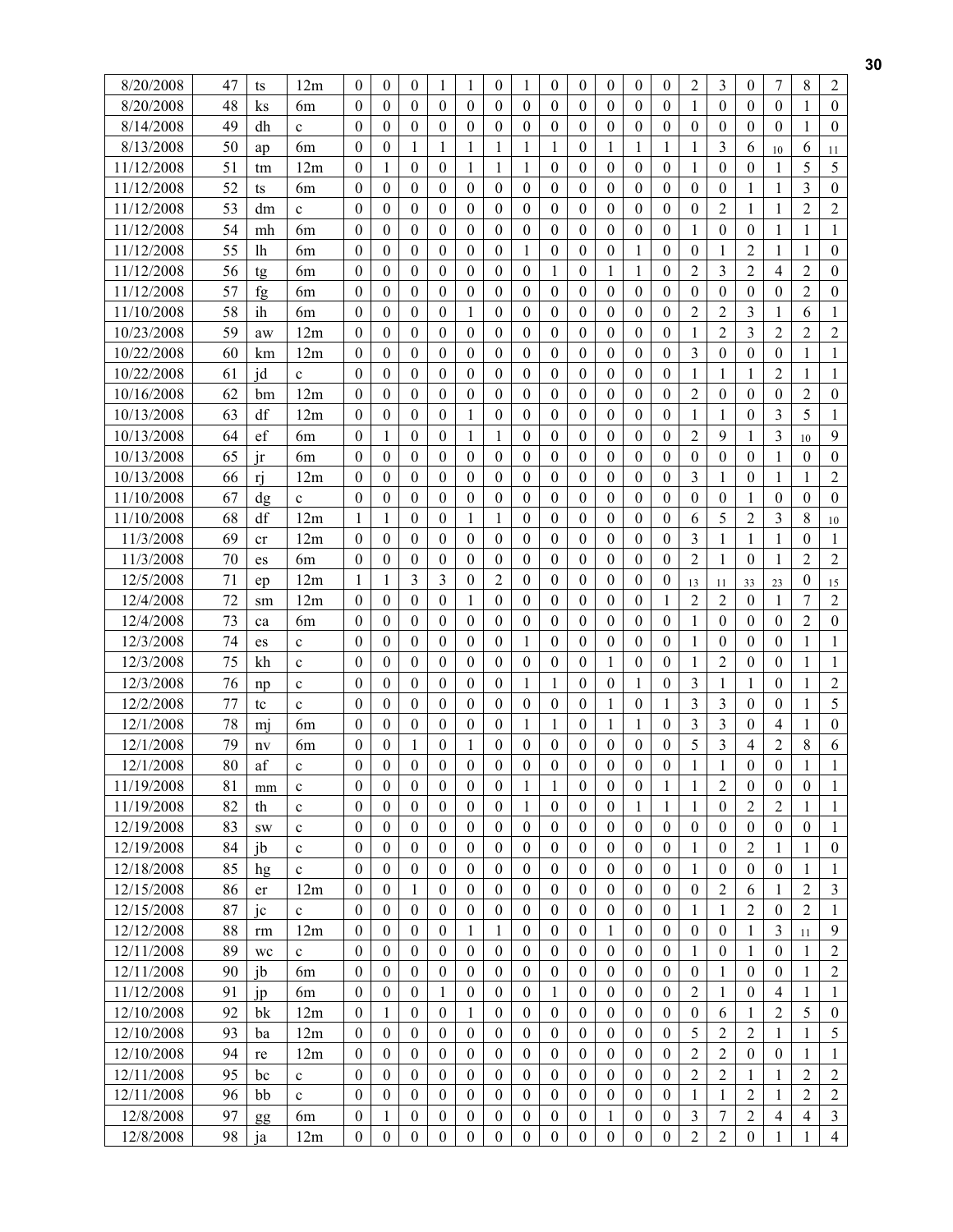| /12/2009 | 99  | 1C                        | r | $\sim$ |  |  |  |  |  | 0 |  | ∸ |  |  |
|----------|-----|---------------------------|---|--------|--|--|--|--|--|---|--|---|--|--|
| /12/2009 | 100 | $\Delta \mathcal{Q}$<br>่ | r | $\sim$ |  |  |  |  |  | 0 |  |   |  |  |